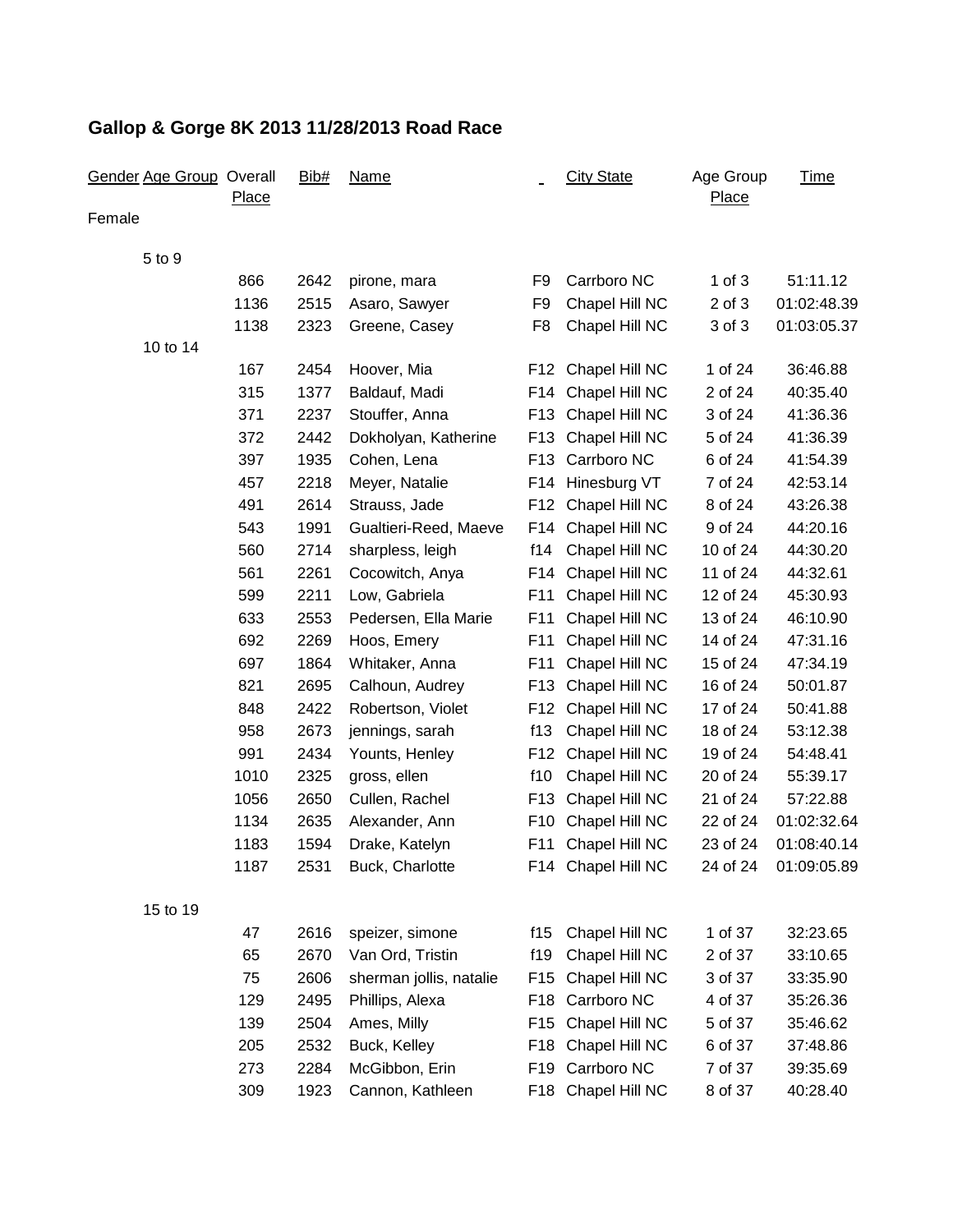| 361  | 2550 | Heck, Rainie        | F <sub>15</sub> | Chapel Hill NC      | 9 of 37   | 41:26.92    |
|------|------|---------------------|-----------------|---------------------|-----------|-------------|
| 433  | 1694 | Dohlman, Camilla    | F <sub>18</sub> | <b>Baltimore MD</b> | 10 of 37  | 42:28.38    |
| 465  | 2520 | mcdonald, anne      | F <sub>15</sub> | Chapel Hill NC      | 11 of 37  | 42:58.93    |
| 467  | 2705 | Grinnan, Lucy       | F <sub>16</sub> | Midlothian VA       | 12 of 37  | 42:59.64    |
| 480  | 2266 | Gaylord, Amanda     | F17             | Arlington VA        | 13 of 37  | 43:20.14    |
| 488  | 2545 | Moeckel, Sophie     | F <sub>15</sub> | Buchanan VA         | 14 of 37  | 43:24.92    |
| 578  | 2567 | O'Kane, Brigid      | F16             | Carrboro NC         | 15 of 37  | 44:47.14    |
| 601  | 1876 | Agusta, Anna        | F <sub>19</sub> | Chapel Hill NC      | 16 of 37  | 45:32.39    |
| 649  | 2542 | Gilbert, Hannah     | F <sub>19</sub> | <b>DURHAM NC</b>    | 17 of 37  | 46:35.63    |
| 659  | 1713 | Foster, Riley       | f17             | Chapel Hill NC      | 18 of 37  | 46:51.89    |
| 738  | 1966 | Edwards, Natalie    | F17             | Bethesda MD         | 19 of 37  | 48:12.08    |
| 788  | 2226 | Parker, Emily       | F <sub>16</sub> | <b>Efland NC</b>    | 20 of 37  | 49:15.87    |
| 813  | 1941 | colson, liv         | F <sub>19</sub> | Chapel Hill NC      | 21 of 37  | 49:56.38    |
| 814  | 2355 | Schmid, Emma        | F <sub>19</sub> | Chapel Hill NC      | 22 of 37  | 49:56.39    |
| 838  | 2297 | Thomas, Meredith    | F17             | Montpelier VA       | 23 of 37  | 50:23.90    |
| 845  | 2628 | Cruz, Amanda        | F <sub>19</sub> | Murfreesboro TN     | 24 of 37  | 50:33.42    |
| 847  | 2433 | Younts, Chandler    | F <sub>15</sub> | Chapel Hill NC      | 25 of 37  | 50:38.18    |
| 870  | 1924 | Cannon, Lizzie      | F <sub>18</sub> | Acworth GA          | 26 of 37  | 51:18.43    |
| 895  | 1503 | Price, Sophie       | F <sub>15</sub> | Chapel Hill NC      | 27 of 37  | 51:48.88    |
| 917  | 2346 | Parker, Allie       | F <sub>16</sub> | Chapel Hill NC      | 28 of 37  | 52:21.65    |
| 918  | 2097 | rives, allie        | f17             | Chapel Hill NC      | 29 of 37  | 52:22.40    |
| 943  | 2308 | Wilson, Ruth        | F <sub>15</sub> | Charlotte NC        | 30 of 37  | 52:52.40    |
| 1060 | 1647 | Adams, Margaret     | F <sub>15</sub> | Chapel Hill NC      | 31 of 37  | 57:25.39    |
| 1061 | 1453 | House, Myles        | F <sub>15</sub> | Carrboro NC         | 32 of 37  | 57:25.58    |
| 1062 | 1887 | Baldauf, Grace      | F <sub>15</sub> | Chapel Hill NC      | 33 of 37  | 57:26.38    |
| 1123 | 1938 | Coleman, Anna       | F17             | Chapel Hill NC      | 34 of 37  | 01:01:45.10 |
| 1163 | 2174 | Barros, Hannah      | F17             | boone NC            | 35 of 37  | 01:05:11.87 |
| 1207 | 1562 | Baptiste, Courtney  | F18             | Chapel Hill NC      | 36 of 37  | 01:13:19.16 |
| 1245 | 2189 | Gilbert, Bailey     | F19             | Fayetteville NC     | 37 of 37  | 01:29:39.94 |
| 33   | 2430 | Wodarski, Miranda   | F21             | Chapel Hill NC      | 1 of 63   | 31:25.39    |
| 72   | 1858 | Weiner, Lia         | F24             | Carrboro NC         | 2 of 63   | 33:29.65    |
| 105  | 2645 | Savelli, Lindsay    | F21             | Chapel Hill NC      | 3 of 63   | 34:40.86    |
| 144  | 2028 | Kaat, Jessica       | F21             | Chapel Hill NC      | 4 of 63   | 35:51.11    |
| 150  | 2210 | Lindbom, Katherine  | F24             | Sneads Ferry NC     | 5 of 63   | 36:06.89    |
| 199  | 1631 | Musso, Marissa      | F23             | Chapel Hill NC      | 6 of 63   | 37:37.37    |
| 207  | 2268 | Hirschfield, Ashley | F <sub>23</sub> | Durham NC           | 7 of 63   | 37:53.91    |
| 212  | 2129 | Smithson, Rachel    | F24             | Chapel Hill NC      | 8 of 63   | 38:03.90    |
| 247  | 2157 | Will, Anna          | F24             | Mebane NC           | 9 of 63   | 39:00.61    |
| 254  | 2429 | Whisenant, Alison   | F <sub>23</sub> | Chapel Hill NC      | 10 of 63  | 39:08.16    |
| 257  | 2072 | Noah, Hannah        | F23             | Carrboro NC         | 11 of 63  | 39:13.88    |
| 271  | 1598 | Ghio, Kathleen      | F24             | Chapel Hill NC      | 11a of 63 | 39:32.90    |
| 295  | 2289 | Ruedig, Nellie      | F24             | Concord NH          | 12 of 63  | 40:05.62    |
| 301  | 2247 | Wilson, Hayley      | F20             | Chapel Hill NC      | 13 of 63  | 40:12.41    |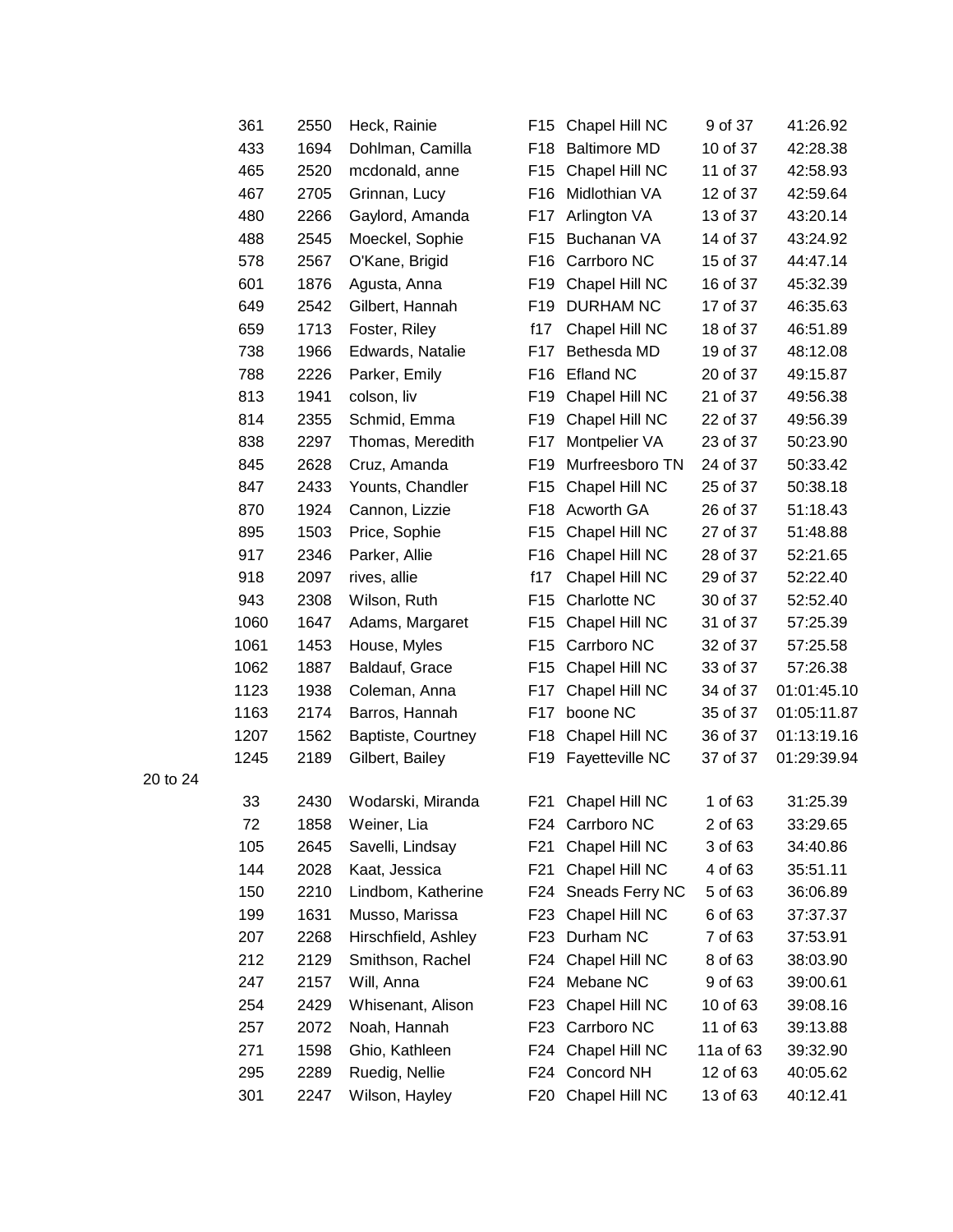| 305  | 2456 | jones, anna           | f24             | Pittsboro NC        | 14 of 63 | 40:23.64    |
|------|------|-----------------------|-----------------|---------------------|----------|-------------|
| 319  | 1903 | Branton, Elizabeth    | F24             | Washington DC       | 15 of 63 | 40:38.14    |
| 331  | 2498 | Roelofs, Erica        | F24             | Durham NC           | 16 of 63 | 40:52.16    |
| 388  | 2070 | Nickodem, Kelly       | F24             | Syracuse NY         | 17 of 63 | 41:47.41    |
| 523  | 1469 | Lehman, Abigail       | F22             | Chapel Hill NC      | 18 of 63 | 43:56.36    |
| 529  | 2107 | Rosen, Millie         | F22             | Washington DC       | 19 of 63 | 44:01.63    |
| 539  | 1751 | Hoerner, Erin         | F24             | Chapel Hill NC      | 20 of 63 | 44:14.18    |
| 594  | 1704 | Ervin, Lindsey        | F21             | <b>DURHAM NC</b>    | 21 of 63 | 45:21.91    |
| 618  | 2704 | Perlmutt, Ainslie     | F21             | Carrboro NC         | 22 of 63 | 45:53.87    |
| 631  | 1782 | McCluskey, Megan      | F <sub>22</sub> | Chapel Hill NC      | 23 of 63 | 46:05.14    |
| 642  | 2175 | Beals, Kendall        | F22             | Chapel Hill NC      | 24 of 63 | 46:26.64    |
| 668  | 1875 | Acuff, Molly          | F22             | Chapel Hill NC      | 25 of 63 | 47:03.63    |
| 696  | 1559 | Anscher, Samantha     | F21             | Chapel Hill NC      | 26 of 63 | 47:34.18    |
| 699  | 2599 | Camerota, Marie       | F22             | Chapel Hill NC      | 27 of 63 | 47:34.91    |
| 717  | 2480 | Wall, Amanda          | F22             | Raleigh NC          | 28 of 63 | 47:53.90    |
| 722  | 2730 | oconnor, erin         | f21             | Chapel Hill NC      | 29 of 63 | 47:56.37    |
| 735  | 1904 | Branton, Margaret     | F <sub>20</sub> | Durham NC           | 30 of 63 | 48:07.62    |
| 746  | 2336 | Jones, Marie          | F <sub>22</sub> | Pittsboro NC        | 31 of 63 | 48:18.86    |
| 764  | 2417 | Perry, Megan          | F23             | High Point NC       | 32 of 63 | 48:32.89    |
| 782  | 1711 | Fisher, Stephanie     | F24             | Wilmington NC       | 33 of 63 | 49:08.39    |
| 796  | 1546 | warshawsky, megan     | F24             | Cary NC             | 34 of 63 | 49:30.61    |
| 798  | 2428 | WHALEN, krista        | F24             | Durham NC           | 35 of 63 | 49:37.62    |
| 809  | 2369 | westdorp, faith       | F <sub>21</sub> | Carrboro NC         | 36 of 63 | 49:54.42    |
| 812  | 2093 | randolph, charli      | F21             | Chapel Hill NC      | 37 of 63 | 49:56.37    |
| 837  | 1914 | Broscious, Rachael    | F <sub>23</sub> | Chapel Hill NC      | 38 of 63 | 50:23.36    |
| 863  | 2621 | Hollingsworth, Alayna | F24             | Chapel Hill NC      | 39 of 63 | 51:10.65    |
| 894  | 1373 | Adams, Molly          | F21             | Durham NC           | 40 of 63 | 51:48.39    |
| 912  | 2331 | Janda, Maria          | F24             | Amherst NY          | 41 of 63 | 52:16.88    |
| 930  | 1850 | Superak, Claire       |                 | F24 Carrboro NC     | 42 of 63 | 52:44.91    |
| 932  | 2090 | Plummer, Ashlee       | F <sub>23</sub> | <b>Baltimore MD</b> | 43 of 63 | 52:45.13    |
| 935  | 2091 | Plummer, Rachel       | F24             | Angier NC           | 44 of 63 | 52:45.89    |
| 938  | 1478 | McClellan, Elizabeth  | F23             | Cary NC             | 45 of 63 | 52:48.36    |
| 959  | 1842 | Stanley, Grace        | F <sub>23</sub> | Chapel Hill NC      | 46 of 63 | 53:15.88    |
| 972  | 1954 | Czaus, Elizabeth      | F <sub>23</sub> | York PA             | 47 of 63 | 53:42.66    |
| 1012 | 1906 | Brecher, Juliana      | F22             | Chapel Hill NC      | 48 of 63 | 55:43.15    |
| 1090 | 1560 | Anscher, Sarah        |                 | F24 Chapel Hill NC  | 49 of 63 | 59:32.37    |
| 1093 | 1833 | Scott, Hillary        | F24             | New York NY         | 50 of 63 | 59:36.13    |
| 1095 | 1830 | Salvo, Camila         | F <sub>23</sub> | Silver Spring MD    | 51 of 63 | 59:52.15    |
| 1099 | 2426 | WHALEN, carolyn       | F <sub>20</sub> | Durham NC           | 52 of 63 | 01:00:12.64 |
| 1110 | 2130 | Sorgi, Jessica        | F22             | Durham NC           | 53 of 63 | 01:00:53.87 |
| 1151 | 2322 | Gill, Taryn           |                 | F24 Carrboro NC     | 54 of 63 | 01:04:19.39 |
| 1154 | 1629 | Musso, Jennifer       | F <sub>20</sub> | Chapel Hill NC      | 55 of 63 | 01:04:34.87 |
| 1155 | 1632 | Musso, Melanie        | F <sub>21</sub> | Chapel Hill NC      | 56 of 63 | 01:04:36.37 |
| 1168 | 1902 | Branton, Caroline     | F22             | Durham NC           | 57 of 63 | 01:05:53.62 |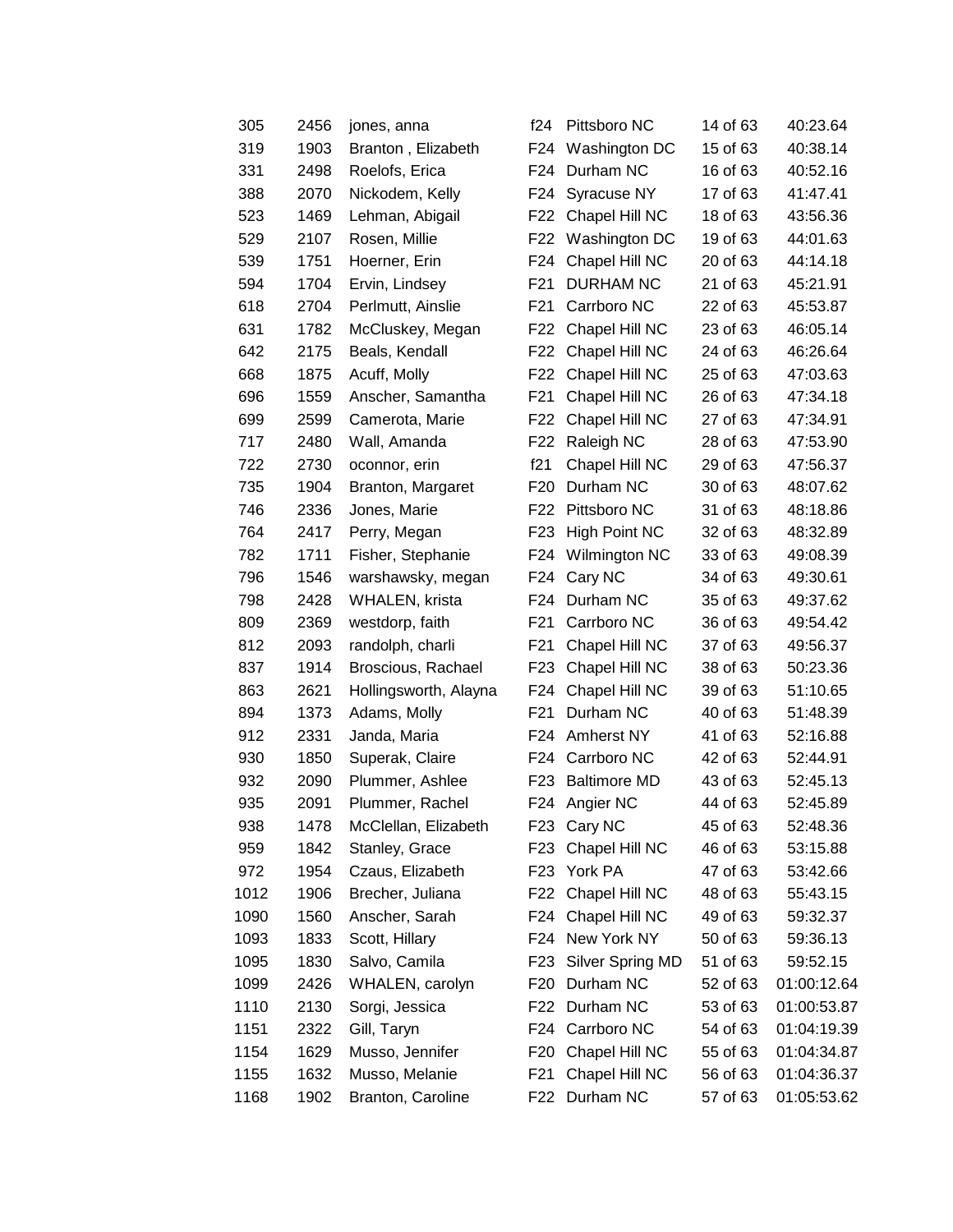| 1176 | 2555 | Svirsky, Larisa           | F23             | Chapel Hill NC     | 58 of 63 | 01:06:45.63 |
|------|------|---------------------------|-----------------|--------------------|----------|-------------|
| 1188 | 2534 | Buck, Emory               | F <sub>20</sub> | Chapel Hill NC     | 59 of 63 | 01:09:06.16 |
| 1211 | 1685 | cates, sterling           | f21             | Hillsborough NC    | 60 of 63 | 01:13:59.39 |
| 1219 | 2208 | Lachiewicz, Mary Claire   | F22             | Chapel Hill NC     | 61 of 63 | 01:16:04.88 |
| 1242 | 1589 | Davis-Sale, Skyla         | F <sub>20</sub> | Signal Mountain T  | 62 of 63 | 01:29:37.93 |
| 1243 | 1585 | Davis, Miranda            |                 | F22 Chapel Hill NC | 63 of 63 | 01:29:38.37 |
| 87   | 2306 | West, Leigh               |                 | F28 Carrboro NC    | 1 of 80  | 34:07.89    |
| 91   | 1723 | Goodwin-Brown, Hannal F28 |                 | Carrboro NC        | 2 of 80  | 34:11.64    |
| 106  | 2647 | chu, jennifer             | f29             | Chapel Hill NC     | 3 of 80  | 34:46.13    |
| 113  | 1780 | Marshall, Ashley          | F <sub>26</sub> | Chapel Hill NC     | 4 of 80  | 34:59.62    |
| 170  | 2154 | Weissler, Kate            | F <sub>26</sub> | Philadelphia PA    | 5 of 80  | 36:49.40    |
| 176  | 1955 | Denniston, Charliss       | F <sub>26</sub> | Medford MA         | 6 of 80  | 36:58.91    |
| 178  | 2473 | Scronce, Heidi            | F <sub>26</sub> | Chapel Hill NC     | 7 of 80  | 37:07.38    |
| 183  | 2155 | White, Hayley             | F27             | Carrboro NC        | 8 of 80  | 37:14.88    |
| 192  | 1396 | Clifford, Kirsti          | F29             | Durham NC          | 9 of 80  | 37:27.62    |
| 219  | 2447 | Hartblay, Cassandra       | F29             | Carrboro NC        | 10 of 80 | 38:10.11    |
| 231  | 2144 | van der Horst, Anna       | F <sub>29</sub> | Chapel Hill NC     | 11 of 80 | 38:24.64    |
| 251  | 1810 | Nogo, Jasmina             | F27             | Durham NC          | 12 of 80 | 39:05.67    |
| 296  | 2300 | Valley, Tess              | F25             | Carrboro NC        | 13 of 80 | 40:06.38    |
| 307  | 1461 | Kelly, Abby               | F28             | Carrboro NC        | 14 of 80 | 40:24.63    |
| 334  | 1691 | Cui, Shanying             | F26             | Cambridge MA       | 15 of 80 | 40:57.65    |
| 348  | 2293 | Smith, Kathryn            | F29             | Salt Lake City UT  | 16 of 80 | 41:09.89    |
| 359  | 1772 | Lindquist, Kimberly       | F28             | Boston MA          | 17 of 80 | 41:25.13    |
| 365  | 2643 | Kariisa, Ankunda          | F27             | Chapel Hill NC     | 18 of 80 | 41:31.40    |
| 376  | 1569 | Bomba, Lauren             | F <sub>29</sub> | Washington DC      | 19 of 80 | 41:38.89    |
| 381  | 2017 | Hopkins, Alyssa           | F28             | Kodiak AK          | 20 of 80 | 41:41.15    |
| 393  | 2419 | Potter, Lake              | F <sub>25</sub> | Rockville MD       | 21 of 80 | 41:51.18    |
| 395  | 1479 | McMahon, Katharine        | F <sub>26</sub> | Chapel Hill NC     | 22 of 80 | 41:53.16    |
| 413  | 1699 | Elander, Jenny            |                 | F27 Durham NC      | 23 of 80 | 42:11.88    |
| 452  | 2198 | Ingle, Marybeth           |                 | F27 Wilmington NC  | 24 of 80 | 42:45.41    |
| 493  | 1796 | mock, amy                 | F27             | Mebane NC          | 25 of 80 | 43:26.90    |
| 545  | 2661 | Ross, Morven              | F <sub>25</sub> | Chapel Hill NC     | 26 of 80 | 44:21.40    |
| 570  | 2659 | lyons, kayley             | f25             | Chapel Hill NC     | 27 of 80 | 44:40.66    |
| 573  | 1775 | MacLean, Elizabeth        | F27             | Chapel Hill NC     | 28 of 80 | 44:43.12    |
| 582  | 1841 | Spencer, Rachel           | F28             | Durham NC          | 29 of 80 | 44:55.41    |
| 591  | 2188 | Freeman, Rachel           | F <sub>28</sub> | Durham NC          | 30 of 80 | 45:11.92    |
| 608  | 1567 | Bomba, Julia              | F <sub>26</sub> | New York NY        | 31 of 80 | 45:40.37    |
| 624  | 2560 | Hanzak, Rachel            | F <sub>25</sub> | Cedar Grove NC     | 32 of 80 | 45:56.94    |
| 630  | 1536 | Trogden, Kathryn          | F <sub>25</sub> | Carrboro NC        | 33 of 80 | 46:04.89    |
| 639  | 1687 | Chu, Danielle             | F <sub>26</sub> | Durham NC          | 34 of 80 | 46:23.85    |
| 640  | 1576 | Casale, Lindsay           | F26             | <b>Brooklyn NY</b> | 35 of 80 | 46:24.65    |
| 644  | 1592 | Dermody, Sarah            | F26             | Pittsburgh PA      | 36 of 80 | 46:27.14    |
|      |      |                           |                 |                    |          |             |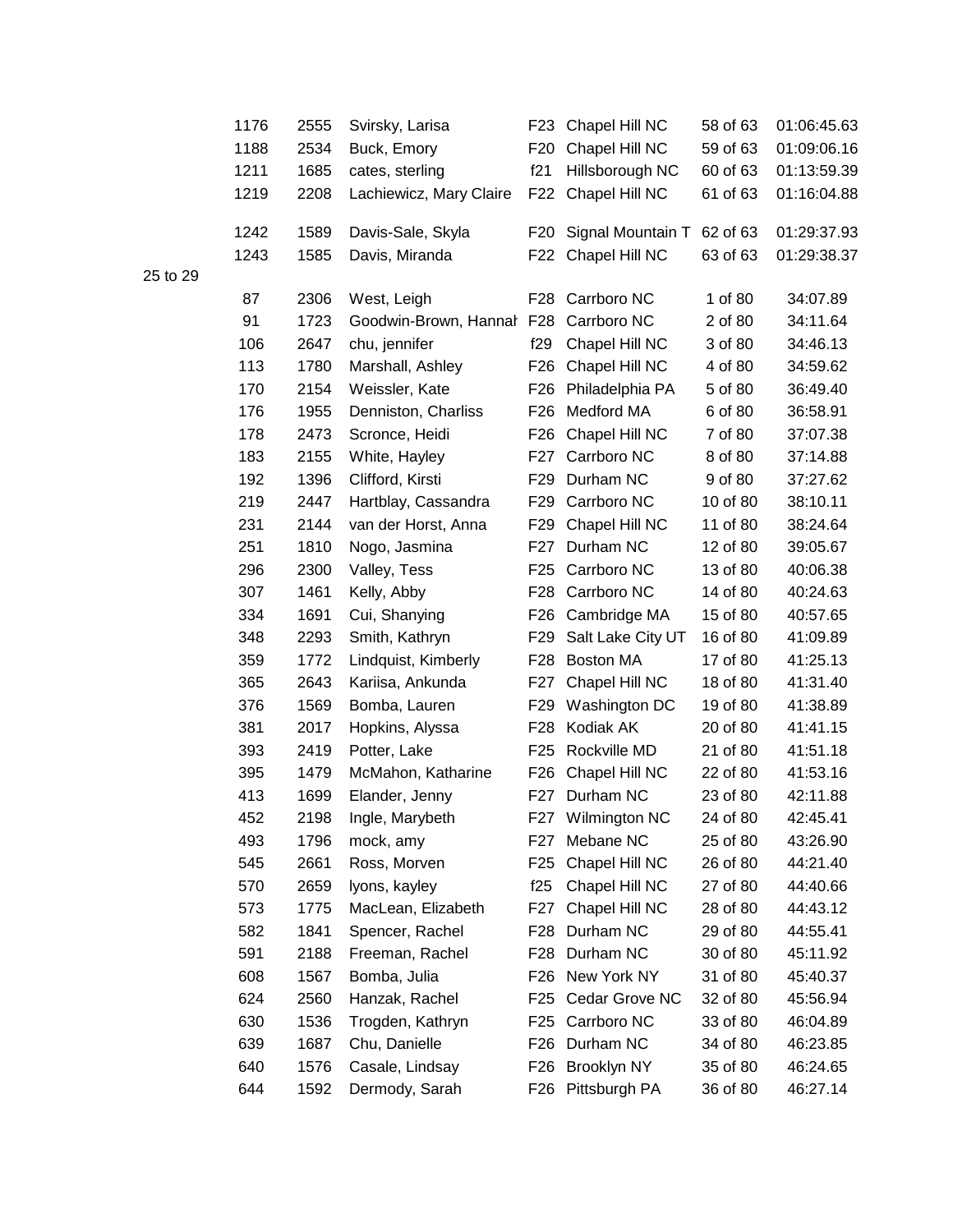| 645  | 2725 | parker, stephanie      | F <sub>28</sub> |                       | 37 of 80 | 46:30.86    |
|------|------|------------------------|-----------------|-----------------------|----------|-------------|
| 648  | 1608 | Knauf, Robin           | F25             | Carrboro NC           | 38 of 80 | 46:34.89    |
| 684  | 1485 | murphy, kaitlyn        | F27             | Carrboro NC           | 39 of 80 | 47:24.65    |
| 686  | 1839 | Smith, Samantha        | F <sub>25</sub> | Chapel Hill NC        | 40 of 80 | 47:28.59    |
| 695  | 1574 | Carroll, Rebecca       | F25             | Carrboro NC           | 41 of 80 | 47:33.92    |
| 712  | 1620 | McCoy, Elyse           | F27             | <b>Takoma Park MD</b> | 42 of 80 | 47:48.89    |
| 728  | 2258 | Calabrese, Emma        | F25             | Carrboro NC           | 43 of 80 | 48:00.39    |
| 741  | 2316 | Cousett, Tamira        | F27             | Chapel Hill NC        | 44 of 80 | 48:15.64    |
| 774  | 2109 | Runfola, Cristin       | F <sub>29</sub> | Chapel Hill NC        | 45 of 80 | 48:54.89    |
| 792  | 1806 | Mullen, Rory           | F <sub>28</sub> | Chapel Hill NC        | 46 of 80 | 49:29.87    |
| 800  | 2467 | mistler, allison       | F <sub>29</sub> | Sanford NC            | 47 of 80 | 49:45.68    |
| 807  | 2053 | Martin, Sharon         | F <sub>26</sub> | Chapel Hill NC        | 48 of 80 | 49:51.63    |
| 822  | 2487 | Ornelas, Caroline      | F26             | Carrboro NC           | 49 of 80 | 50:04.39    |
| 826  | 2508 | Zellis, Amanda         | F25             | Carrboro NC           | 50 of 80 | 50:09.92    |
| 839  | 2019 | Howard, Julia          | F <sub>25</sub> | Daniel Island SC      | 51 of 80 | 50:26.15    |
| 841  | 2390 | Flax, Jessica          | F <sub>29</sub> | Chapel Hill NC        | 52 of 80 | 50:29.61    |
| 846  | 1573 | Burrowes, Jennie       | F <sub>26</sub> | Asheville NC          | 53 of 80 | 50:37.14    |
| 858  | 2382 | Brydon-Corton, Marissa | F <sub>25</sub> | Chapel Hill NC        | 54 of 80 | 50:52.12    |
| 860  | 1640 | Taylor-Penn, Lee       | F <sub>26</sub> | Chapel Hill NC        | 55 of 80 | 50:58.62    |
| 876  | 1686 | cates, taylor          | f25             | Hillsborough NC       | 56 of 80 | 51:25.37    |
| 899  | 2338 | Leet, Meghan           | F <sub>29</sub> | Durham NC             | 57 of 80 | 51:52.89    |
| 901  | 1942 | Conquest, Sarah        | F <sub>29</sub> | Durham NC             | 58 of 80 | 51:55.43    |
| 911  | 2131 | Stanford, Crystal      | F28             | Chapel Hill NC        | 59 of 80 | 52:15.13    |
| 913  | 2330 | Janda, Justina         | F <sub>26</sub> | Chapel Hill NC        | 60 of 80 | 52:17.13    |
| 925  | 1602 | Horvitz, Casey         | F28             | Carrboro NC           | 61 of 80 | 52:40.16    |
| 934  | 2169 | Ballard, Amy           | F26             | Carrboro NC           | 62 of 80 | 52:45.68    |
| 944  | 2136 | Swartz, Kaela          | F26             | Atlanta GA            | 63 of 80 | 52:52.89    |
| 947  | 1755 | Holloman, Keuren       | F <sub>25</sub> | Chapel Hill NC        | 64 of 80 | 52:57.62    |
| 949  | 1736 | hart, lauren           | f29             | Carrboro NC           | 65 of 80 | 53:01.42    |
| 964  | 2117 | Sears, Emily           | F <sub>29</sub> | Arlington VA          | 66 of 80 | 53:26.93    |
| 965  | 1735 | Hamilton, Carolyn      | F <sub>29</sub> | Durham NC             | 67 of 80 | 53:27.16    |
| 981  | 2013 | Hetherington, Emily    | F28             | Atlanta GA            | 68 of 80 | 54:06.13    |
| 995  | 1581 | Crume, Hana            | F <sub>29</sub> | Nashville TN          | 69 of 80 | 55:01.89    |
| 1007 | 2464 | McAdams, Leigh         | F <sub>26</sub> | Chapel Hill NC        | 70 of 80 | 55:34.37    |
| 1016 | 1492 | Overman, Erika         | F <sub>26</sub> | Durham NC             | 71 of 80 | 56:11.66    |
| 1022 | 2481 | Wall, Kelly            | F <sub>26</sub> | Raleigh NC            | 72 of 80 | 56:22.89    |
| 1032 | 2729 | sangiastiano, nicole   | F <sub>29</sub> |                       | 73 of 80 | 56:47.12    |
| 1043 | 2354 | Rodriguez, Meghan      | F29             | Durham NC             | 74 of 80 | 57:10.13    |
| 1053 | 1946 | Crain, Marissa         | F <sub>25</sub> | Carrboro NC           | 75 of 80 | 57:17.38    |
| 1084 | 1607 | Klaver, BethAnne       | F <sub>26</sub> | King George VA        | 76 of 80 | 59:04.86    |
| 1105 | 1968 | Elander, Cate          | F29             | Durham NC             | 77 of 80 | 01:00:41.64 |
| 1152 | 2718 | wilson, Erica          | F <sub>29</sub> |                       | 78 of 80 | 01:04:19.40 |
| 1171 | 1651 | Andrews, Jessida       | F27             | Chapel Hill NC        | 79 of 80 | 01:06:20.14 |
| 1208 | 2223 | Ortiz, Adriana         | F <sub>25</sub> | Chapel Hill NC        | 80 of 80 | 01:13:29.38 |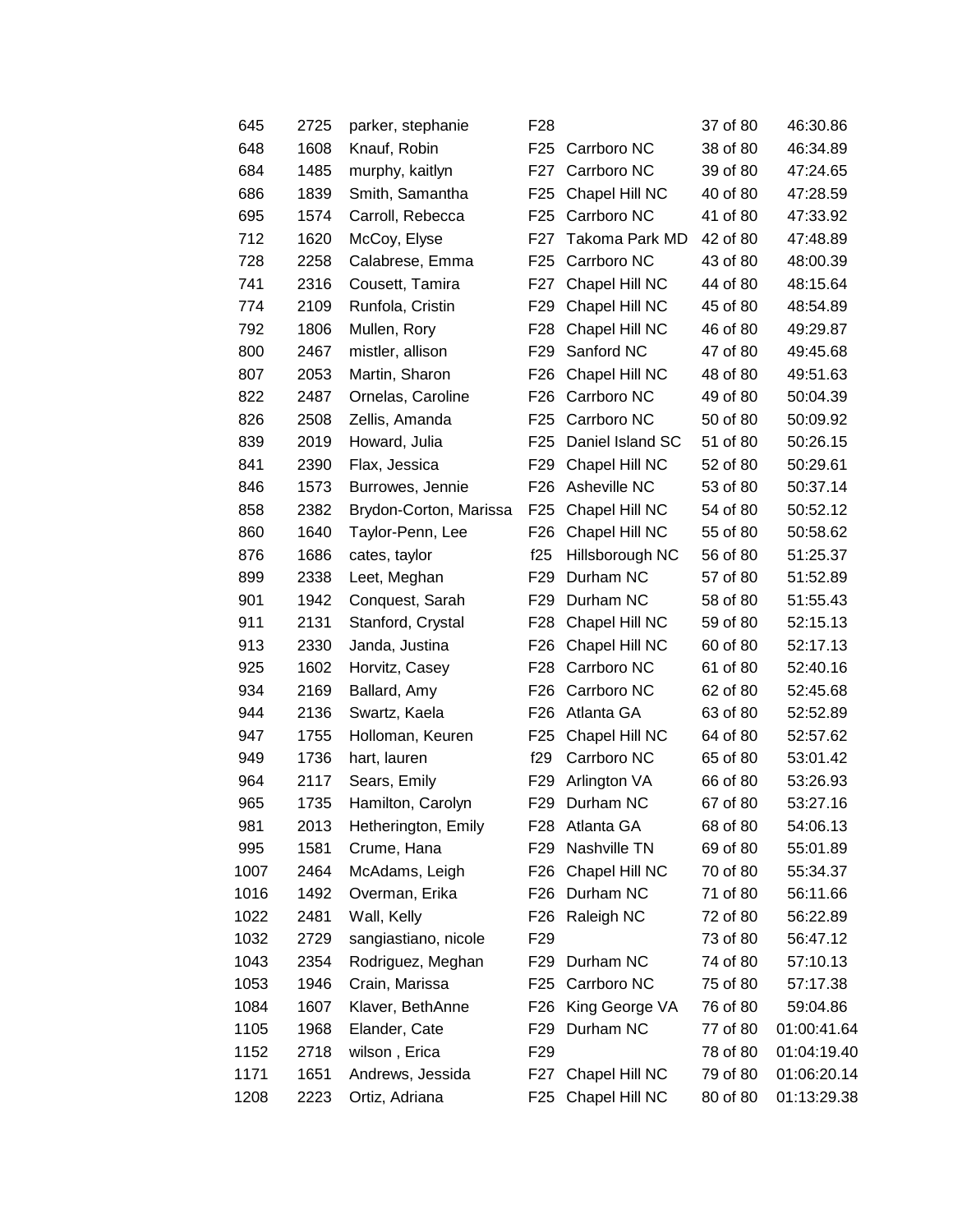| 60  | 2286 | Moss, Ellen            | F32 | Durham NC          | 1 of 83  | 32:52.37 |
|-----|------|------------------------|-----|--------------------|----------|----------|
| 97  | 1411 | Cunningham, Melissa    | F34 | Carrboro NC        | 2 of 83  | 34:28.15 |
| 114 | 1826 | Roberts, Sarah         | F32 | Chapel Hill NC     | 3 of 83  | 35:06.15 |
| 156 | 2648 | Vaughns, Kelli         | F32 | Chapel Hill NC     | 4 of 83  | 36:21.16 |
| 161 | 1554 | Wilson, Kristin        | F33 | Chapel Hill NC     | 5 of 83  | 36:34.62 |
| 185 | 2056 | McGuinn, Kristyne      | F32 | Washington DC      | 6 of 83  | 37:18.13 |
| 191 | 2151 | Warner, Kristine       | F31 | Durham NC          | 7 of 83  | 37:27.12 |
| 210 | 1679 | Calamai, Ann           | F31 | Washington DC      | 8 of 83  | 38:00.66 |
| 233 | 1815 | Owen-Garni, Margaret   | F31 | Durham NC          | 9 of 83  | 38:29.66 |
| 249 | 2020 | Huang, Carolyn         | F30 | Carrboro NC        | 10 of 83 | 39:03.37 |
| 260 | 2034 | Kurek, Kimberley       | F30 | Chapel Hill NC     | 11 of 83 | 39:19.87 |
| 262 | 1797 | Molnar, Jessica        | F33 | Durham NC          | 12 of 83 | 39:23.13 |
| 275 | 1762 | Karpinos, Ashley       | F33 | Nashville TN       | 13 of 83 | 39:41.12 |
| 284 | 2468 | Moana, Karla           | F33 | Chapel Hill NC     | 14 of 83 | 39:54.12 |
| 286 | 1471 | Lewis, Jenn            | F34 | Durham NC          | 15 of 83 | 39:58.41 |
| 287 | 1595 | Eischen, Ellen         | F34 | Carrboro NC        | 16 of 83 | 39:59.63 |
| 302 | 1931 | Carey, Stacy           | F34 | Chapel Hill NC     | 17 of 83 | 40:13.38 |
| 303 | 1578 | Clay, Anna Katherine   | F34 | Charlottesville VA | 18 of 83 | 40:20.62 |
| 314 | 2335 | Johnson-Broache, Britt | F31 | New York NY        | 19 of 83 | 40:35.16 |
| 354 | 2259 | Chase, Rhea            | F34 | <b>DURHAM NC</b>   | 20 of 83 | 41:21.16 |
| 404 | 2691 | long, sara             | F30 | Carrboro NC        | 21 of 83 | 42:00.15 |
| 412 | 1615 | Markwell, Emily        | F31 | Chicago IL         | 22 of 83 | 42:11.37 |
| 415 | 2489 | hamilton, marsha       | f34 | Chapel Hill NC     | 23 of 83 | 42:14.16 |
| 423 | 1419 | Dempsey, Jillian       | F30 | Chapel Hill NC     | 24 of 83 | 42:18.64 |
| 443 | 2002 | Hastings, Nikki        | F31 | Charlottesville VA | 25 of 83 | 42:38.38 |
| 451 | 2713 | Knechtel, Virginia     | F31 | Washington DC      | 26 of 83 | 42:44.16 |
| 470 | 2115 | Schoenherr, Sarah      | F30 | Carrboro NC        | 27 of 83 | 43:02.63 |
| 471 | 2629 | McKinney, Joyce        | F34 | Durham NC          | 28 of 83 | 43:02.86 |
| 472 | 1959 | dinola, brittany       | f31 | Charlotte NC       | 29 of 83 | 43:02.87 |
| 502 | 1727 | Green, Meredith        | F30 | Chapel Hill NC     | 30 of 83 | 43:39.62 |
| 569 | 2654 | Laine, Jessica         | F30 | Durham NC          | 31 of 83 | 44:40.41 |
| 580 | 2100 | Robinson, Haley        | F30 | Pittsboro NC       | 32 of 83 | 44:52.15 |
| 583 | 2135 | Sullivan, Kimberly     | F34 | <b>CARY NC</b>     | 33 of 83 | 44:57.38 |
| 593 | 2049 | Lyons, Susan           | F30 | Chapel Hill NC     | 34 of 83 | 45:14.40 |
| 622 | 2418 | Peterson, Stephanie    | F32 | Pittsboro NC       | 35 of 83 | 45:56.88 |
| 635 | 2600 | Workman, Jaime         | F34 | Pittsboro NC       | 36 of 83 | 46:11.61 |
| 663 | 2663 | O'Brian, Sarah         | F31 | Chapel Hill NC     | 37 of 83 | 46:57.15 |
| 673 | 1531 | Teer, Amanda           | F31 | Durham NC          | 38 of 83 | 47:13.62 |
| 726 | 2212 | Lund, Jennifer         | F32 | Chapel Hill NC     | 39 of 83 | 47:57.88 |
| 731 | 2294 | Taylor, Candace        | F34 | <b>Brooklyn NY</b> | 40 of 83 | 48:03.37 |
| 745 | 1932 | Cerwin, Erika          | F33 | Chapel Hill NC     | 41 of 83 | 48:16.90 |
| 773 | 2204 | Kleiman, Susan         | F31 | Carrboro NC        | 42 of 83 | 48:54.14 |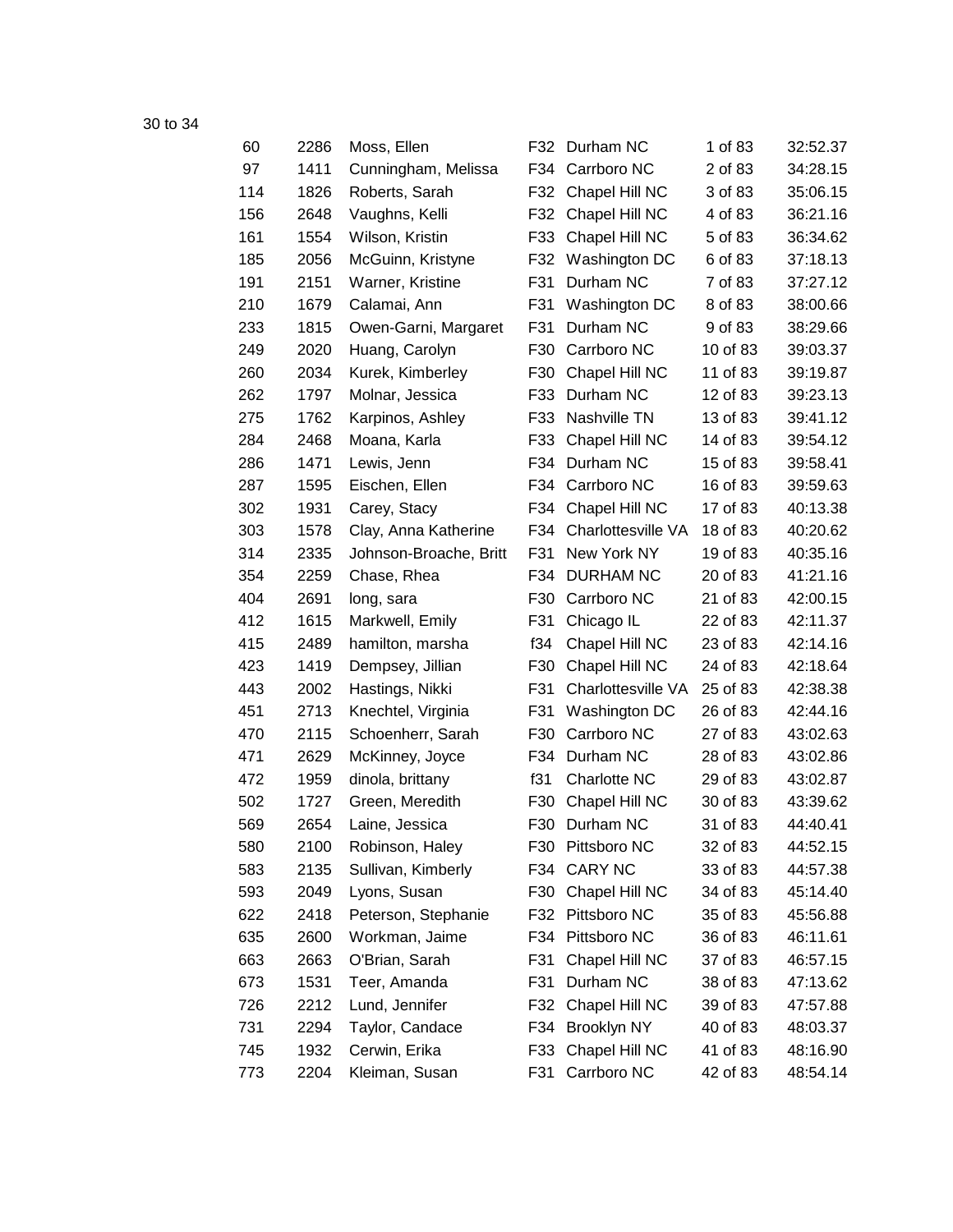| 780  | 1776 | Maker, Dawn                | F30 | Winston Salem NO   | 43 of 83 | 48:58.90    |
|------|------|----------------------------|-----|--------------------|----------|-------------|
| 783  | 2657 | Li, Bo                     | F31 | Chapel Hill NC     | 44 of 83 | 49:09.11    |
| 794  | 1866 | Whitmore, Lori             | F30 | Durham NC          | 45 of 83 | 49:30.36    |
| 806  | 2332 | Jeffs, Kimberly            | F32 | Carrboro NC        | 46 of 83 | 49:49.92    |
| 828  | 2260 | Chiarello, Ginny           | F34 | Chapel Hill NC     | 47 of 83 | 50:11.37    |
| 834  | 1660 | Bartley, Ashley            | F33 | Louisville KY      | 48 of 83 | 50:21.37    |
| 862  | 1882 | Bailey, Amanda             | F31 | Charlotte NC       | 49 of 83 | 51:07.43    |
| 898  | 2255 | Brinkmeyer, Emma           | F31 | Carrboro NC        | 50 of 83 | 51:52.40    |
| 928  | 1436 | Gray, Rose                 | F31 | Carrboro NC        | 51 of 83 | 52:42.89    |
| 937  | 2722 | brown, bunny               | F32 | Durham NC          | 52 of 83 | 52:48.15    |
| 946  | 2181 | Collins, Ann               | F34 | Carrboro NC        | 53 of 83 | 52:56.39    |
| 952  | 1732 | Guiteras, Mary             | F32 | Brooklyn NY        | 54 of 83 | 53:03.37    |
| 961  | 1690 | Crews, Morgan              | F31 | Apex NC            | 55 of 83 | 53:20.19    |
| 968  | 2234 | Spagnardi, Colleen         | F32 | <b>DURHAM NC</b>   | 56 of 83 | 53:33.66    |
| 975  | 1666 | Bradshaw, Lindsay          | F32 | New York NY        | 57 of 83 | 53:53.68    |
| 985  | 1497 | Pontious, Emily            | F31 | Hillsborough NC    | 58 of 83 | 54:23.38    |
| 997  | 1597 | Gaught, Amber              | F31 | Chapel Hill NC     | 59 of 83 | 55:04.67    |
| 1001 | 1504 | Puttkammer, Katie          | F30 | Durham NC          | 60 of 83 | 55:18.61    |
| 1014 | 1646 | ZHANG, ZHUZHU              | F30 | Carrboro NC        | 61 of 83 | 55:51.90    |
| 1033 | 2184 | DeGroot, Niki              | F33 | Chapel Hill NC     | 62 of 83 | 56:51.17    |
| 1042 | 1835 | Shimmin, Kristin           | F34 | Pittsburgh PA      | 63 of 83 | 57:09.87    |
| 1045 | 1540 | Vetter, Nicole             | F34 | Chapel Hill NC     | 64 of 83 | 57:10.37    |
| 1051 | 2666 | Smith, Kristen             | F34 | Chapel Hill NC     | 65 of 83 | 57:15.68    |
| 1073 | 2412 | McGovern, Erin             | F31 | Hillsborough NC    | 66 of 83 | 57:48.89    |
| 1074 | 2463 | L'Homme, Adrienne          | F34 | Alexandria VA      | 67 of 83 | 57:50.63    |
| 1076 | 1995 | Hadler, Jessica            | F31 | New York NY        | 68 of 83 | 58:00.88    |
| 1080 | 1665 | Bolejack, Megan            | F32 | Pittsboro NC       | 69 of 83 | 58:44.15    |
| 1091 | 2403 | Jones, Lindsay             | F31 | Greenville NC      | 70 of 83 | 59:32.63    |
| 1101 | 1952 | Czarnecki Morgan, Jenn F30 |     | Chapel Hill NC     | 71 of 83 | 01:00:17.88 |
| 1173 | 2047 | Lyons, Katrina             | F33 | <b>Brooklyn NY</b> | 72 of 83 | 01:06:26.64 |
| 1180 | 1787 | McGill, April              |     | F32 Durham NC      | 73 of 83 | 01:07:40.64 |
| 1194 | 2644 | Kariisa, Mbabazi           |     | F32 Raleigh NC     | 74 of 83 | 01:09:49.63 |
| 1202 | 2347 | Pearson, Amy               | F34 | Chapel Hill NC     | 75 of 83 | 01:12:33.37 |
| 1203 | 2436 | Caruso, Catherine          |     | F32 Apex NC        | 76 of 83 | 01:12:34.12 |
| 1205 | 2455 | Jaromin, Christina         | F34 | Chapel Hill NC     | 77 of 83 | 01:12:36.65 |
| 1210 | 1919 | Burke, Leigh               | F34 | Raleigh NC         | 78 of 83 | 01:13:56.39 |
| 1212 | 1900 | Bono, Lisa                 | F32 | Chapel Hill NC     | 79 of 83 | 01:13:59.65 |
| 1214 | 1907 | Brewer, Jason              | F33 | Chapel Hill NC     | 80 of 83 | 01:14:01.17 |
| 1218 | 2319 | Etten, Yelena              | F31 | Chapel Hill NC     | 81 of 83 | 01:14:16.19 |
| 1223 | 2638 | selinger, rachel           | F32 | Chapel Hill NC     | 82 of 83 | 01:18:34.12 |
| 1227 | 2509 | McGee, Sarah               | F34 | Snow Camp NC       | 83 of 83 | 01:19:43.12 |
| 19   | 2159 | Woods, Jennifer            | F37 | Chapel Hill NC     | 1 of 95  | 30:14.64    |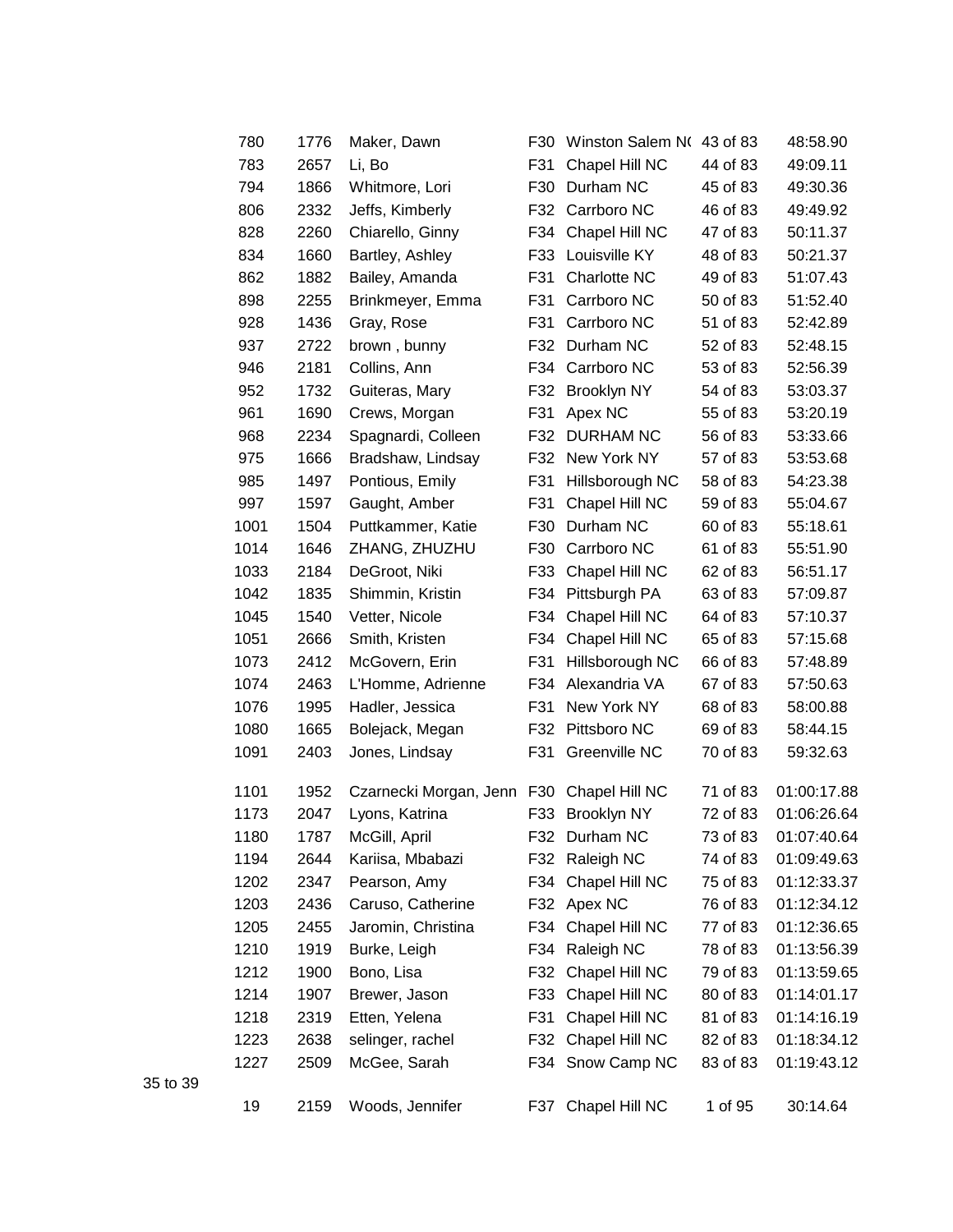| 53  | 2490 | bazemore, meredith            | f38 | Chapel Hill NC     | 2 of 95  | 32:33.92 |
|-----|------|-------------------------------|-----|--------------------|----------|----------|
| 67  | 1898 | Bishop, Jessica               | f38 | Chapel Hill NC     | 3 of 95  | 33:15.64 |
| 110 | 2466 | McGeary, Andrea               | F35 | Durham NC          | 4 of 95  | 34:54.12 |
| 118 | 2693 | Kapferer, Lori                | F37 | Lancaster PA       | 5 of 95  | 35:11.12 |
| 159 | 2377 | Amsbary, Jessica              | F35 | Chapel Hill NC     | 6 of 95  | 36:29.62 |
| 169 | 2329 | Howard, Jennifer              | F39 | Durham NC          | 7 of 95  | 36:48.65 |
| 188 | 1807 | Nicholson, Sara               | F38 | Chapel Hill NC     | 8 of 95  | 37:24.40 |
| 196 | 1601 | Hill, Dawn                    | F38 | Atlanta GA         | 9 of 95  | 37:34.64 |
| 201 | 1606 | King, Amy                     | F38 | Millburn NJ        | 10 of 95 | 37:43.13 |
| 222 | 2357 | Siefken, JoAnne               | F37 | Charlottesville VA | 11 of 95 | 38:11.87 |
| 240 | 1434 | Goetz-Bouchard, Amber         | F37 | <b>Clemmons NC</b> | 12 of 95 | 38:44.61 |
| 241 | 2301 | Walsh, Braden                 | F37 | Pittsboro NC       | 13 of 95 | 38:47.43 |
| 324 | 2341 | McDowell, Laci                | F37 | Chapel Hill NC     | 14 of 95 | 40:44.38 |
| 332 | 2361 | Sledge, Nicki                 | F36 | Chapel Hill NC     | 15 of 95 | 40:52.39 |
| 335 | 1611 | Krant, Shana                  | F36 | Huntersville NC    | 16 of 95 | 41:00.17 |
| 336 | 1604 | Jung, Shontel                 | F38 | Chapel Hill NC     | 17 of 95 | 41:00.35 |
| 341 | 2162 | Young, Kelly                  | F39 | Chapel Hill NC     | 18 of 95 | 41:02.68 |
| 362 | 2309 | Amy, Heather                  | F39 | Pittsboro NC       | 19 of 95 | 41:29.13 |
| 363 | 2252 | Bertuglia-Haley, Michelle F35 |     | Durham NC          | 20 of 95 | 41:29.61 |
| 425 | 1638 | Porter, Tina                  | F39 | DURHAM NC          | 21 of 95 | 42:20.15 |
| 428 | 2045 | Lopez, Destiny                | F38 | Carrboro NC        | 22 of 95 | 42:21.37 |
| 429 | 2618 | cook, heidi                   | f36 | Chapel Hill NC     | 23 of 95 | 42:21.39 |
| 456 | 2474 | Skurski, Katie                | F36 | Chapel Hill NC     | 24 of 95 | 42:51.39 |
| 461 | 1513 | Sawyer, Stephanie             | F39 | charlotte NC       | 25 of 95 | 42:55.89 |
| 462 | 2448 | Hartblay, Migle               | F38 | Leverett MA        | 26 of 95 | 42:56.88 |
| 479 | 2580 | McGrath, Kris                 | F36 | Chapel Hill NC     | 27 of 95 | 43:18.13 |
| 494 | 1703 | Entrekin, Karen               | F39 | Pittsboro NC       | 28 of 95 | 43:28.63 |
| 504 | 1999 | Hammer, Julie                 | F36 | Chapel Hill NC     | 29 of 95 | 43:42.65 |
| 528 | 1767 | Koshel, Laura                 | F36 | Durham NC          | 30 of 95 | 44:01.16 |
| 544 | 2470 | Richard, Rebecca              | F38 | Chapel Hill NC     | 31 of 95 | 44:20.90 |
| 549 | 1616 | Markwell, Stacy               | F38 | Chapel Hill NC     | 32 of 95 | 44:22.16 |
| 554 | 2103 | Romero, Viana                 | F37 | Chapel Hill NC     | 33 of 95 | 44:26.13 |
| 572 | 2497 | White, Tricia                 | F37 | Chapel Hill NC     | 34 of 95 | 44:42.40 |
| 577 | 1769 | LaMay, Bronwen                | F38 | Chapel Hill NC     | 35 of 95 | 44:47.13 |
| 581 | 1734 | Halstead, Elizabeth           | F35 | Apex NC            | 36 of 95 | 44:53.64 |
| 605 | 2484 | Wiggins, Jennifer             | F39 | Chapel Hill NC     | 37 of 95 | 45:38.38 |
| 611 | 2220 | O'Brien, Kelley               | F37 | Carrboro NC        | 38 of 95 | 45:41.66 |
| 643 | 1625 | Monahan, Rose                 | F37 | Chapel Hill NC     | 39 of 95 | 46:26.65 |
| 647 | 2311 | bennett, lisa                 | F35 | Carrboro NC        | 40 of 95 | 46:33.88 |
| 656 | 2273 | Jones, Erin                   | F38 | Pittsboro NC       | 41 of 95 | 46:50.41 |
| 667 | 2062 | Munoz-Nunez, Daylin           | F36 | <b>RALEIGH NC</b>  | 42 of 95 | 47:03.40 |
| 675 | 2076 | Nussbaumer, Amy               | F38 | Chapel Hill NC     | 43 of 95 | 47:15.14 |
| 681 | 2564 | Gowan, Frith                  | F39 | Carrboro NC        | 44 of 95 | 47:21.13 |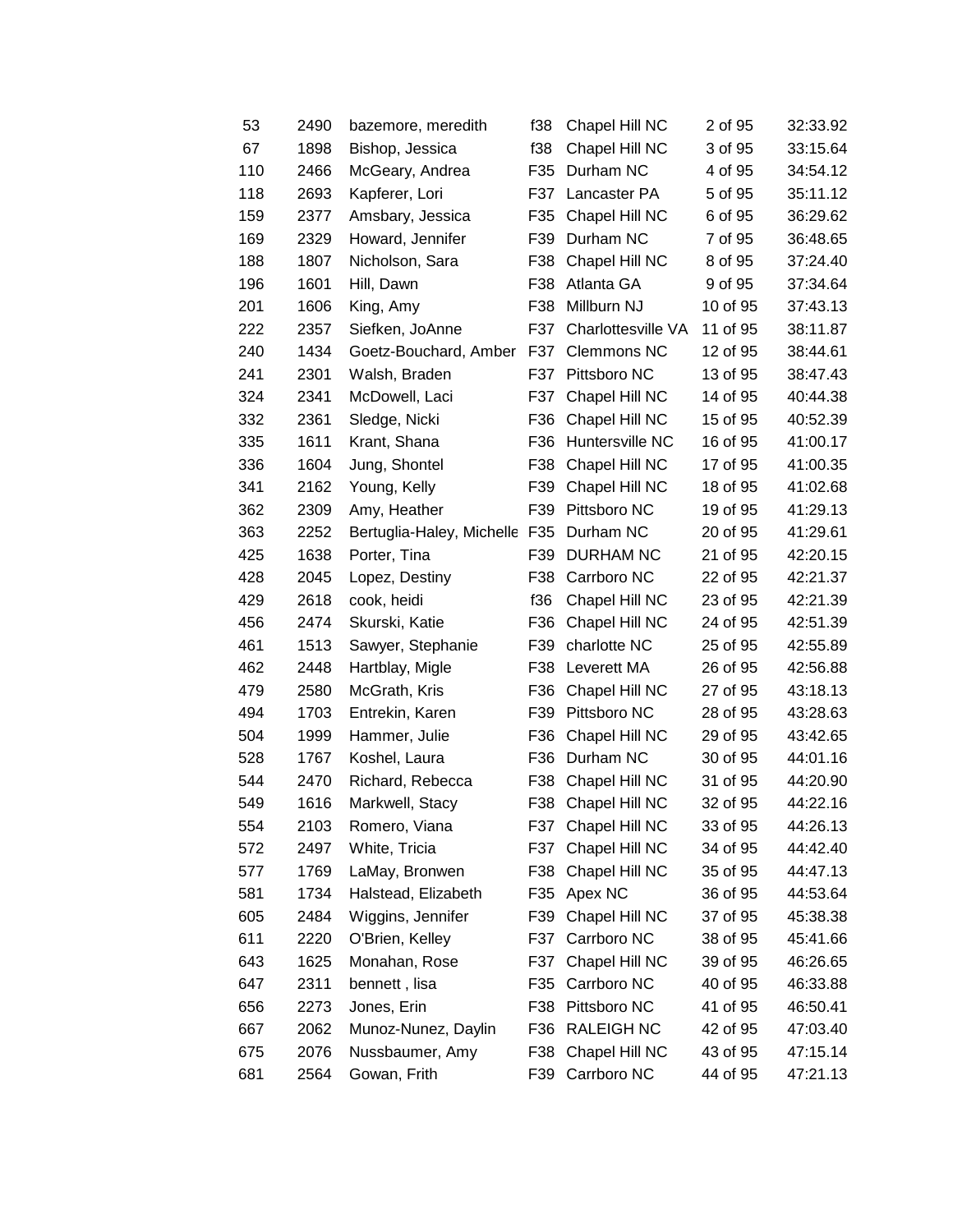| 702  | 2082 | Ott, Shelby         | F39 | Charlotte NC 2820 | 45 of 95 | 47:38.40    |
|------|------|---------------------|-----|-------------------|----------|-------------|
| 711  | 1957 | DeVries, Jennifer   | F37 | Tampa FL          | 46 of 95 | 47:47.88    |
| 724  | 1641 | Walker, Heather     | F37 | Chapel Hill NC    | 47 of 95 | 47:57.38    |
| 727  | 2313 | Brouwer, Emily      | F37 | Lexington KY      | 48 of 95 | 47:58.36    |
| 733  | 2460 | Lee, Becky          | F35 | Chapel Hill NC    | 49 of 95 | 48:04.37    |
| 740  | 2172 | Barlow, Caroline    | F39 | Pittsboro NC      | 50 of 95 | 48:15.63    |
| 744  | 2387 | Ehst, Erica         | F36 | Arlington VA      | 51 of 95 | 48:16.65    |
| 747  | 1466 | lacy, candace       | F38 | <b>DURHAM NC</b>  | 52 of 95 | 48:19.63    |
| 750  | 2051 | Malzahn, Kristen    | F39 | Durham NC         | 53 of 95 | 48:22.37    |
| 768  | 1561 | Bailey, Lara        | F35 | Chapel Hill NC    | 54 of 95 | 48:42.89    |
| 795  | 2119 | Shepherd, Jen       | F39 | Hillsborough NC   | 55 of 95 | 49:30.39    |
| 805  | 1791 | Mears, Sarah        | F39 | Raleigh NC        | 56 of 95 | 49:49.89    |
| 823  | 1511 | Rummage, Sheri      | F36 | Raleigh NC        | 57 of 95 | 50:04.62    |
| 832  | 2112 | Scales, Melissa     | F36 | DURHAM NC         | 58 of 95 | 50:18.39    |
| 851  | 1717 | Gauger, Sarah       | F37 | Durham NC         | 59 of 95 | 50:44.40    |
| 853  | 2251 | benefiel, rebecca   | f38 | California MD     | 60 of 95 | 50:45.88    |
| 855  | 2665 | Farmer, Erica       | F37 | Chapel Hill NC    | 61 of 95 | 50:48.45    |
| 856  | 1891 | Barfield, Sara      | F36 | Chapel Hill NC    | 62 of 95 | 50:50.38    |
| 865  | 2036 | larson, anna        | F35 | DURHAM NC         | 63 of 95 | 51:11.11    |
| 867  | 1622 | McKenna, Katie      | F36 | Chapel Hill NC    | 64 of 95 | 51:11.39    |
| 883  | 2380 | Bland, Pamela       | F37 | Silver Spring MD  | 65 of 95 | 51:32.43    |
| 897  | 1455 | Johnson, Michelle   | F38 | Carrboro NC       | 66 of 95 | 51:49.87    |
| 900  | 1593 | Dowdall, Michelle   | F38 | Chapel Hill NC    | 67 of 95 | 51:55.16    |
| 908  | 1496 | Piontak, Corrie     | F37 | Chapel Hill NC    | 68 of 95 | 52:08.41    |
| 915  | 1530 | TAYLOR, LISA        | F38 | <b>Efland NC</b>  | 69 of 95 | 52:18.40    |
| 945  | 2744 | Beyer, Lindy        | F36 | Carrboro NC       | 70 of 95 | 52:54.88    |
| 954  | 2512 | Burns, Alisa        | F35 | Chapel Hill NC    | 71 of 95 | 53:07.19    |
| 962  | 2320 | Gauger, Kelley      | F35 | Durham NC         | 72 of 95 | 53:22.69    |
| 976  | 2622 | Robertson, Ashley   | F36 | Chapel Hill NC    | 73 of 95 | 53:53.90    |
| 982  | 1442 | Guttman, Dawn       | F38 | Mebane NC         | 74 of 95 | 54:07.37    |
| 994  | 2120 | Shotwell, Jeanette  | F38 | Hillsborough NC   | 75 of 95 | 54:57.41    |
| 998  | 1974 | Faccidomo, Sara     | F37 | Chapel Hill NC    | 76 of 95 | 55:05.18    |
| 1003 | 1803 | Morris, Ingrid      | F37 | Carrboro NC       | 77 of 95 | 55:21.43    |
| 1025 | 2272 | Johnson, Melony     | F36 | <b>DURHAM NC</b>  | 78 of 95 | 56:34.39    |
| 1028 | 2392 | greenberg, katie    | f36 | Winterville NC    | 79 of 95 | 56:37.91    |
| 1036 | 1845 | Stone, Kate         | F36 | Carrboro NC       | 80 of 95 | 56:54.15    |
| 1041 | 1526 | Strobel, Jennifer   | F39 | Durham NC         | 81 of 95 | 57:01.41    |
| 1047 | 2132 | Steffen, Cherie     | F35 | Chapel Hill NC    | 82 of 95 | 57:11.39    |
| 1054 | 1818 | Petersen, Katherine | F35 | Chapel Hill NC    | 83 of 95 | 57:18.17    |
| 1069 | 2452 | Hill, Melissa       | F35 | Hillsborough NC   | 84 of 95 | 57:42.15    |
| 1071 | 2145 | Verne, Jannice      | F38 | Raleigh NC        | 85 of 95 | 57:46.13    |
| 1100 | 1490 | Nolan, Kathleen     | F39 | Carrboro NC       | 86 of 95 | 01:00:14.33 |
| 1118 | 1800 | Moroney, Allison    | F37 | Chapel Hill NC    | 87 of 95 | 01:01:35.14 |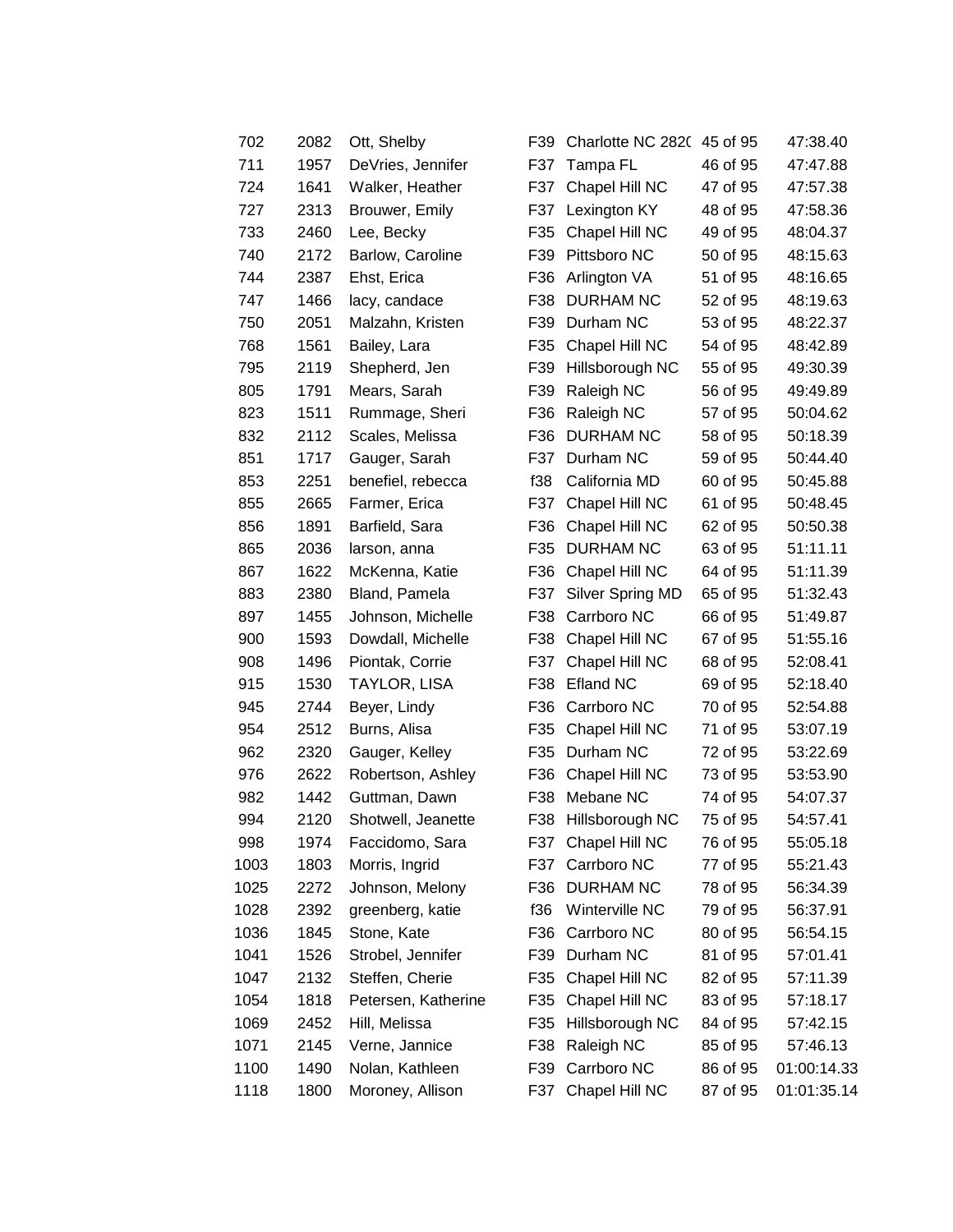| 1121 | 1867 | Wilde, Natalie        | F35 | Chapel Hill NC     | 88 of 95  | 01:01:43.37 |
|------|------|-----------------------|-----|--------------------|-----------|-------------|
| 1135 | 1672 | Buckingham, Jennifer  | F36 | Eaton Rapids MI    | 89 of 95  | 01:02:34.15 |
| 1164 | 2003 | Hatmaker, Laura       | F39 | New York NY        | 90 of 95  | 01:05:15.63 |
| 1175 | 2443 | Edens, Melissa        | F39 | Calhoun GA         | 91 of 95  | 01:06:42.12 |
| 1182 | 1423 | Drake, Jennifer       | F36 | Chapel Hill NC     | 92 of 95  | 01:08:39.88 |
| 1186 | 1482 | Moore, Dana           | F39 | Durham NC          | 93 of 95  | 01:09:03.62 |
| 1229 | 2048 | Lyons, Molly          | F36 | Cincinnati OH      | 94 of 95  | 01:20:18.16 |
| 1232 | 1930 | Cardow, Maria         | F37 | Palenville NY      | 95 of 95  | 01:21:07.87 |
| 28   | 2677 | Bigelow, Allie        | F40 | Durham NC          | 1 of 101  | 30:55.65    |
| 54   | 1777 | mangarelli, caren     | F43 | <b>DURHAM NC</b>   | 2 of 101  | 32:34.39    |
| 96   | 1760 | Johnstone, Shannon    | F40 | <b>CARY NC</b>     | 3 of 101  | 34:26.38    |
| 102  | 2402 | Jaspers, Ilona        | F44 | Carrboro NC        | 4 of 101  | 34:36.39    |
| 130  | 2537 | Lara-Cinisomo, Sandra | F44 | Chapel Hill NC     | 5 of 101  | 35:27.90    |
| 137  | 1984 | Goldstein, Jennifer   | F42 | Carrboro NC        | 6 of 101  | 35:42.41    |
| 154  | 2098 | Robert, Sara          | F40 | Durham NC          | 7 of 101  | 36:16.11    |
| 163  | 2393 | Hamberlin, Margie     | F42 | Chapel Hill NC     | 8 of 101  | 36:41.66    |
| 189  | 2219 | Mosley, Layna         | F41 | Chapel Hill NC     | 9 of 101  | 37:26.37    |
| 194  | 1468 | Lee, Jessica          | F44 | Chapel Hill NC     | 10 of 101 | 37:30.93    |
| 236  | 2143 | Trout, Susan          | F40 | Chapel Hill NC     | 11 of 101 | 38:36.41    |
| 243  | 2360 | simmons, lisa         | F42 | Chapel Hill NC     | 12 of 101 | 38:52.18    |
| 245  | 2420 | Preyer, Joanie        | F44 | Chapel Hill NC     | 13 of 101 | 38:59.12    |
| 263  | 2343 | Mullikin, Beth        | F40 | Greenville SC      | 14 of 101 | 39:25.18    |
| 282  | 1386 | Bryan, May            | F43 | Chapel Hill NC     | 15 of 101 | 39:53.63    |
| 290  | 1518 | Shubert, Tiffany      | F43 | Chapel Hill NC     | 16 of 101 | 40:02.61    |
| 293  | 2044 | Lloyd, Alin           | F42 | Chapel Hill NC     | 17 of 101 | 40:04.93    |
| 299  | 1939 | Coleman, Meleah       | F44 | Hurdle Mills NC    | 18 of 101 | 40:11.90    |
| 300  | 1871 | Zaas, Aimee           | F42 | Chapel Hill NC     | 19 of 101 | 40:12.38    |
| 320  | 2055 | mcconnell, lilly      | F40 | Chapel Hill NC     | 20 of 101 | 40:38.91    |
| 347  | 2707 | Vanderlap, Maria      | F40 | Snow Camp NC       | 21 of 101 | 41:09.14    |
| 358  | 2257 | busko, lisa           | f41 | Chapel Hill NC     | 22 of 101 | 41:24.89    |
| 378  | 2502 | Korfas, Anne          | F44 | Chapel Hill NC     | 23 of 101 | 41:39.64    |
| 382  | 2431 | Wood, Wendy           | f42 | Chapel Hill NC     | 24 of 101 | 41:41.38    |
| 441  | 2149 | wares, amy            | f40 | Carrboro NC        | 25 of 101 | 42:36.38    |
| 455  | 1507 | Roe, Laura            | F41 | Chapel Hill NC     | 26 of 101 | 42:51.14    |
| 495  | 2613 | Urrutia, Kristine     | F43 | Chapel Hill NC     | 27 of 101 | 43:30.15    |
| 501  | 1379 | Berrien, Kate         | F44 | Hillsborough NC    | 28 of 101 | 43:37.61    |
| 505  | 2195 | Hirschman, Caitlin    | f41 | Chapel Hill NC     | 29 of 101 | 43:43.20    |
| 509  | 2404 | Keane, Jule           | F44 | Chapel Hill NC     | 30 of 101 | 43:48.14    |
| 512  | 2101 | Rogers, Kimberly      | F42 | Carrboro NC        | 31 of 101 | 43:52.13    |
| 518  | 2576 | McGlinn, Lisa         | F44 | Chapel Hill NC     | 32 of 101 | 43:53.92    |
| 519  | 1975 | Ferris, Beth          | F44 | Carrboro NC        | 33 of 101 | 43:53.93    |
| 525  | 2391 | Furlong, Maureen      |     | F42 Chapel Hill NC | 34 of 101 | 43:57.12    |
| 536  | 1427 | Eldred, Tracy         | F43 | Carrboro NC        | 35 of 101 | 44:12.93    |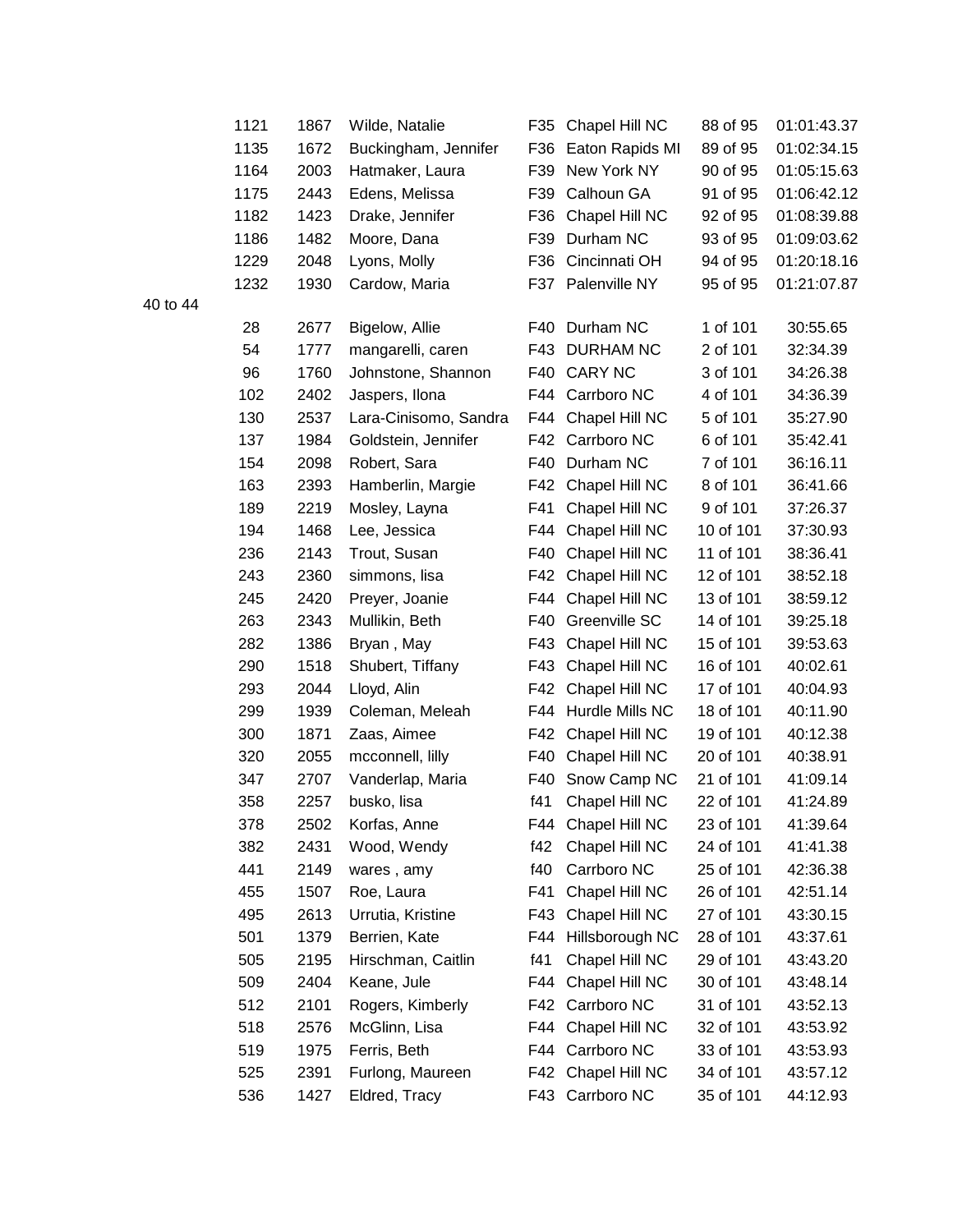| 552  | 2688 | rath, martha           | f43 | Chapel Hill NC       | 36 of 101 | 44:23.67 |
|------|------|------------------------|-----|----------------------|-----------|----------|
| 553  | 2060 | Min, Sherene           | F42 | Chapel Hill NC       | 37 of 101 | 44:24.12 |
| 566  | 1816 | Pendergraft, Trudy     | F40 | Chapel Hill NC       | 38 of 101 | 44:36.90 |
| 568  | 1756 | Hurt, Christi          | F42 | Chapel Hill NC       | 39 of 101 | 44:39.87 |
| 576  | 2318 | Danku, Miranda         | F43 | Chapel Hill NC       | 40 of 101 | 44:46.86 |
| 587  | 2378 | bainter, shelley       | f41 | <b>RALEIGH NC</b>    | 41 of 101 | 45:03.42 |
| 596  | 1812 | Oberleithner, Angelica | F44 | <b>DURHAM NC</b>     | 42 of 101 | 45:27.43 |
| 602  | 2399 | house, tara            | f43 | Carrboro NC          | 43 of 101 | 45:35.13 |
| 621  | 1848 | Sullivan, Erin         | F43 | Chapel Hill NC       | 44 of 101 | 45:55.87 |
| 629  | 2595 | Engle, Michelle        | F41 | Chapel Hill NC       | 45 of 101 | 46:02.37 |
| 670  | 2177 | bogan, heather         | F42 | Pittsboro NC         | 46 of 101 | 47:07.62 |
| 706  | 1674 | Buxenbaum, Laura       | F42 | Greensboro NC        | 47 of 101 | 47:42.40 |
| 709  | 1865 | Whitaker, Libby        | F43 | Chapel Hill NC       | 48 of 101 | 47:45.63 |
| 765  | 2287 | Nicholson, Meredith    | F40 | <b>DURHAM NC</b>     | 49 of 101 | 48:37.43 |
| 770  | 1895 | Berreth, Meg           | F43 | Carrboro NC          | 50 of 101 | 48:50.43 |
| 775  | 1916 | Brown, Melissa         | F44 | <b>GRAHAM NC</b>     | 51 of 101 | 48:55.15 |
| 779  | 1389 | Campbell, JJ           | F44 | Durham NC            | 52 of 101 | 48:58.38 |
| 791  | 2005 | Hawley, Dawna          | F43 | Chapel Hill NC       | 53 of 101 | 49:23.13 |
| 793  | 2291 | Showden, Carisa        | F40 | Carrboro NC          | 54 of 101 | 49:29.88 |
| 797  | 2065 | Nelson, Chantel        | F44 | Chapel Hill NC       | 55 of 101 | 49:30.89 |
| 802  | 1662 | Bauer, Melinda         | F42 | Clayton NC           | 56 of 101 | 49:45.90 |
| 815  | 2124 | Slaven, Cassandra      | F44 | <b>RALEIGH NC</b>    | 57 of 101 | 49:58.40 |
| 816  | 2024 | Jefferson, Shannon     | F41 | <b>Charlotte NC</b>  | 58 of 101 | 49:58.87 |
| 829  | 1443 | Hackney, Loretta       | F44 | Chapel Hill NC       | 59 of 101 | 50:13.18 |
| 864  | 2641 | Troester, Melissa      | F41 | Carrboro NC          | 60 of 101 | 51:10.90 |
| 878  | 2449 | Hegle, Jennifer        | F41 | Durham NC            | 61 of 101 | 51:27.87 |
| 881  | 2674 | Montgomery, Ranee      | F42 | Chapel Hill NC       | 62 of 101 | 51:29.87 |
| 891  | 1698 | Ehlers, Sarah          | F43 | <b>ATHENS GA</b>     | 63 of 101 | 51:39.14 |
| 903  | 2697 | Willis, Tina           | F42 | Chapel Hill NC       | 64 of 101 | 51:56.36 |
| 906  | 1618 | Martin, Cheryl         | F43 | Nashville TN         | 65 of 101 | 52:04.62 |
| 914  | 1484 | Morovati, Meredith     | F44 | Carrboro NC          | 66 of 101 | 52:18.16 |
| 920  | 2563 | Emmons, Lisa           | F42 | Chapel Hill NC       | 67 of 101 | 52:26.65 |
| 926  | 1823 | Pyle, Elizabeth        | F42 | Carrboro NC          | 68 of 101 | 52:41.92 |
| 941  | 2711 | cook, Madeline         | F40 |                      | 69 of 101 | 52:50.91 |
| 955  | 2264 | Eggers, Michele        | F40 | Cary NC              | 70 of 101 | 53:08.92 |
| 956  | 2030 | Kinnell, Leigh         | F42 | Cary NC              | 71 of 101 | 53:09.14 |
| 969  | 2059 | Mills, Kate            | F40 | Cary NC              | 72 of 101 | 53:34.17 |
| 971  | 2227 | Parker, Rhonda         | F44 | <b>Efland NC</b>     | 73 of 101 | 53:38.18 |
| 1005 | 2476 | Stegman, Karen         | F44 | Chapel Hill NC       | 74 of 101 | 55:29.64 |
| 1017 | 2690 | Pettie, Jennifer       | F44 | <b>Burlington NC</b> | 75 of 101 | 56:13.92 |
| 1018 | 2023 | Hutcheson, Paige       | F41 | Tempe AZ             | 76 of 101 | 56:15.63 |
| 1023 | 1693 | DiSantostefano, Rachae | F44 | Chapel Hill NC       | 77 of 101 | 56:28.67 |
| 1030 | 1444 | Hanson-Baldauf, Dana   | F44 | Chapel Hill NC       | 78 of 101 | 56:45.16 |
| 1059 | 2439 | cranford, koren        | f44 | Charlotte NC         | 79 of 101 | 57:25.38 |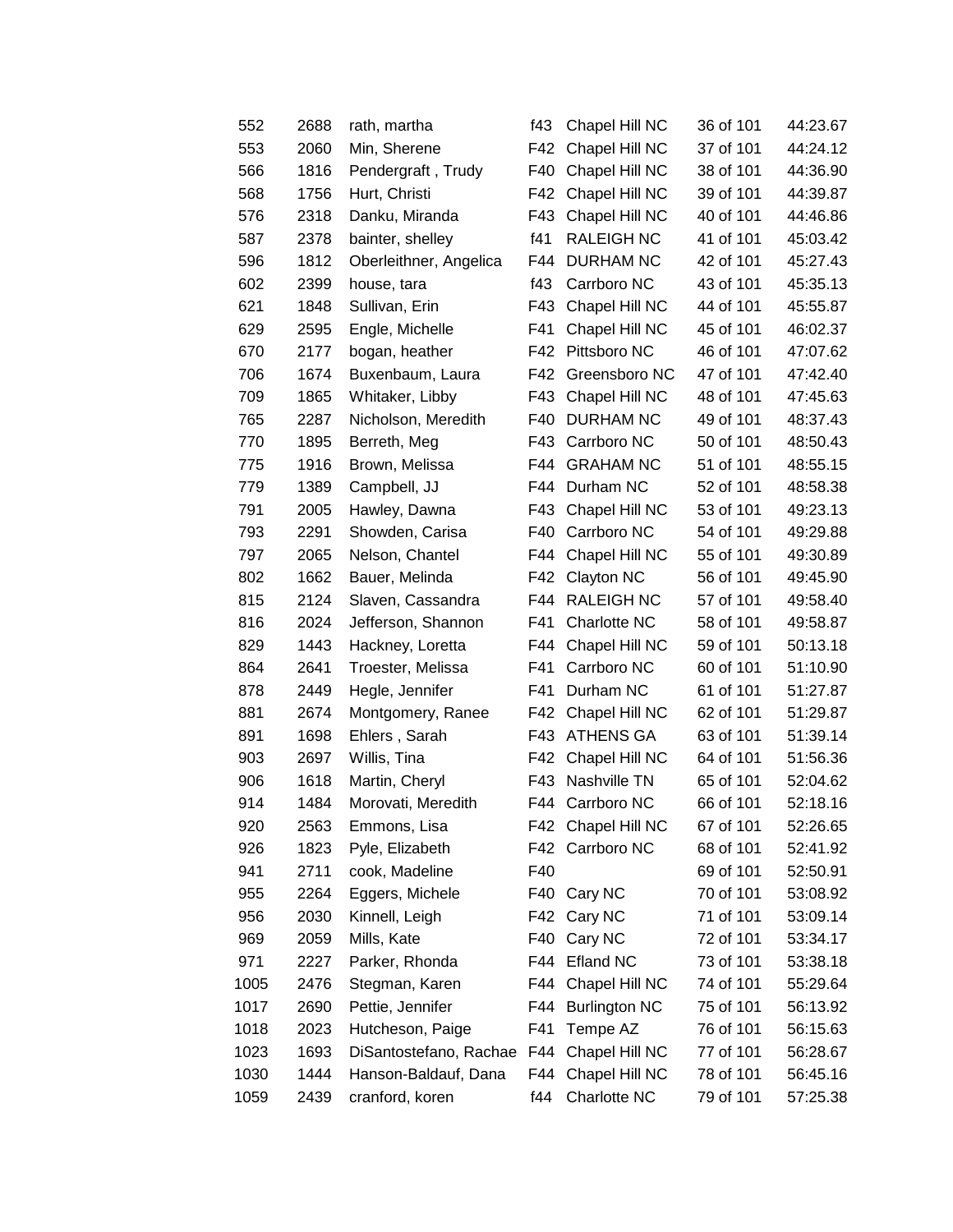| 1068 | 1863 | West, Alyson                  | F43 | Chapel Hill NC                | 80 of 101 | 57:40.13               |
|------|------|-------------------------------|-----|-------------------------------|-----------|------------------------|
| 1072 | 1637 | Pollock, Kelly                | F42 | Chapel Hill NC                | 81 of 101 | 57:48.39               |
| 1082 | 1725 | Grabowski, Shannon            | F40 | Chapel Hill NC                | 82 of 101 | 58:58.16               |
| 1087 | 2441 | Dailey, Heather               |     | F44 Winston Salem N(83 of 101 |           | 59:21.37               |
| 1094 | 2079 | o'connor, heather             | f41 | Carrboro NC                   | 84 of 101 | 59:44.90               |
| 1119 | 1476 | massey, marianne              | F40 | Chapel Hill NC                | 85 of 101 | 01:01:35.38            |
| 1130 | 2505 | Meredith, Marne               | F44 | Chapel Hill NC                | 86 of 101 | 01:02:21.90            |
| 1140 | 1572 | Brown, Amy                    | F41 | Chapel Hill NC                | 87 of 101 | 01:03:09.92            |
| 1146 | 2201 | KARP, ANAIIS                  | F41 | LUTZ FL                       | 88 of 101 | 01:03:35.63            |
| 1148 | 2675 | Zaragoza, Betsy               | f43 | Chapel Hill NC                | 89 of 101 | 01:04:03.64            |
| 1149 | 1724 | Gosselin, Tracy               | F42 | Durham NC                     | 90 of 101 | 01:04:09.65            |
| 1165 | 1805 | Morrison, Susan               | F42 | Durham NC                     | 91 of 101 | 01:05:15.65            |
| 1169 | 2572 | Wolf, Susan                   | F43 | <b>Ellicott City MD</b>       | 92 of 101 | 01:05:53.66            |
| 1189 | 1521 | Smith Cormican, Melissa F40   |     | Knightdale NC                 | 93 of 101 | 01:09:18.88            |
| 1193 | 1532 | Terrill, Kimber               | F42 | Clayton NC                    | 94 of 101 | 01:09:37.63            |
| 1197 | 2267 | Hill, Michelle                | F41 | Mebane NC                     | 95 of 101 | 01:10:59.41            |
| 1199 | 1549 | Wertley-Rotenberry, Julia F42 |     | Chapel Hill NC                | 96 of 101 | 01:11:32.88            |
| 1200 | 2554 | Ozoguz, Arzu                  | F43 | Chapel Hill NC                | 97 of 101 | 01:11:32.88            |
| 1217 | 2326 | hansley, susie                | f44 | Durham NC                     | 98 of 101 | 01:14:15.89            |
| 1234 | 1746 | Hoerger, Jenny                | F43 | Greenwood CO                  | 99 of 101 | 01:21:25.37            |
| 1238 | 1926 | Cardona, Adam                 |     | F42 Chapel Hill NC            |           | 100 of 101 01:28:36.62 |
| 1239 | 1929 | Cardona, Danielle             |     | F42 Chapel Hill NC            |           | 101 of 101 01:28:50.88 |
| 78   | 2248 | Younts, JoAnna                | F46 | Chapel Hill NC                | 1 of 72   | 33:44.65               |
| 104  | 1879 | Antipov, Helen                | F46 | Durham NC                     | 2 of 72   | 34:38.86               |
| 216  | 2569 | Hannan, Hannah                | F48 | Chapel Hill NC                | 3 of 72   | 38:08.62               |
| 224  | 2617 | speizer, ilene                | f48 | Chapel Hill NC                | 4 of 72   | 38:15.87               |
| 227  | 1416 | Davis, Sonia                  | F47 | Chapel Hill NC                | 5 of 72   | 38:22.15               |
| 268  | 2321 | Gibbons, Jennifer             | F46 | Pittsboro NC                  | 6 of 72   | 39:29.88               |
| 297  | 1990 | Gualtieri-Reed, Liz           | F45 | Chapel Hill NC                | 7 of 72   | 40:06.64               |
| 306  | 2249 | Anile, Teresa                 | F46 | Hillsborough NC               | 8 of 72   | 40:24.14               |
| 311  | 1881 | Bachman, Jennifer             | F47 | Bahama NC                     | 9 of 72   | 40:30.13               |
| 330  | 1852 | Sykes, Megan                  | F45 | Chapel Hill NC                | 10 of 72  | 40:51.40               |
| 333  | 2735 | Mund, Pamela                  | F46 | <b>DURHAM NC</b>              | 11 of 72  | 40:53.14               |
| 369  | 2425 | Van Sant, Laura               | F47 | Chapel Hill NC                | 12 of 72  | 41:34.61               |
| 377  | 2029 | kern, terry                   | f45 | Chapel Hill NC                | 13 of 72  | 41:39.63               |
| 409  | 2523 | hodgins, katherine            | F49 | Pittsboro NC                  | 14 of 72  | 42:09.62               |
| 417  | 1472 | Lewis, Sundae                 | F46 | Apex NC                       | 15 of 72  | 42:14.91               |
| 431  | 1545 | Wallace, Tina                 | F45 | <b>GRAHAM NC</b>              | 16 of 72  | 42:23.93               |
| 444  | 1868 | Williams, Christianna         | F49 | Chapel Hill NC                | 17 of 72  | 42:38.43               |
| 449  | 2587 | Calhoun, Linh                 | F45 | Chapel Hill NC                | 18 of 72  | 42:43.65               |
| 476  | 2625 | Sept, Susan                   | F48 | Chapel Hill NC                | 19 of 72  | 43:11.92               |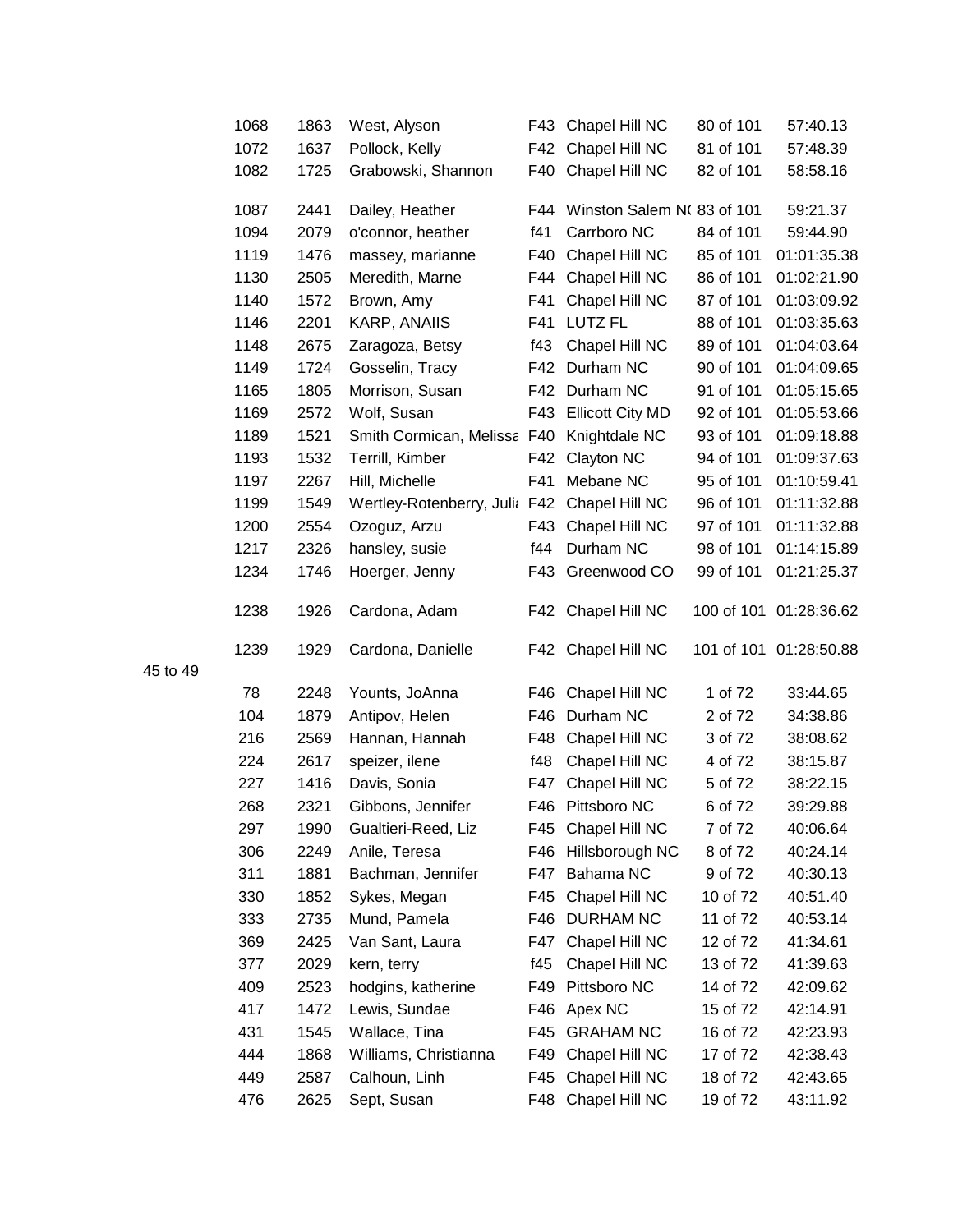| 486  | 1669 | Bruckner, Tish      | F48. | <b>Rockwall TX</b> | 20 of 72 | 43:23.43    |
|------|------|---------------------|------|--------------------|----------|-------------|
| 490  | 1609 | Kohler, Rebecca     | F48  | Carrboro NC        | 21 of 72 | 43:25.61    |
| 503  | 2349 | Prince, Katya       | F48  | Durham NC          | 22 of 72 | 43:41.16    |
| 551  | 1742 | Himmel, Theresa     | F45  | Chapel Hill NC     | 23 of 72 | 44:23.16    |
| 557  | 2547 | Gilland, Paula      | F49  | Chapel Hill NC     | 24 of 72 | 44:29.16    |
| 588  | 2478 | Vanderford, Donna   | F49  | Elon NC            | 25 of 72 | 45:06.43    |
| 603  | 2126 | Smith, Kathryn      | F47  | Carrboro NC        | 26 of 72 | 45:35.38    |
| 614  | 2435 | Carpenter, Denise   | F46  | Chapel Hill NC     | 27 of 72 | 45:43.15    |
| 617  | 2139 | Tarantino, Lisa     | F46  | Chapel Hill NC     | 28 of 72 | 45:52.93    |
| 619  | 1831 | Schillace, Robynn   | F45  | Portland OR        | 29 of 72 | 45:54.18    |
| 652  | 1543 | Wahlstrom, Torey    | F45  | Chapel Hill NC     | 30 of 72 | 46:43.37    |
| 654  | 2285 | McGibbon, Lynne     | F47  | Carrboro NC        | 31 of 72 | 46:46.62    |
| 655  | 1809 | Noble, Laura        | F46  | Chapel Hill NC     | 32 of 72 | 46:47.88    |
| 661  | 2122 | slade, caroline     | F45  | Chapel Hill NC     | 33 of 72 | 46:55.61    |
| 679  | 2551 | Hamm, Jill          | F46  | Chapel Hill NC     | 34 of 72 | 47:19.62    |
| 680  | 1649 | Alexander, Karen    | F48  | Chapel Hill NC     | 35 of 72 | 47:20.17    |
| 700  | 1535 | Towe, Elizabeth     | F47  | Carrboro NC        | 36 of 72 | 47:35.64    |
| 710  | 2552 | Pedersen, Susan     | F47  | Chapel Hill NC     | 37 of 72 | 47:45.63    |
| 714  | 1547 | watterson, carolyn  | f46  | Pittsboro NC       | 38 of 72 | 47:50.65    |
| 749  | 2612 | Kleinman, Dawn      | F48  | Carrboro NC        | 39 of 72 | 48:20.63    |
| 761  | 2035 | LaPalme, Sharon     | F47  | Pittsboro NC       | 40 of 72 | 48:29.66    |
| 786  | 1921 | Caf, Irena          | F49  | Durham NC          | 41 of 72 | 49:14.86    |
| 830  | 1391 | Carpenter, Kimberly | F49  | Chapel Hill NC     | 42 of 72 | 50:13.42    |
| 831  | 2558 | Mouw, Sheri         | F45  | Chapel Hill NC     | 43 of 72 | 50:13.89    |
| 835  | 1696 | Duronio, Sue        | f48  | Chapel Hill NC     | 44 of 72 | 50:22.39    |
| 877  | 2050 | MacDonald, Pia      | F45  | Chapel Hill NC     | 45 of 72 | 51:27.41    |
| 886  | 2543 | kilts, priscilla    | f45  | Durham NC          | 46 of 72 | 51:34.19    |
| 890  | 2710 | Grinnan, Marybeth   | F45  | Midlothian VA      | 47 of 72 | 51:38.67    |
| 893  | 1384 | Brady, Claudia      | F46  | Hillsborough NC    | 48 of 72 | 51:45.43    |
| 896  | 1502 | Price, Kim          | F46  | Chapel Hill NC     | 49 of 72 | 51:49.14    |
| 907  | 1720 | Gehrig, Paola       | F45  | Chapel Hill NC     | 50 of 72 | 52:04.93    |
| 919  | 1402 | Copeland, Valerie   | F45  | Chapel Hill NC     | 51 of 72 | 52:22.64    |
| 953  | 2414 | Nutley, Tara        | F46  | Chapel Hill NC     | 52 of 72 | 53:06.41    |
| 970  | 2351 | Queen, Kelly        | F46  | Apex NC            | 53 of 72 | 53:37.38    |
| 1006 | 2370 | westdorp, joy       | F46  | Carrboro NC        | 54 of 72 | 55:33.89    |
| 1019 | 1590 | DePeal, Lesa        | F45  | Durham NC          | 55 of 72 | 56:17.90    |
| 1024 | 1387 | bunce, julie        | f49  | Chapel Hill NC     | 56 of 72 | 56:31.63    |
| 1039 | 2275 | Kadens, Wendy       | F48  | Carrboro NC        | 57 of 72 | 57:00.41    |
| 1040 | 2632 | Leydey, Melanie     | F48  | Chapel Hill NC     | 58 of 72 | 57:01.12    |
| 1048 | 2012 | Henriquez, Sandy    | F46  | Chapel Hill NC     | 59 of 72 | 57:13.14    |
| 1089 | 2363 | Spagnardi, Julie    | F48  | Durham NC          | 60 of 72 | 59:27.13    |
| 1096 | 2042 | Lewis, Virginia     | F49  | Carrboro NC        | 61 of 72 | 59:52.64    |
| 1102 | 2008 | Henderson, Amy      | F48  | Toledo OH          | 62 of 72 | 01:00:18.39 |
| 1103 | 2009 | Henderson, Laura    | F45  | Carrboro NC        | 63 of 72 | 01:00:18.64 |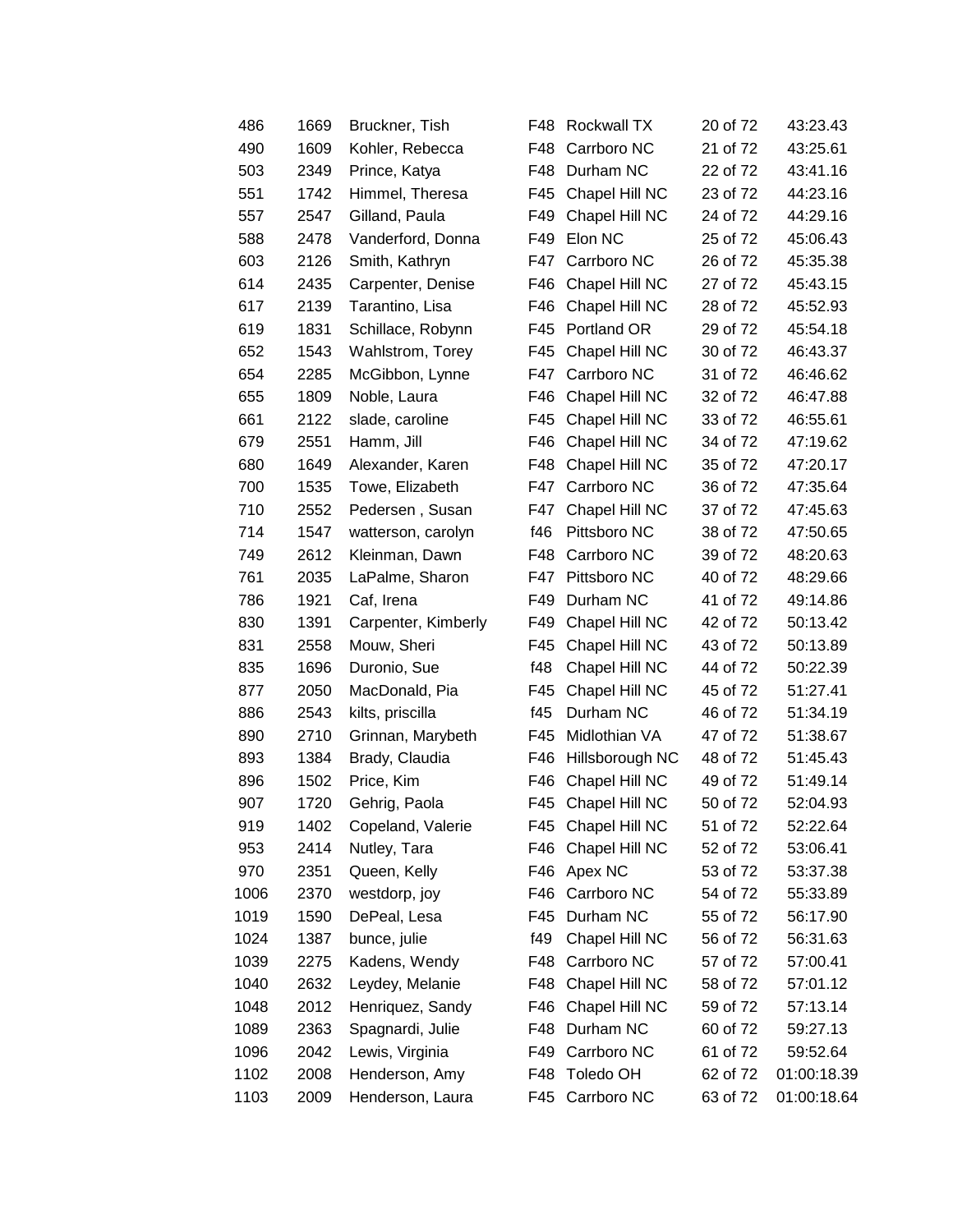| 1104 | 1399 | Cook, Camden          | F46             | Carrboro NC        | 64 of 72 | 01:00:35.86 |
|------|------|-----------------------|-----------------|--------------------|----------|-------------|
| 1111 | 2639 | Huston, Sara          | F46             | Topsham ME         | 65 of 72 | 01:00:58.87 |
| 1115 | 2397 | Hoogervorst, Amy      | F45             | Chapel Hill NC     | 66 of 72 | 01:01:13.89 |
| 1120 | 2598 | Tilley, Julie         | F45             | Durham NC          | 67 of 72 | 01:01:35.92 |
| 1131 | 2265 | Erikson, Dawn         | F48             | Chapel Hill NC     | 68 of 72 | 01:02:27.12 |
| 1133 | 2637 | Alexander, Tabitha    | F48             | Chapel Hill NC     | 69 of 72 | 01:02:32.38 |
| 1153 | 1613 | Legere, Diane         | F49             | <b>DURHAM NC</b>   | 70 of 72 | 01:04:20.90 |
| 1204 | 1652 | Apperson, Karen       | F49             | Chapel Hill NC     | 71 of 72 | 01:12:36.36 |
| 1225 | 1838 | sleath, betsy         | f48             | Chapel Hill NC     | 72 of 72 | 01:19:03.18 |
| 32   | 2684 | Mabe, Joan            | F51             | Carrboro NC        | 1 of 52  | 31:12.64    |
| 146  | 2471 | Robbins, Amy          | F51             | Charlottesville VA | 2 of 52  | 35:56.64    |
| 211  | 2160 | Wright, Sue           | F54             | Harrisburg PA      | 3 of 52  | 38:01.67    |
| 304  | 1393 | Chesser, Susan        | F51             | Durham NC          | 4 of 52  | 40:22.89    |
| 394  | 1655 | Baas, Susan           | F52             | Carrboro NC        | 5 of 52  | 41:51.41    |
| 399  | 1749 | Hoerger, Susan        | F53             | Chapel Hill NC     | 6 of 52  | 41:55.93    |
| 414  | 2586 | mandeville-long, anne | f54             | Chapel Hill NC     | 7 of 52  | 42:12.92    |
| 526  | 1970 | Elliott, Joanneke     | F50             | Carrboro NC        | 8 of 52  | 43:57.39    |
| 527  | 2511 | Meyer, Jaye           | F52             | Chapel Hill NC     | 9 of 52  | 43:57.43    |
| 567  | 2245 | Williams, Melissa     | F50             | Pleasanton CA      | 10 of 52 | 44:37.43    |
| 598  | 2305 | Wentz, Catherine      | F50             | Arlington VA       | 11 of 52 | 45:30.90    |
| 666  | 1409 | Crummett, Bobbi       | F53             | Chapel Hill NC     | 12 of 52 | 47:02.38    |
| 685  | 1491 | O'Loughlin, Kathleen  | F53             | Chapel Hill NC     | 13 of 52 | 47:25.12    |
| 689  | 2610 | la via, maria         | f50             | Chapel Hill NC     | 14 of 52 | 47:29.66    |
| 701  | 2200 | Junker, Ellen         | F54             | Carrboro NC        | 15 of 52 | 47:37.65    |
| 752  | 2089 | Perry, Susan          | F50             | Raleigh NC         | 16 of 52 | 48:24.37    |
| 755  | 1505 | Richardson, Julie     | F50             | Chapel Hill NC     | 17 of 52 | 48:26.85    |
| 776  | 2277 | Kimbell, Julie        | F <sub>53</sub> | Chapel Hill NC     | 18 of 52 | 48:55.18    |
| 827  | 1467 | Lawrence, Susan       | F52             | Chapel Hill NC     | 19 of 52 | 50:10.18    |
| 859  | 2007 | Helton, Margaret      | F53             | Carrboro NC        | 20 of 52 | 50:52.41    |
| 869  | 1913 | Broscious, Pam        |                 | F52 Chapel Hill NC | 21 of 52 | 51:18.37    |
| 882  | 1951 | Cunningham, Maureen   | F50             | Hillsborough NC    | 22 of 52 | 51:31.64    |
| 889  | 2522 | Mcdonald, Jean        | F52             | Chapel Hill NC     | 23 of 52 | 51:38.64    |
| 892  | 1433 | Gilbert, Susie        | F <sub>51</sub> | <b>DURHAM NC</b>   | 24 of 52 | 51:44.13    |
| 905  | 1680 | camporeale, jayne     | F <sub>51</sub> | Chapel Hill NC     | 25 of 52 | 52:02.39    |
| 927  | 1388 | Burns, Kimberlie      | F52             | Durham NC          | 26 of 52 | 52:42.18    |
| 950  | 1658 | Bagatell, Nancy       | F <sub>53</sub> | Chapel Hill NC     | 27 of 52 | 53:02.17    |
| 951  | 1754 | Holloman, Edith       | F54             | Chapel Hill NC     | 28 of 52 | 53:02.86    |
| 960  | 2246 | Wilson, Carol         | F <sub>50</sub> | Chapel Hill NC     | 29 of 52 | 53:16.39    |
| 986  | 1681 | Cappelletti, Christy  | F <sub>50</sub> | Chapel Hill NC     | 30 of 52 | 54:26.89    |
| 988  | 1851 | Swanson, Jennifer     | F <sub>51</sub> | <b>DURHAM NC</b>   | 31 of 52 | 54:34.89    |
| 990  | 1737 | Harwell, Jane         | F50             | Carrboro NC        | 32 of 52 | 54:41.87    |
| 1021 | 1487 | Murray, Sharon        | f50             | Chapel Hill NC     | 33 of 52 | 56:20.66    |
| 1031 | 2243 | Wiegerink, Robin      | F <sub>50</sub> | Chapel Hill NC     | 34 of 52 | 56:46.11    |
|      |      |                       |                 |                    |          |             |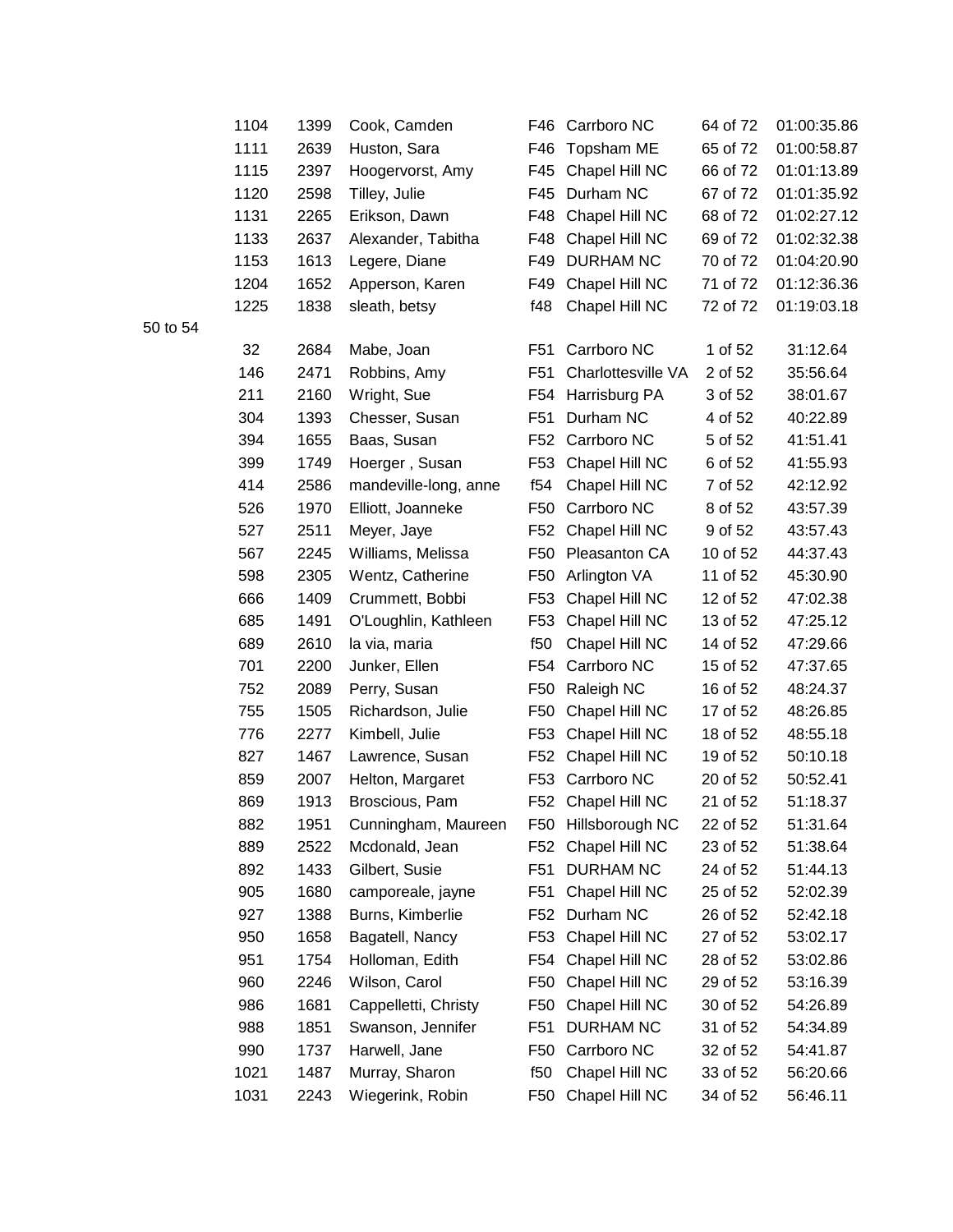| 1050 | 2386 | Doubts, Tracy              | F50             | Durham NC                  | 35 of 52 | 57:15.43    |
|------|------|----------------------------|-----------------|----------------------------|----------|-------------|
| 1052 | 1947 | Crain, rita                | F <sub>54</sub> | Carrboro NC                | 36 of 52 | 57:16.90    |
| 1075 | 2652 | Bluestein, Frayda          | F54             | Chapel Hill NC             | 37 of 52 | 57:54.88    |
| 1088 | 1452 | Hoppin, Jane               | F <sub>50</sub> | Chapel Hill NC             | 38 of 52 | 59:26.65    |
| 1109 | 2104 | Rose, Pamela               | F <sub>51</sub> | Durham NC                  | 39 of 52 | 01:00:53.38 |
| 1124 | 1707 | Ervin, Terry               | F <sub>54</sub> | <b>DURHAM NC</b>           | 40 of 52 | 01:01:46.66 |
| 1125 | 1940 | Coleman, Sharla            | F <sub>50</sub> | Chapel Hill NC             | 41 of 52 | 01:01:52.31 |
| 1139 | 2296 | Thomas, Gabrielle          | F <sub>51</sub> | Montpelier VA              | 42 of 52 | 01:03:09.89 |
| 1141 | 2720 | Dida, Stacy                | F54             | Chapel Hill NC             | 43 of 52 | 01:03:15.38 |
| 1156 | 1628 | Musso, Belinda             | F <sub>51</sub> | Chapel Hill NC             | 44 of 52 | 01:04:37.10 |
| 1161 | 2231 | Shareshian, Susan          | F <sub>53</sub> | Chapel Hill NC             | 45 of 52 | 01:04:54.89 |
| 1167 | 1563 | Baptiste, Janice           | F <sub>50</sub> | Chapel Hill NC             | 46 of 52 | 01:05:27.88 |
| 1181 | 1650 | Andre, Alison              | F <sub>50</sub> | Chapel Hill NC             | 47 of 52 | 01:08:35.52 |
| 1192 | 2533 | Bell, Kathryn              | F <sub>50</sub> | <b>us</b>                  | 48 of 52 | 01:09:33.88 |
| 1201 | 1757 | Jelley, Colleen            | F54             | Carrboro NC                | 49 of 52 | 01:11:49.87 |
| 1220 | 1588 | Davis-Sale, Clara          | F <sub>52</sub> | Signal Mountain T 50 of 52 |          | 01:18:08.62 |
| 1221 | 1587 | Davis, Sheri               | F <sub>53</sub> | Chapel Hill NC             | 51 of 52 | 01:18:09.87 |
| 1231 | 1855 | Tsin, Judith               | F <sub>53</sub> | Chapel Hill NC             | 52 of 52 | 01:21:05.68 |
| 226  | 2694 | Branson, Sheri             | F55             | Chapel Hill NC             | 1 of 26  | 38:21.13    |
| 340  | 1949 | Crump, Carolyn             | F <sub>57</sub> | Carrboro NC                | 2 of 26  | 41:02.64    |
| 370  | 2127 | Smith, Nancy               | F <sub>55</sub> | Durham NC                  | 3 of 26  | 41:36.16    |
| 380  | 1473 | Li, Vivian                 | F56             | Durham NC                  | 4 of 26  | 41:40.40    |
| 517  | 1410 | Cunningham, Jayne          | F57             | Lexington KY               | 5 of 26  | 43:53.39    |
| 535  | 1667 | Bresky, Carole             | F59             | Pittsboro NC               | 6 of 26  | 44:11.66    |
| 606  | 1832 | Scott, Caroline            | F <sub>57</sub> | Chapel Hill NC             | 7 of 26  | 45:39.43    |
| 674  | 1961 | Dinola, Sandy              | F <sub>58</sub> | Chapel Hill NC             | 8 of 26  | 47:13.63    |
| 683  | 1700 | Elander, KC                | F <sub>56</sub> | Durham NC                  | 9 of 26  | 47:23.39    |
| 713  | 2179 | Bryant-Comstock, Lynda F57 |                 | Durham NC                  | 10 of 26 | 47:50.36    |
| 803  | 2197 | Howard, Jeanne             | F59             | <b>Bad Axe MI</b>          | 11 of 26 | 49:48.86    |
| 810  | 1784 | McCurdy, Kathy             | F56             | Chapel Hill FL             | 12 of 26 | 49:55.39    |
| 811  | 2689 | Wasiolek, Sue              | f58             | <b>DURHAM NC</b>           | 13 of 26 | 49:55.89    |
| 818  | 2680 | Christy, Karen             | F56             | Chapel Hill NC             | 14 of 26 | 49:59.37    |
| 872  | 1437 | Greene, Deb                | F <sub>56</sub> | Chapel Hill NC             | 15 of 26 | 51:20.90    |
| 884  | 2095 | Rinehard, Diane            | F59             | <b>DURHAM NC</b>           | 16 of 26 | 51:32.64    |
| 916  | 2724 | Horn, samanta              | F <sub>56</sub> |                            | 17 of 26 | 52:21.16    |
| 957  | 2235 | Stanford, Bobbie           | F57             | Chapel Hill NC             | 18 of 26 | 53:11.65    |
| 1132 | 2105 | Rosen, Maureen             | F <sub>56</sub> | Chapel Hill NC             | 19 of 26 | 01:02:29.88 |
| 1142 | 1417 | Dawson, Kim                | F55             | Carrboro NC                | 20 of 26 | 01:03:15.38 |
| 1147 | 2153 | Webb, Kristi               | F <sub>57</sub> | Chapel Hill NC             | 21 of 26 | 01:04:02.64 |
| 1179 | 2501 | Anderson, Janelle          | F <sub>55</sub> | New York NY                | 22 of 26 | 01:07:17.87 |
| 1190 | 2408 | Lieberum, Susan            | F59             | Pittsboro NC               | 23 of 26 | 01:09:22.89 |
| 1195 | 1978 | Fletcher, Barbara          | F58             | Durham NC                  | 24 of 26 | 01:10:22.11 |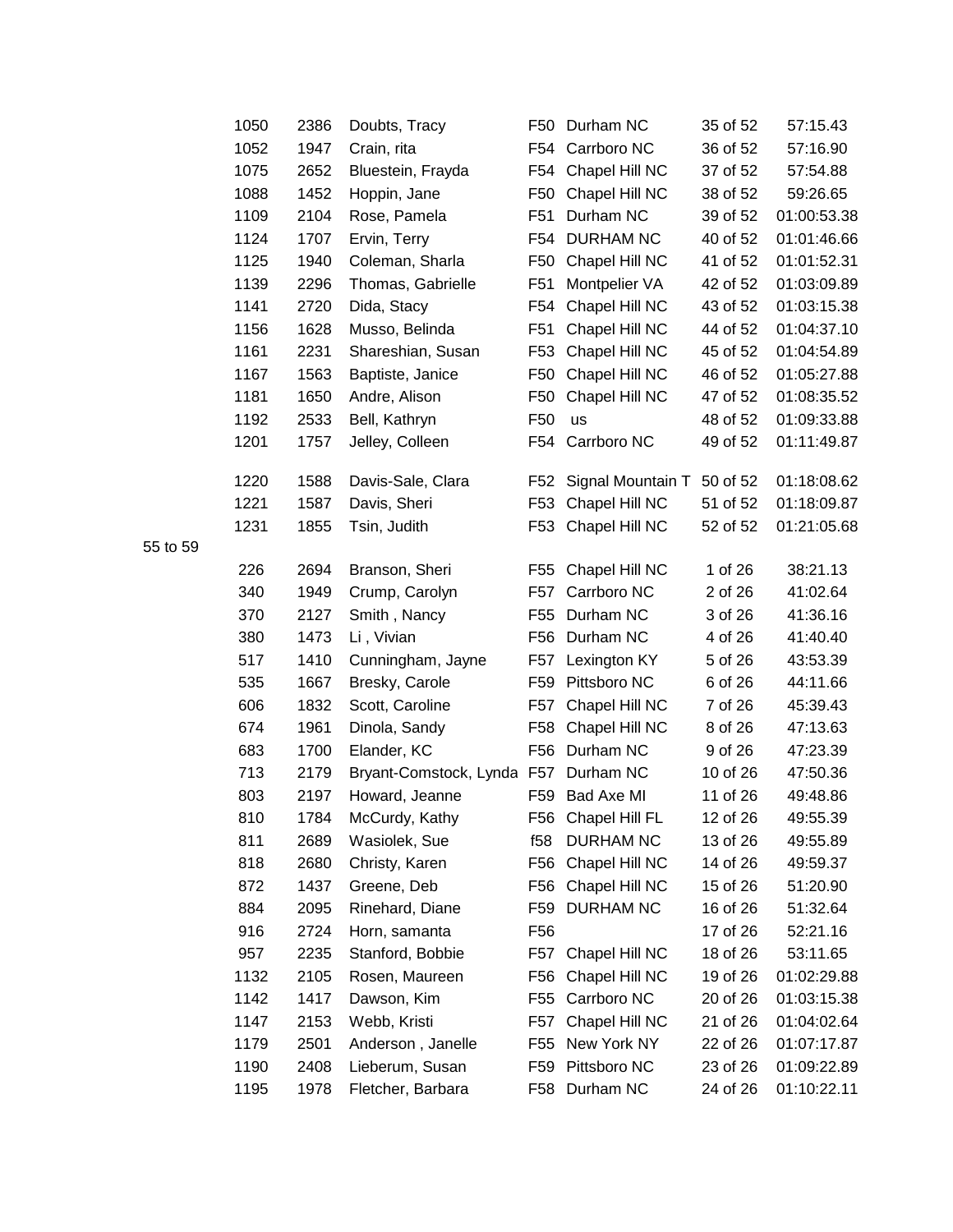|      |            | 1209 | 2708 | Clark, Linda              | F57 | Mebane NC           | 25 of 26   | 01:13:39.64 |
|------|------------|------|------|---------------------------|-----|---------------------|------------|-------------|
|      |            | 1236 | 2548 | Evans, Laurie             | F57 | Chapel Hill NC      | 26 of 26   | 01:26:28.87 |
|      | 60 to 64   |      |      |                           |     |                     |            |             |
|      |            | 522  | 2057 | McNeilly, Kevin           | F62 | Carrboro NC         | 1 of 20    | 43:55.39    |
|      |            | 597  | 1894 | <b>BELL, MARIA</b>        | F63 | Charlottesville VA  | 2 of 20    | 45:27.88    |
|      |            | 836  | 1381 | Boone, Joan               | F61 | <b>Efland NC</b>    | 3 of 20    | 50:22.89    |
|      |            | 933  | 1779 | Margolin, Nancy           | F60 | Carrboro NC         | 4 of 20    | 52:45.39    |
|      |            | 967  | 2061 | morgan, cathy             | F62 | <b>BIG CANOE GA</b> | 5 of 20    | 53:32.93    |
|      |            | 980  | 2014 | Hetherington, Jean        | F61 | Chapel Hill NC      | 6 of 20    | 54:05.68    |
|      |            | 999  | 2302 | Walton, Carol             | F61 | <b>DURHAM NC</b>    | 7 of 20    | 55:09.38    |
|      |            | 1008 | 1870 | wolf, susan               | f61 | Chapel Hill NC      | 8 of 20    | 55:37.40    |
|      |            | 1029 | 1441 | Guttman, Barbara          | F60 | Mebane NC           | 9 of 20    | 56:44.13    |
|      |            | 1038 | 1781 | mccluskey, linda          | f60 | Chapel Hill NC      | 10 of 20   | 57:00.40    |
|      |            | 1055 | 1890 | Barfield, Marcia          | F62 | Chapel Hill NC      | 11 of 20   | 57:22.62    |
|      |            | 1058 | 2458 | keyworth, barbara         | f62 | Chapel Hill NC      | 12 of 20   | 57:23.40    |
|      |            | 1097 | 1550 | west, tracey              | F60 | Chapel Hill NC      | 13 of 20   | 59:54.87    |
|      |            | 1122 | 1885 | BAKER, LYNDA              | F62 | Chapel Hill NC      | 14 of 20   | 01:01:43.37 |
|      |            | 1150 | 1813 | O'Brien, Lynne            | F62 | Carrboro NC         | 15 of 20   | 01:04:15.40 |
|      |            | 1177 | 1612 | lee, leslie               | F62 | Pittsboro NC        | 16 of 20   | 01:06:52.87 |
|      |            | 1213 | 1684 | Cates, Dianne             | F61 | Hillsborough NC     | 17 of 20   | 01:14:00.18 |
|      |            | 1224 | 2699 | blalock, susan            | f60 | Pittsboro NC        | 18 of 20   | 01:19:02.38 |
|      |            | 1230 | 1828 | Rose, Cindy               | F62 | Chapel Hill NC      | 19 of 20   | 01:21:05.43 |
|      |            | 1235 | 2207 | Lachiewicz, Ave           | F62 | Chapel Hill NC      | 20 of 20   | 01:22:52.36 |
|      | 65 to 69   |      |      |                           |     |                     |            |             |
|      |            | 850  | 1557 | Anderson, Sheelaghsam F66 |     | Carrboro NC         | 1 of 7     | 50:42.90    |
|      |            | 909  | 1643 | Wightman, Donna           | F65 | Chapel Hill NC      | 2 of 7     | 52:08.93    |
|      |            | 1015 | 1972 | Emshoff, Margie           | f68 | Chapel Hill NC      | 3 of 7     | 56:01.63    |
|      |            | 1065 | 1448 | Haywood, Marion           | F66 | Chapel Hill NC      | 4 of 7     | 57:30.68    |
|      |            | 1127 | 1515 | Schuster, Betty           | F65 | Youngsville NC      | 5 of 7     | 01:02:10.36 |
|      |            | 1198 | 2342 | Mickelson, Roslyn         | F65 | Charlotte NC        | 6 of 7     | 01:11:14.91 |
|      |            | 1206 | 2409 | mackey, cecilia           | f66 | Carrboro NC         | 7 of 7     | 01:13:01.37 |
|      | 70 to 74   |      |      |                           |     |                     |            |             |
|      |            | 579  | 2194 | Harold, Judy              | F70 | Springfield OR      | 1 of $4$   | 44:51.18    |
|      |            | 1126 | 2557 | McKown, Mary              | F72 | Chapel Hill NC      | 3 of 4     | 01:01:57.12 |
|      |            | 1144 | 2202 | KARP, MARIELA             | F70 | <b>TAMPA FL</b>     | 4 of 4     | 01:03:26.87 |
|      | 75 to 79   |      |      |                           |     |                     |            |             |
|      |            | 1064 | 1827 | Roggenbuck, Sharon        | F75 | Hillsborough NC     | 2 of 4     | 57:29.86    |
| Male |            |      |      |                           |     |                     |            |             |
|      |            |      |      |                           |     |                     |            |             |
|      | $0$ to $4$ |      |      |                           |     |                     |            |             |
|      |            | 1240 | 1928 | Cardona, Andrew           | M0  | Chapel Hill NC      | of         | 01:28:51.13 |
|      | 5 to 9     |      |      |                           |     |                     |            |             |
|      |            | 586  | 2067 | Newmark, Andrew           | M9  | Charlotte NC        | $1$ of $3$ | 45:00.91    |
|      |            | 790  | 2006 | Hawley, Matthew           | M7  | Chapel Hill NC      | 2 of 3     | 49:19.92    |
|      |            | 1000 | 1802 | Morris, Chris             | M8  | Carrboro NC         | 3 of 3     | 55:10.18    |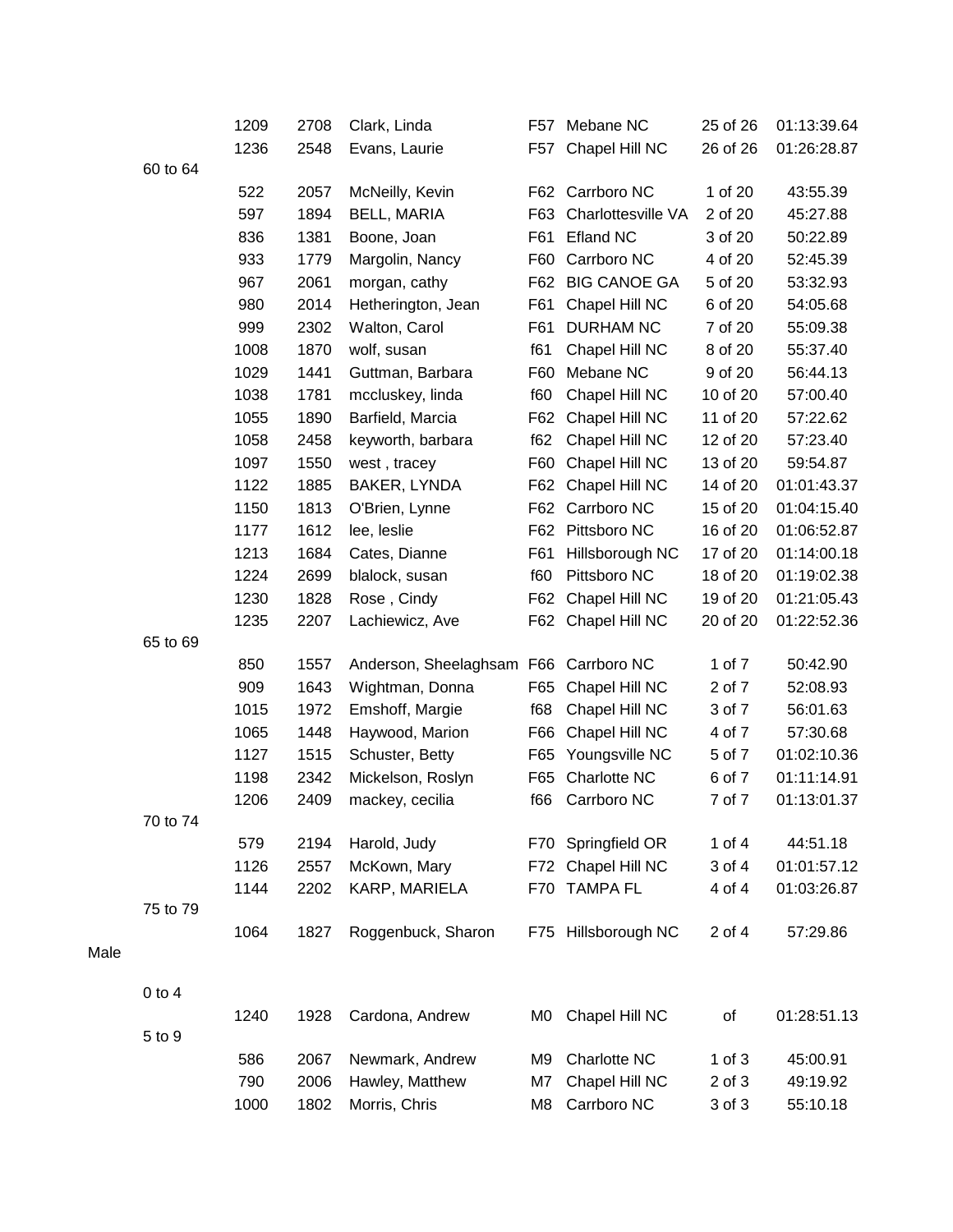| 59   | 2182 | Combs, Ryan                                |     | M13 Chapel Hill NC          | 1 of 36  | 32:50.40    |
|------|------|--------------------------------------------|-----|-----------------------------|----------|-------------|
| 64   | 1709 | Fiorito Jr, Agustin                        |     | M14 Chapel Hill NC          | 2 of 36  | 33:05.12    |
| 101  | 2619 | Motley, Griffin                            |     | M11 Carrboro NC             | 3 of 36  | 34:34.39    |
| 127  | 2102 | Rogers, Owen                               |     | M12 Carrboro NC             | 4 of 36  | 35:22.38    |
| 145  | 2626 | Sept, Connor                               |     | M14 Chapel Hill NC          | 5 of 36  | 35:55.88    |
| 155  | 2206 | knight, tai                                |     | M14 Chapel Hill NC          | 6 of 36  | 36:19.67    |
| 174  | 1445 | harris, andrew                             |     | m13 DURHAM NC               | 7 of 36  | 36:57.87    |
| 195  | 2525 | hodgins, ben                               |     | m13 Pittsboro NC            | 8 of 36  | 37:33.92    |
| 217  | 1729 | Greene, Caeden                             |     | M12 Chapel Hill NC          | 9 of 36  | 38:09.37    |
| 248  | 2229 | Shareshian, Jack                           |     | M12 Chapel Hill NC          | 10 of 36 | 39:02.92    |
| 285  | 1501 | Price, Daniel                              |     | M10 Chapel Hill NC          | 11 of 36 | 39:56.17    |
| 298  | 2350 | Queen, Hunter                              |     | M14 Apex NC                 | 12 of 36 | 40:11.17    |
| 312  | 1983 | Goldstein, Duncan                          |     | M10 Carrboro NC             | 13 of 36 | 40:30.17    |
| 316  | 2524 | hodgins, sebastian                         |     | m10 Pittsboro NC            | 14 of 36 | 40:37.39    |
| 385  | 2283 | McGibbon, Connor                           |     | M <sub>10</sub> Carrboro NC | 15 of 36 | 41:44.85    |
| 390  | 2185 | Dekaney, Kyle                              |     | M13 Pittsboro NC            | 16 of 36 | 41:47.87    |
| 440  | 1657 | Baddour, Henry                             |     | M14 Chapel Hill NC          | 17 of 36 | 42:35.41    |
| 460  | 2004 | Hawley, Ben                                |     | M10 Chapel Hill NC          | 18 of 36 | 42:55.64    |
| 463  | 2609 | buebel, spencer                            |     | m14 Chapel Hill NC          | 19 of 36 | 42:57.64    |
| 489  | 2405 | Keane, Ruben                               |     | M12 Chapel Hill NC          | 20 of 36 | 43:25.37    |
| 508  | 2577 | McGlinn, Ryan                              |     | M13 Chapel Hill NC          | 21 of 36 | 43:47.91    |
| 540  | 2410 | Matischak, Kalvin                          |     | M12 Carrboro NC             | 22 of 36 | 44:14.39    |
| 584  | 2493 | Buchman, Ross                              |     | M14 Chapel Hill NC          | 23 of 36 | 45:00.12    |
| 604  | 2517 | Asaro, Jackson                             |     | M13 Chapel Hill NC          | 24 of 36 | 45:35.65    |
| 688  | 1730 | Greene, Connor                             |     | M14 Chapel Hill NC          | 25 of 36 | 47:29.16    |
| 762  | 2696 | Calhoun, Benjamin                          | M11 | Chapel Hill NC              | 26 of 36 | 48:30.37    |
| 787  | 2636 | Alexander, Collins                         |     | M14 Chapel Hill NC          | 27 of 36 | 49:15.15    |
| 922  | 1718 | Gehrig, Joseph                             | M10 | Chapel Hill NC              | 28 of 36 | 52:29.44    |
| 973  | 2299 | Thomas, Will                               |     | M14 Montpelier VA           | 29 of 36 | 53:48.63    |
| 977  | 1422 | Drake, Christopher                         | M13 | Chapel Hill NC              | 30 of 36 | 53:54.67    |
| 989  | 2295 | Thomas, Chris                              |     | M12 Montpelier VA           | 31 of 36 | 54:37.63    |
| 992  | 2506 | Meredith-Andrews, Jacol M12 Chapel Hill NC |     |                             | 32 of 36 | 54:52.42    |
| 1077 | 1743 | Hoerger, Adam                              |     | M13 Greenwood CO            | 33 of 36 | 58:19.40    |
| 1116 | 2592 | Hoogervorst, Matthew                       |     | M10 Chapel Hill NC          | 34 of 36 | 01:01:19.37 |
| 1157 | 1630 | Musso, Joseph                              |     | M10 Chapel Hill NC          | 35 of 36 | 01:04:37.14 |
| 1241 | 1583 | Davis, JC                                  |     | M13 Signal Mountain T       | 36 of 36 | 01:29:36.63 |
| 4    | 2451 | Hill, Gilliam                              |     | M19 Elon NC                 | 1 of 35  | 28:06.39    |
| 22   | 2521 | mcdonald, connor                           |     | M15 Chapel Hill NC          | 2 of 35  | 30:22.11    |
| 25   | 2671 | Werden, Alex                               |     | M19 Chapel Hill NC          | 3 of 35  | 30:53.64    |
| 39   | 2376 | Galton, Isaac                              |     | M17 Burnsville NC           | 4 of 35  | 31:56.65    |
| 51   | 2084 | Parr, Keaton                               |     | M <sub>16</sub> gray TN     | 5 of 35  | 32:32.14    |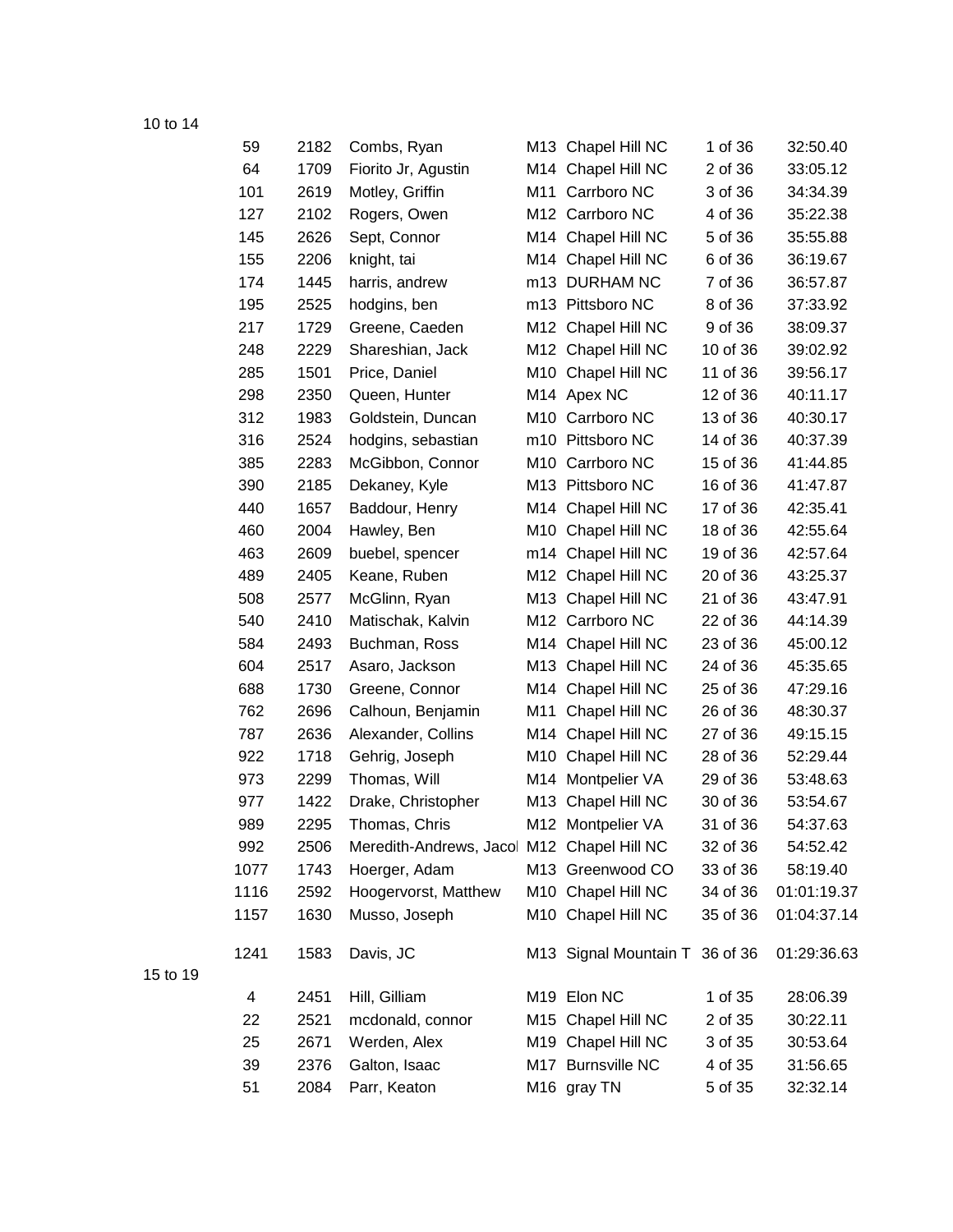| 56  | 2085 | Parr, Riley           |                 | M <sub>18</sub> gray TN | 6 of 35  | 32:41.14 |
|-----|------|-----------------------|-----------------|-------------------------|----------|----------|
| 61  | 1676 | Byerly, Rob           |                 | M18 Chapel Hill NC      | 7 of 35  | 32:56.61 |
| 79  | 1925 | Cannon, Trey          |                 | M17 Acworth GA          | 8 of 35  | 33:50.15 |
| 88  | 1747 | Hoerger, Ryan         |                 | M19 Saratoga CA         | 9 of 35  | 34:09.12 |
| 100 | 2440 | cranford, will        |                 | m16 Charlotte NC        | 10 of 35 | 34:30.14 |
| 203 | 2578 | McGlinn, John         |                 | M15 Chapel Hill NC      | 11 of 35 | 37:47.69 |
| 244 | 2274 | Kadens, Jonah         |                 | M15 Carrboro NC         | 12 of 35 | 38:58.87 |
| 255 | 2539 | Dellinger, Jackson    |                 | M16 DURHAM NC           | 13 of 35 | 39:11.37 |
| 264 | 2519 | mcdonald, alex        | M15             | us                      | 14 of 35 | 39:25.39 |
| 276 | 2225 | Parker, Ben           | M <sub>19</sub> | <b>Efland NC</b>        | 15 of 35 | 39:43.36 |
| 310 | 1771 | Lang, Scott           | M19             | Chapel Hill NC          | 16 of 35 | 40:28.90 |
| 313 | 1992 | Gualtieri-Reed, Riley |                 | M16 Chapel Hill NC      | 17 of 35 | 40:33.64 |
| 364 | 6    | Cohn, Jethro          | M16             | Chapel Hill NC          | 18 of 35 | 41:29.62 |
| 398 | 2262 | Cocowitch, Kyle       | M16             | Chapel Hill NC          | 19 of 35 | 41:54.88 |
| 406 | 2066 | Nelson, Roberts       | M19             | Chapel Hill NC          | 20 of 35 | 42:03.39 |
| 418 | 2041 | Lewis, Brian          |                 | M17 Apex NC             | 21 of 35 | 42:15.14 |
| 447 | 2304 | walton, steven        |                 | m19 DURHAM NC           | 22 of 35 | 42:42.13 |
| 458 | 1971 | Elliott, Thomas       |                 | M17 Carrboro NC         | 23 of 35 | 42:54.14 |
| 483 | 2585 | Mandeville, Henry     | M18             | Chapel Hill NC          | 24 of 35 | 43:21.93 |
| 496 | 2535 | Sickles, Peyton       |                 | M15 Apex NC             | 25 of 35 | 43:32.89 |
| 564 | 1705 | Ervin, Luke           |                 | M19 DURHAM NC           | 26 of 35 | 44:34.36 |
| 575 | 2352 | Queen, Michael        |                 | M16 Apex NC             | 27 of 35 | 44:45.18 |
| 585 | 2492 | Buchman, Brett        | M18             | Chapel Hill NC          | 28 of 35 | 45:00.14 |
| 615 | 2241 | Van Houtven, Dominic  |                 | M16 Chapel Hill NC      | 29 of 35 | 45:45.92 |
| 625 | 1575 | Carroll, Timothy      |                 | M19 Pleasant Valley N'  | 30 of 35 | 45:58.14 |
| 708 | 2106 | Rosen, Miles          | M19             | Chapel Hill NC          | 31 of 35 | 47:44.92 |
| 718 | 2579 | Imbody, Sean          |                 | M18 Chapel Hill NC      | 32 of 35 | 47:54.87 |
| 781 | 2368 | westdorp, ethan       | M19             | Carrboro NC             | 33 of 35 | 49:02.36 |
| 842 | 2353 | Randolph, Connor      |                 | M18 Chapel Hill NC      | 34 of 35 | 50:30.13 |
| 854 | 1912 | Broscious, Evan       | M19             | Chapel Hill NC          | 35 of 35 | 50:47.13 |
|     |      |                       |                 |                         |          |          |
| 1   | 1981 | Gilland, Taylor       |                 | M22 Boston MA           | 1 of 22  | 25:18.89 |
| 6   | 1565 | Baptiste, Ryan        | M21             | Chapel Hill NC          | 2 of 22  | 28:18.61 |
| 80  | 2605 | Lane, Daniel          |                 | M24 Carrboro NC         | 3 of 22  | 33:51.14 |
| 84  | 1605 | Kelly, Keegan         |                 | M24 Carrboro NC         | 4 of 22  | 34:02.65 |
| 123 | 2477 | Stott, Liam           | M21             | Carrboro NC             | 5 of 22  | 35:20.66 |
| 124 | 2073 | Noah, Paul            | M21             | Carrboro NC             | 6 of 22  | 35:20.88 |
| 125 | 2736 | phillips, daniel      | M21             |                         | 7 of 22  | 35:21.13 |
| 126 | 1745 | Hoerger, Jacob        | M21             | Chapel Hill NC          | 8 of 22  | 35:21.15 |
| 134 | 2472 | Robbins, Luke         | M23             | Charlottesville VA      | 9 of 22  | 35:36.90 |
| 157 | 2345 | Nu±ez, Durbin         |                 | M23 Lake Worth FL       | 10 of 22 | 36:22.93 |
| 238 | 2623 | flynn, dillon         |                 | M22 Chapel Hill NC      | 11 of 22 | 38:41.41 |
| 246 | 2656 | Thorn, Mackenzie      |                 | M20 Chapel Hill NC      | 12 of 22 | 38:59.93 |
| 272 | 1599 | Ghio, Michael         |                 | M22 Chapel Hill NC      | 13 of 22 | 39:32.93 |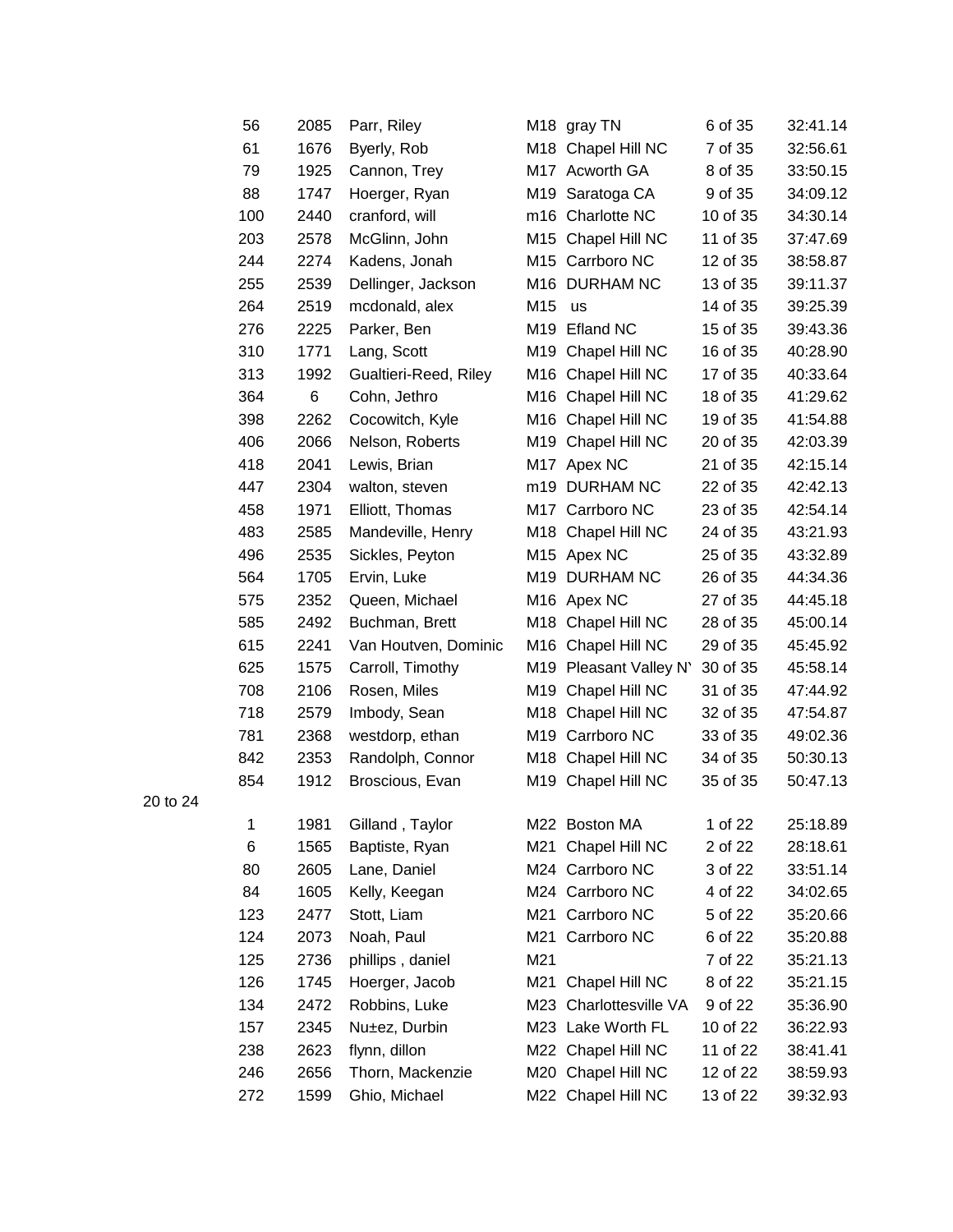| 454  | 1878 | Alston, Kwame          |     | M23 Carrboro NC      | 14 of 22 | 42:48.13    |
|------|------|------------------------|-----|----------------------|----------|-------------|
| 571  | 2303 | Walton, Robert         |     | M22 DURHAM NC        | 15 of 22 | 44:41.42    |
| 669  | 1922 | Campos Diaz, Jorge     |     | M23 Chapel Hill NC   | 16 of 22 | 47:03.87    |
| 671  | 1998 | Hainline, Ian          |     | M24 Chapel Hill NC   | 17 of 22 | 47:09.63    |
| 719  | 2732 | stuart, Kyle           | M21 |                      | 18 of 22 | 47:55.61    |
| 756  | 2416 | Perry, Jonathan        | M21 | High Point NC        | 19 of 22 | 48:26.86    |
| 974  | 2192 | Gilbert, Zachary       | M23 | Chapel Hill NC       | 20 of 22 | 53:51.39    |
| 1067 | 2372 | Wolf, John             |     | M22 Durham NC        | 21 of 22 | 57:32.37    |
| 1244 | 1586 | Davis, Noah            |     | M20 Chapel Hill NC   | 22 of 22 | 01:29:39.43 |
| 3    | 2364 | Stelzig, Tyle          |     | M25 Carrboro NC      | 1 of 51  | 27:58.39    |
| 36   | 1397 | Clifford, Scott        |     | M29 Durham NC        | 2 of 51  | 31:34.64    |
| 45   | 2069 | Nichols, Mark          |     | M28 Chapel Hill NC   | 3 of 51  | 32:17.37    |
| 50   | 2459 | Kozin, Sasha           |     | M27 Carrboro NC      | 4 of 51  | 32:30.90    |
| 62   | 1920 | Byrd, Brandon          |     | M27 Milwaukee WI     | 5 of 51  | 33:01.90    |
| 69   | 1678 | Cadilla, Victor        |     | M25 Durham NC        | 6 of 51  | 33:21.89    |
| 77   | 2681 | Houck, Scott           |     | M28 Chapel Hill NC   | 7 of 51  | 33:41.13    |
| 95   | 2604 | murray, brendan        |     | m25 Boone NC         | 8 of 51  | 34:21.39    |
| 109  | 1639 | Silton, Drew           | M27 | Philadelphia PA      | 9 of 51  | 34:52.64    |
| 111  | 1980 | Geary, Patrick         |     | M29 San Diego CA     | 10 of 51 | 34:54.67    |
| 117  | 1854 | Thorn, Russell         |     | M29 Chapel Hill NC   | 11 of 51 | 35:09.65    |
| 119  | 1962 | Dinola, Tony           |     | m29 Charlotte NC     | 12 of 51 | 35:11.63    |
| 128  | 1986 | Gordon, Max            | M27 | Chapel Hill NC       | 13 of 51 | 35:25.65    |
| 135  | 1783 | McCurdy, Christopher   | M27 | Chapel Hill FL       | 14 of 51 | 35:40.63    |
| 152  | 2033 | Krouse, Michael        | M27 | Richmond VA          | 15 of 51 | 36:07.89    |
| 164  | 1753 | Hofmeier, Matthew      | M29 | Durham NC            | 16 of 51 | 36:44.63    |
| 168  | 2672 | Calamai, david         | M27 | Chapel Hill NC       | 17 of 51 | 36:47.17    |
| 172  | 2128 | Smith, Stuart          | M26 | Chapel Hill NC       | 18 of 51 | 36:50.38    |
| 182  | 1759 | Joachin, William       |     | M25 Silver Spring MD | 19 of 51 | 37:14.66    |
| 223  | 2166 | Adams, Brian           |     | M28 Charleston SC    | 20 of 51 | 38:14.18    |
| 269  | 2562 | Mangalea, Mike         |     | M26 Chapel Hill NC   | 21 of 51 | 39:29.88    |
| 279  | 2217 | McLaurin, Christopher  |     | M27 Durham NC        | 22 of 51 | 39:48.41    |
| 328  | 2499 | Skoog, Neil            |     | M25 Durham NC        | 23 of 51 | 40:50.88    |
| 400  | 1785 | McCurdy, Ryan          |     | M25 Chapel Hill FL   | 24 of 51 | 41:56.65    |
| 420  | 1814 | Owen-Garni, Linus      |     | M29 Durham NC        | 25 of 51 | 42:15.91    |
| 432  | 1953 | Czarnecki Morgan, Kyle | M27 | Chapel Hill NC       | 26 of 51 | 42:25.16    |
| 435  | 1740 | Herndon, Kolby         |     | M28 Hillsborough NC  | 27 of 51 | 42:28.87    |
| 448  | 2461 | lee, dennis            |     | m26 New York NY      | 28 of 51 | 42:42.91    |
| 453  | 2021 | Hunter, Isiah          |     | M26 Atlanta GA       | 29 of 51 | 42:46.86    |
| 473  | 2114 | schoenherr, jay        |     | M29 Carrboro NC      | 30 of 51 | 43:03.17    |
| 482  | 2584 | Mandeville, Courtney   |     | M25 Chapel Hill NC   | 31 of 51 | 43:21.14    |
| 500  | 1820 | Phillips, Mason        | M27 | <b>Brooklyn NY</b>   | 32 of 51 | 43:36.67    |
| 510  | 1577 | Casale, Marc           |     | M28 Boston MA        | 33 of 51 | 43:48.90    |
| 516  | 2147 | vorhaus, david         |     | M29 Washington DC    | 34 of 51 | 43:53.37    |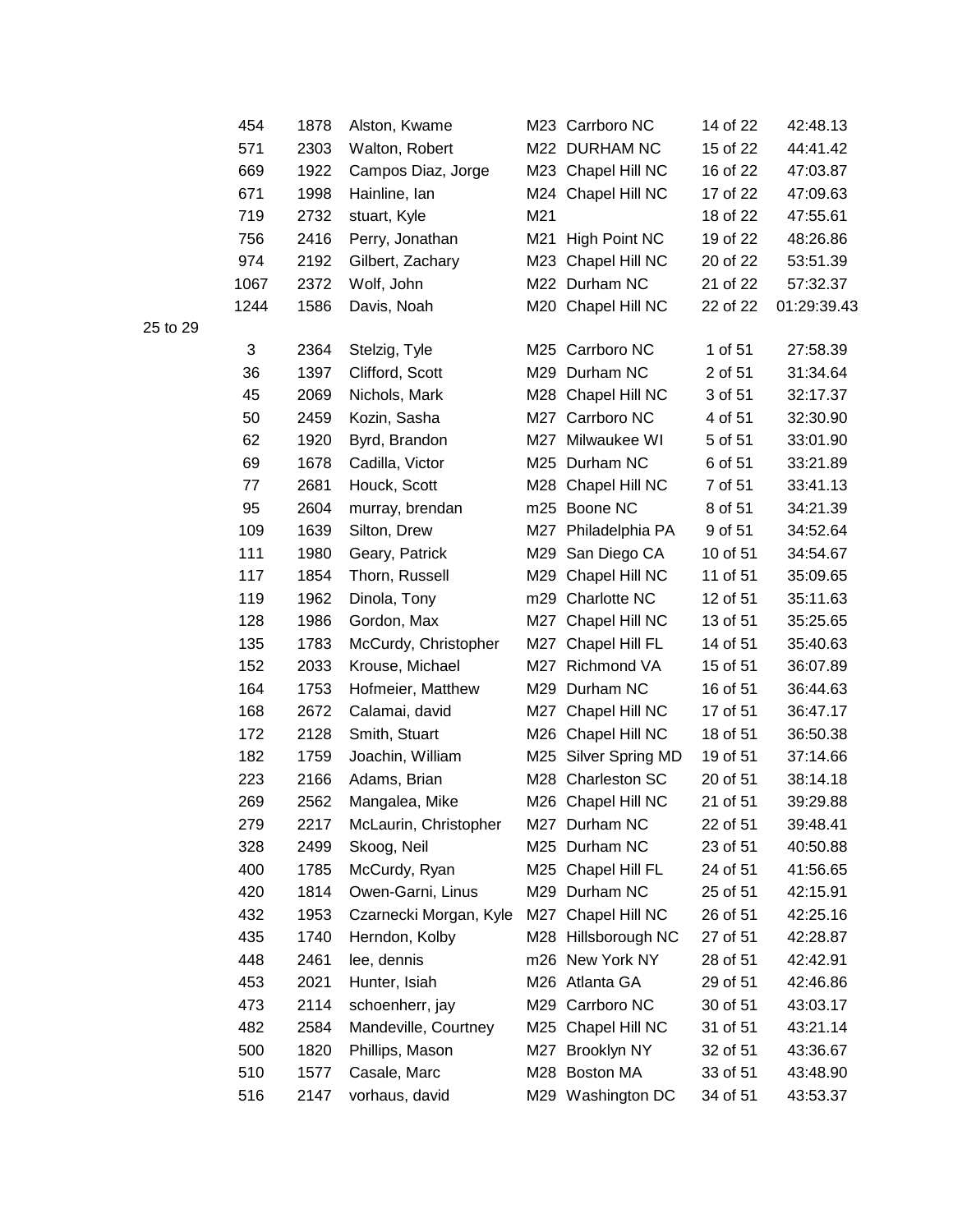| 612  | 1522 | Sparks, Joshua       |     | M27 Durham NC        | 35 of 51 | 45:41.92    |
|------|------|----------------------|-----|----------------------|----------|-------------|
| 641  | 1591 | Dermody, Neil        |     | M28 Pittsburgh PA    | 36 of 51 | 46:25.40    |
| 665  | 2734 | guthrie, john        | M26 |                      | 37 of 51 | 46:57.86    |
| 678  | 1794 | Miller, Michael      |     | M27 Cambridge MA     | 38 of 51 | 47:17.64    |
| 715  | 2591 | Logan, Sam           | M29 | Glen Burnie MD       | 39 of 51 | 47:53.20    |
| 716  | 2590 | McGinnis, Graham     |     | M27 Durham NC        | 40 of 51 | 47:53.35    |
| 767  | 2465 | McAdams, William     |     | M29 Chapel Hill NC   | 41 of 51 | 48:42.13    |
| 769  | 2183 | David, James         |     | M25 Carrboro NC      | 42 of 51 | 48:49.15    |
| 801  | 2685 | Clark, Geoffrey      |     | M28 Mebane NC        | 43 of 51 | 49:45.68    |
| 861  | 1636 | Penn, Josh           |     | M26 Chapel Hill NC   | 44 of 51 | 50:58.89    |
| 936  | 2170 | Ballard, Christopher |     | M28 San Diego CA     | 45 of 51 | 52:46.89    |
| 948  | 1843 | stanley, will        |     | m28 Carrboro NC      | 46 of 51 | 53:01.42    |
| 1034 | 2728 | Haiducels, Dabe      | M29 |                      | 47 of 51 | 56:52.40    |
| 1066 | 1580 | Cockerell, Steven    |     | M26 Asheville NC     | 48 of 51 | 57:31.17    |
| 1160 | 2334 | Johnson, Nate        |     | M28 Durham NC        | 49 of 51 | 01:04:49.64 |
| 1172 | 1860 | Weseman, Drew        |     | M26 Chapel Hill NC   | 50 of 51 | 01:06:20.89 |
| 1184 | 1934 | Chebib, Ziad         |     | M25 Baltimore MD     | 51 of 51 | 01:08:43.13 |
| 2    | 2496 | Jeuland, Marc        |     | M34 Chapel Hill NC   | 1 of 52  | 25:56.14    |
| 10   | 2138 | Tajlili, Brian       |     | M31 Durham NC        | 2 of 52  | 29:15.37    |
| 14   | 1763 | Karpinos, Justin     |     | M32 Nashville TN     | 3 of 52  | 29:39.13    |
| 23   | 2423 | Seidel, Matt         |     | M32 DURHAM NC        | 4 of 52  | 30:28.38    |
| 24   | 2096 | Rivers, Charles      |     | M32 Chapel Hill NC   | 5 of 52  | 30:31.65    |
| 26   | 1633 | Butterick, Chris     | M30 | <b>Brooklyn NY</b>   | 6 of 52  | 30:54.39    |
| 55   | 1710 | Fisher, Brian        |     | M33 Washington DC    | 7 of 52  | 32:38.12    |
| 85   | 2438 | Cook, Gordon         |     | M34 Coconut Grove FL | 8 of 52  | 34:04.62    |
| 89   | 1610 | Krant, Lucian        |     | M33 Huntersville NC  | 9 of 52  | 34:10.89    |
| 115  | 2000 | Hassin, Bryan        |     | M34 Chapel Hill NC   | 10 of 52 | 35:06.90    |
| 140  | 2288 | patchett, james      |     | M34 Brooklyn NY      | 11 of 52 | 35:46.63    |
| 153  | 2568 | Kerr, Jordan         |     | M34 Chapel Hill NC   | 12 of 52 | 36:08.38    |
| 158  | 2507 | Pavelsky, Tamlin     |     | M34 Chapel Hill NC   | 13 of 52 | 36:28.43    |
| 190  | 2150 | Warner, Brent        |     | M32 Durham NC        | 14 of 52 | 37:26.67    |
| 193  | 1792 | Miller, Brian        |     | M31 Durham NC        | 15 of 52 | 37:30.90    |
| 292  | 1429 | Garrett, Chris       |     | M32 Cary NC          | 16 of 52 | 40:04.91    |
| 294  | 2271 | Hunter, William      |     | M34 Chapel Hill NC   | 17 of 52 | 40:05.18    |
| 356  | 2503 | Jones, Benjamin      |     | M34 Portland OR      | 18 of 52 | 41:21.42    |
| 366  | 1795 | Mills, Michael       |     | M32 Durham NC        | 19 of 52 | 41:32.38    |
| 375  | 1570 | Bomba, Ryan          |     | M32 New York NY      | 20 of 52 | 41:38.68    |
| 386  | 2646 | Pearson, Michael     |     | M34 Chapel Hill NC   | 21 of 52 | 41:45.19    |
| 401  | 1465 | Krieg, Robert        |     | M34 Chapel Hill NC   | 22 of 52 | 41:56.89    |
| 422  | 1480 | Miller, Alexander    |     | M30 Chapel Hill NC   | 23 of 52 | 42:18.62    |
| 430  | 1901 | Boyle, Davis         |     | M32 Durham NC        | 24 of 52 | 42:22.62    |
| 436  | 1372 | Adams, Brian         |     | M30 Mebane NC        | 25 of 52 | 42:30.65    |
| 446  | 2088 | Perlmutt, Lars       |     | M32 Chapel Hill NC   | 26 of 52 | 42:40.12    |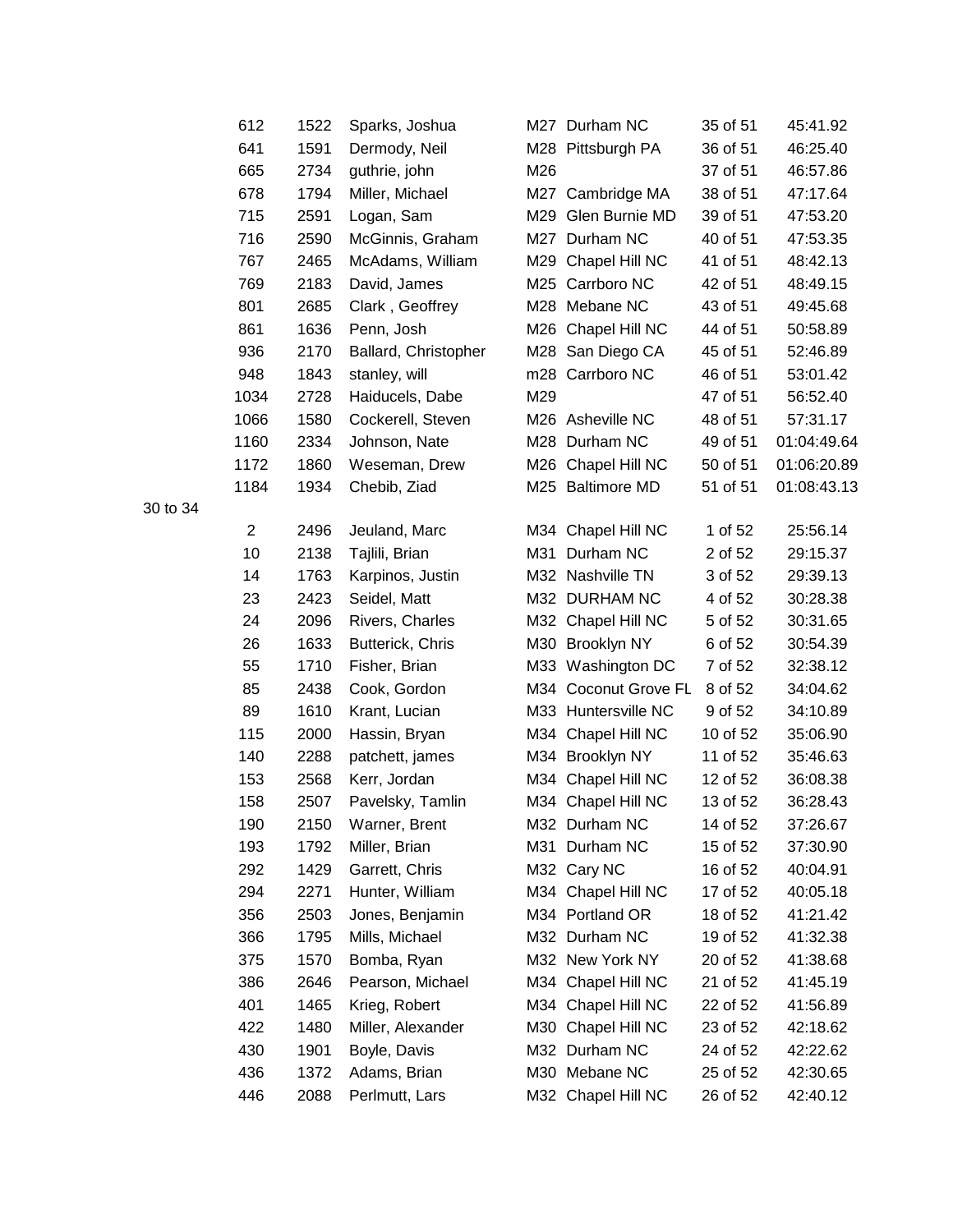| 464  | 2146 | vorhaus, dan         |     | M32 New York NY        | 27 of 52 | 42:58.67    |
|------|------|----------------------|-----|------------------------|----------|-------------|
| 481  | 2401 | hutchinson, lucas    | M31 | Raleigh NC             | 28 of 52 | 43:21.12    |
| 520  | 2038 | Lebensburger, Andrew | M31 | New York City NY       | 29 of 52 | 43:55.15    |
| 558  | 1418 | de Jong, Eelco       | M30 | Chapel Hill NC         | 30 of 52 | 44:29.66    |
| 565  | 2686 | filer, will          |     | m30 Chapel Hill NC     | 31 of 52 | 44:36.40    |
| 592  | 2142 | Tomazic, Chris       |     | M30 Chapel Hill NC     | 32 of 52 | 45:14.16    |
| 609  | 2339 | Letourneau, Joe      | M30 | Chapel Hill NC         | 33 of 52 | 45:40.41    |
| 636  | 2601 | Workman, Aaron       |     | M34 Pittsboro NC       | 34 of 52 | 46:11.62    |
| 638  | 1688 | Chu, David           | M31 | Durham NC              | 35 of 52 | 46:23.38    |
| 664  | 2078 | O'Brien, Richard     |     | M33 Chapel Hill NC     | 36 of 52 | 46:57.36    |
| 725  | 2594 | moe, eric            | m34 | Chapel Hill NC         | 37 of 52 | 47:57.40    |
| 729  | 2278 | Lam, Yik             |     | M33 Carrboro NC        | 38 of 52 | 48:01.14    |
| 739  | 1933 | cerwinn jr, robert   |     | M34 Chapel Hill NC     | 39 of 52 | 48:15.63    |
| 760  | 2222 | Oliver, Ray          |     | M32 Durham NC          | 40 of 52 | 48:29.40    |
| 766  | 2395 | Hinson, John         |     | M33 Clayton NC         | 41 of 52 | 48:40.38    |
| 804  | 2333 | Jeffs, Patrick       |     | M34 Carrboro NC        | 42 of 52 | 49:49.14    |
| 844  | 2411 | McAdams, John        |     | M30 Chapel Hill NC     | 43 of 52 | 50:32.64    |
| 923  | 2001 | Hastings, Adam       |     | M32 Charlottesville VA | 44 of 52 | 52:39.19    |
| 939  | 1726 | Green, Bryant        |     | M33 Chapel Hill NC     | 45 of 52 | 52:49.91    |
| 966  | 1883 | Bailey, Jason        | M31 | <b>Charlotte NC</b>    | 46 of 52 | 53:30.87    |
| 993  | 1430 | Garrett, Tom         | M30 | Raleigh NC             | 47 of 52 | 54:56.88    |
| 1026 | 1969 | Elliott, Jake        | M30 | Goodlettsville TN      | 48 of 52 | 56:36.65    |
| 1046 | 2087 | Perlmutt, BJ         | M34 | Chapel Hill NC         | 49 of 52 | 57:10.89    |
| 1049 | 1626 | Morris, Neal         |     | M34 Chapel Hill NC     | 50 of 52 | 57:14.62    |
| 1113 | 2668 | Commander, Clayton   | M31 | Chapel Hill NC         | 51 of 52 | 01:01:03.88 |
| 1185 | 2315 | Chebib, Toufic       |     | M30 Raleigh NC         | 52 of 52 | 01:08:43.36 |
| 5    | 2683 | Mabe, Dave           | M38 | Chapel Hill NC         | 1 of 80  | 28:09.11    |
| 9    | 2494 | Nash, David          | M35 | Chapel Hill NC         | 2 of 80  | 28:51.91    |
| 29   | 1654 | Baas, Brian          | M39 | Carrboro NC            | 3 of 80  | 30:55.89    |
| 31   | 2450 | hill, evan           |     | m35 Hillsborough NC    | 4 of 80  | 30:59.90    |
| 35   | 2375 | Galton, Tal          |     | M39 Burnsville NC      | 5 of 80  | 31:32.87    |
| 37   | 2081 | Olson, Erik          |     | M35 Durham NC          | 6 of 80  | 31:35.90    |
| 41   | 1739 | Hergert, Kris        |     | M39 Chapel Hill NC     | 7 of 80  | 31:58.42    |
| 43   | 2676 | Zaragoza, Elliot     |     | M39 Chapel Hill NC     | 8 of 80  | 32:07.37    |
| 46   | 1918 | Burke, Adam          |     | M35 Raleigh NC         | 9 of 80  | 32:20.87    |
| 48   | 1571 | Brahmi, Tarik        |     | M37 PALATINE IL        | 10 of 80 | 32:28.36    |
| 49   | 1600 | Higgins, Joshua      | M36 | Chapel Hill NC         | 11 of 80 | 32:30.61    |
| 52   | 2340 | Mcdowell, Jake       |     | M38 Chapel Hill NC     | 12 of 80 | 32:33.40    |
| 57   | 1457 | Jones, Michael       | M37 | Chapel Hill NC         | 13 of 80 | 32:43.38    |
| 58   | 2514 | Heinrich, James      |     | M38 DURHAM NC          | 14 of 80 | 32:46.89    |
| 68   | 2193 | Guiteras, Andrew     |     | M35 Carrboro NC        | 15 of 80 | 33:19.61    |
| 81   | 2281 | McCrone, Andrew      |     | M38 California MD      | 16 of 80 | 33:54.64    |
| 86   | 2559 | Crawford, Jason      |     | m37 Chapel Hill NC     | 17 of 80 | 34:06.37    |
|      |      |                      |     |                        |          |             |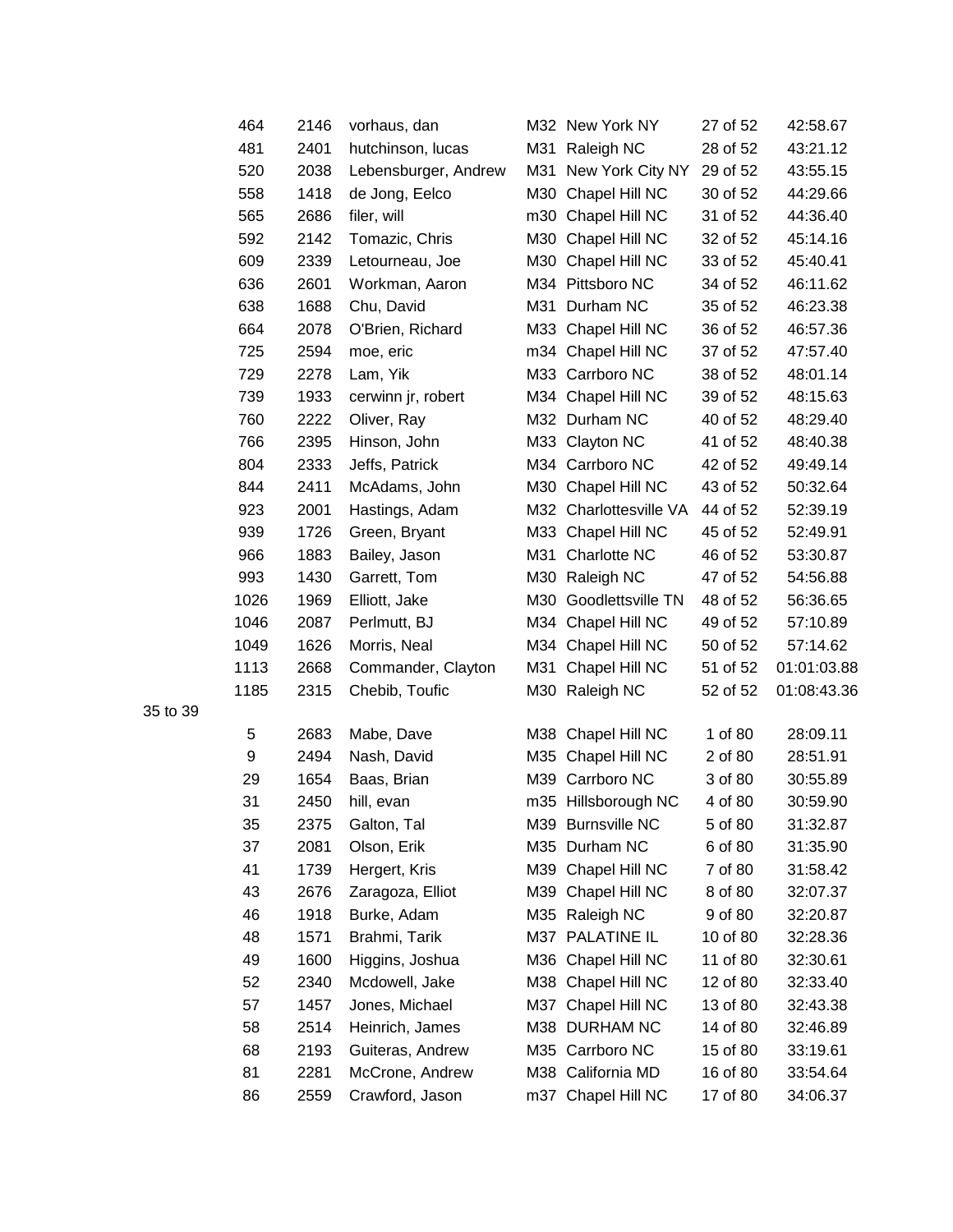| 93  | 2213 | Marshall, Jason     |     | M36 Greer SC        | 18 of 80 | 34:15.94 |
|-----|------|---------------------|-----|---------------------|----------|----------|
| 107 | 2702 | Thomas, Andrew      |     | M36 Chapel Hill NC  | 19 of 80 | 34:48.16 |
| 120 | 1808 | Niemeyer, John      | M37 | Chapel Hill NC      | 20 of 80 | 35:14.13 |
| 149 | 2413 | McKay, Daniel       |     | M38 Carrboro NC     | 21 of 80 | 36:05.67 |
| 162 | 1428 | Gale, w. Patrick    |     | M39 Carrboro NC     | 22 of 80 | 36:35.13 |
| 166 | 2366 | totten, brian       |     | m36 Durham NC       | 23 of 80 | 36:46.41 |
| 177 | 1799 | Morgan, Brian       |     | M38 Apex NC         | 24 of 80 | 37:05.40 |
| 180 | 2424 | Smith, Michael      | M37 | Chapel Hill NC      | 25 of 80 | 37:08.91 |
| 197 | 1525 | strickland, william |     | M36 Cary NC         | 26 of 80 | 37:35.37 |
| 198 | 2706 | Ovellette, Mike     |     | M36 Burlington NC   | 27 of 80 | 37:36.41 |
| 208 | 2527 | Baldwin, Rosecrans  | M36 | Chapel Hill NC      | 28 of 80 | 37:56.87 |
| 225 | 2396 | Holt, Chris         |     | M36 Durham NC       | 29 of 80 | 38:17.65 |
| 229 | 1849 | sullivan, todd      |     | m38 Los Angeles CA  | 30 of 80 | 38:22.67 |
| 230 | 1459 | Kay, Kevin          |     | M36 Carrboro NC     | 31 of 80 | 38:24.63 |
| 234 | 2358 | Siefken, Kurt       | M37 | Charlottesville VA  | 32 of 80 | 38:30.40 |
| 259 | 2077 | Nussbaumer, Eric    |     | M38 Chapel Hill NC  | 33 of 80 | 39:14.87 |
| 270 | 1642 | Wightman, David     |     | M36 Queens NY       | 34 of 80 | 39:31.39 |
| 280 | 1440 | guiteras, raymond   | m38 | Chapel Hill NC      | 35 of 80 | 39:51.68 |
| 288 | 1889 | Ballentine, David   | M39 | Chapel Hill NC      | 36 of 80 | 40:00.12 |
| 318 | 1964 | Downs, Ryan         | M38 | Chapel Hill NC      | 37 of 80 | 40:37.67 |
| 322 | 2054 | McConnell, Jeff     | M39 | Chapel Hill NC      | 38 of 80 | 40:42.18 |
| 329 | 2187 | Freeman, Mark       | M39 | Charlottesville VA  | 39 of 80 | 40:50.89 |
| 344 | 2383 | Butt, Craig         |     | M38 DURHAM NC       | 40 of 80 | 41:04.17 |
| 355 | 2727 | Engelland, Justin   | M38 |                     | 41 of 80 | 41:21.40 |
| 379 | 2121 | Shotwell, John      |     | M36 Hillsborough NC | 42 of 80 | 41:40.15 |
| 383 | 2649 | Safferstone, Todd   |     | M38 New York NY     | 43 of 80 | 41:42.63 |
| 403 | 1825 | Roberts, Jason      | M37 | Chapel Hill NC      | 44 of 80 | 41:58.93 |
| 437 | 1985 | Goldstein, Jesse    | M35 | Chapel Hill NC      | 45 of 80 | 42:33.41 |
| 469 | 1383 | Bowers, Albert      |     | M35 Durham NC       | 46 of 80 | 43:02.62 |
| 475 | 1716 | Gauger, Matthew     |     | M36 Durham NC       | 47 of 80 | 43:10.62 |
| 492 | 1510 | Rummage, Josh       |     | M35 Raleigh NC      | 48 of 80 | 43:26.40 |
| 507 | 2593 | Nichols, George     |     | M37 Chapel Hill NC  | 49 of 80 | 43:46.91 |
| 532 | 1817 | Pendergraft, Will   | M38 | Chapel Hill NC      | 50 of 80 | 44:03.87 |
| 533 | 2581 | Westoby, Matt       | M36 | Chapel Hill NC      | 51 of 80 | 44:04.38 |
| 538 | 2726 | Parker, Jake        | M36 | Raleigh NC          | 52 of 80 | 44:13.92 |
| 547 | 1617 | Markwell, Stephen   | M38 | Chapel Hill NC      | 53 of 80 | 44:21.87 |
| 562 | 1892 | Barfield, Toland    | M36 | Chapel Hill NC      | 54 of 80 | 44:33.40 |
| 610 | 2168 | Andrews, David      | M37 | Carrboro NC         | 55 of 80 | 45:41.41 |
| 616 | 2312 | Biswas, Darpan      |     | M36 Durham NC       | 56 of 80 | 45:50.92 |
| 637 | 2462 | Lee, Richard        | M35 | Chapel Hill NC      | 57 of 80 | 46:18.67 |
| 660 | 1477 | Matthews, David     | M37 | Carrboro NC         | 58 of 80 | 46:55.15 |
| 705 | 1790 | Mears, Morgan       |     | M38 Raleigh NC      | 59 of 80 | 47:42.39 |
| 736 | 1752 | Hoffman, Steve      |     | M38 Durham NC       | 60 of 80 | 48:09.39 |
| 743 | 2388 | Ehst, Michael       | M37 | Arlington VA        | 61 of 80 | 48:16.63 |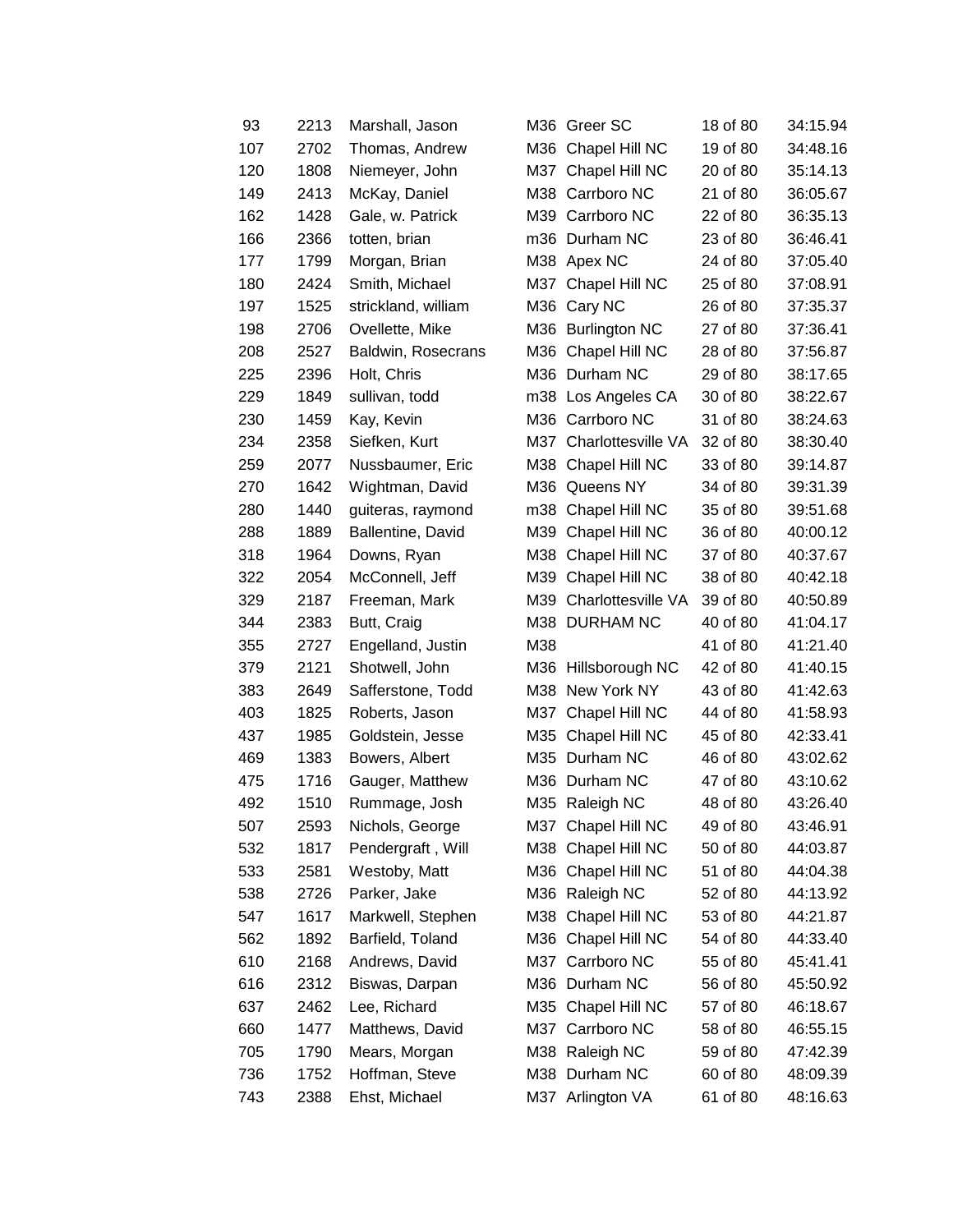| 751  | 2052 | Malzahn, Scott       |     | M37 Durham NC        | 62 of 80 | 48:22.39    |
|------|------|----------------------|-----|----------------------|----------|-------------|
| 777  | 1671 | Buckingham, Jamie    |     | M36 Eaton Rapids MI  | 63 of 80 | 48:57.65    |
| 824  | 2574 | Wolf, Kevin          |     | M36 Ellicott City MD | 64 of 80 | 50:06.92    |
| 833  | 2165 | Zielazinski, Joey    |     | M37 DURHAM NC        | 65 of 80 | 50:18.64    |
| 849  | 2421 | robertson, bill      |     | m39 Chapel Hill NC   | 66 of 80 | 50:42.62    |
| 852  | 2337 | kerr, matthew        |     | m38 Chapel Hill NC   | 67 of 80 | 50:45.16    |
| 873  | 1474 | Litchfield, Brian    |     | M37 Carrboro NC      | 68 of 80 | 51:21.50    |
| 875  | 2327 | Hill, James          | M39 | Chapel Hill NC       | 69 of 80 | 51:22.63    |
| 887  | 1958 | Devries, Michael     | M37 | Tampa FL             | 70 of 80 | 51:34.88    |
| 924  | 2703 | Enriquez, Brian      |     | M36 Big Store Gap VA | 71 of 80 | 52:39.40    |
| 929  | 2232 | Siler, Levon         | M37 | Cincinnati OH        | 72 of 80 | 52:42.92    |
| 940  | 2712 | Cook, Benjamin       |     | M39 Belmont MA       | 73 of 80 | 52:50.65    |
| 978  | 1424 | Drake, Joseph        |     | M39 Chapel Hill NC   | 74 of 80 | 53:55.41    |
| 984  | 2607 | Matos, Michael       |     | M35 Durham NC        | 75 of 80 | 54:15.15    |
| 1027 | 2199 | Jennings, Mike       |     | M39 Chapel Hill NC   | 76 of 80 | 56:36.88    |
| 1083 | 1987 | Grabowski, Chuck     |     | M39 Chapel Hill NC   | 77 of 80 | 58:58.63    |
| 1085 | 1897 | Binkowski, Christian |     | M38 Greensboro NC    | 78 of 80 | 59:09.13    |
| 1114 | 1407 | Coyle, Thomas        |     | M38 Durham NC        | 79 of 80 | 01:01:06.38 |
| 1117 | 1801 | moroney, brian       |     | m39 Chapel Hill NC   | 80 of 80 | 01:01:34.40 |
|      |      |                      |     |                      |          |             |
| 7    | 1656 | Baddour, Allen       |     | M42 Chapel Hill NC   | 1 of 82  | 28:31.61    |
| 8    | 2444 | Eigenrauch, Adam     |     | M42 Durham NC        | 2 of 82  | 28:46.87    |
| 12   | 2679 | Kumnick, Crystian    |     | M43 Chapel Hill NC   | 3 of 82  | 29:38.11    |
| 13   | 2171 | <b>BANNER, JAMES</b> | M41 | Winston Salem NO     | 4 of 82  | 29:38.65    |
| 15   | 2445 | gilliom, miles       |     | m42 Chapel Hill NC   | 5 of 82  | 29:45.37    |
| 27   | 2010 | Hendricks, Lewis     |     | M40 Chapel Hill NC   | 6 of 82  | 30:55.37    |
| 30   | 2530 | Gingerich, Tim       |     | M41 Durham NC        | 7 of 82  | 30:56.63    |
| 34   | 1689 | Corriveau, Anthony   |     | M43 CARY NC          | 8 of 82  | 31:30.61    |
| 63   | 2510 | lozoff, josh         |     | m42 DURHAM NC        | 9 of 82  | 33:02.36    |
| 71   | 1884 | baker, jeffrey       |     | m41 Durham NC        | 10 of 82 | 33:26.61    |
| 73   | 1514 | Schmitz, William     |     | M41 Chapel Hill NC   | 11 of 82 | 33:30.62    |
| 74   | 1495 | Papazoglou, Michael  |     | M42 Chapel Hill NC   | 12 of 82 | 33:32.37    |
| 82   | 1697 | Ehlers, Ben          |     | m43 ATHENS GA        | 13 of 82 | 33:55.16    |
| 83   | 2565 | Hill, Harold         | M44 | <b>us</b>            | 14 of 82 | 33:57.64    |
| 90   | 2717 | Cook, Brian          |     | M43 Atlanta GA       | 15 of 82 | 34:11.15    |
| 103  | 1857 | walker, craig        |     | m40 Durham NC        | 16 of 82 | 34:38.13    |
| 112  | 2653 | Hensel, Douglas      |     | M40 Durham NC        | 17 of 82 | 34:56.12    |
| 116  | 2631 | DeWalt, Darren       |     | M44 Chapel Hill NC   | 18 of 82 | 35:09.11    |
| 121  | 2620 | Motley, Phillip      |     | M44 Carrboro NC      | 19 of 82 | 35:17.16    |
| 136  | 2111 | Savage, Eric         |     | M43 Chapel Hill NC   | 20 of 82 | 35:41.40    |
| 142  | 2290 | Schopler, Andy       |     | M42 San Diego CA     | 21 of 82 | 35:49.14    |
| 148  | 1758 | jhaveri, ravi        |     | M43 DURHAM NC        | 22 of 82 | 36:00.36    |
| 175  | 2453 | Hoover, Chris        |     | M42 Chapel Hill NC   | 23 of 82 | 36:58.11    |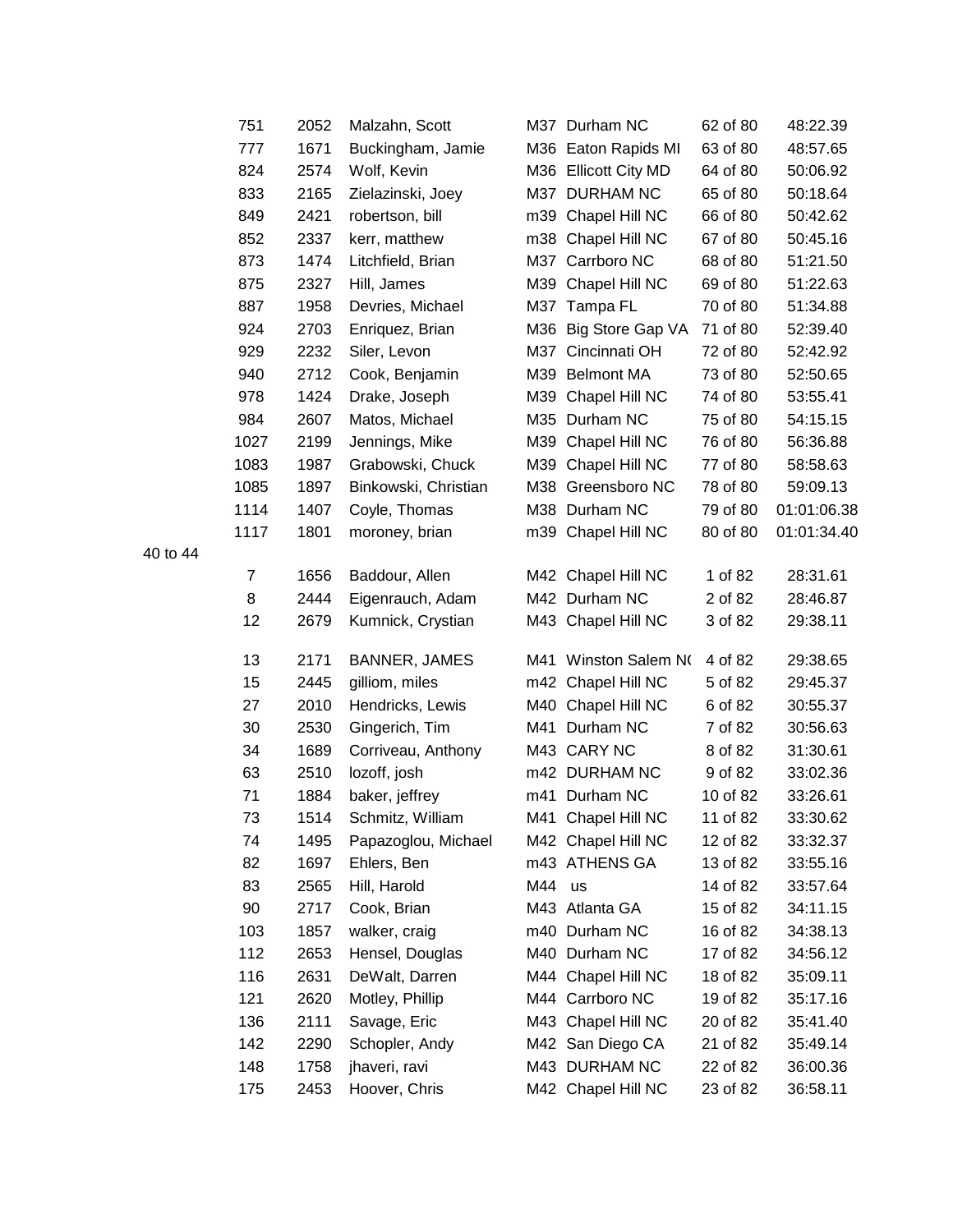| 179 | 1824 | Rahn, Blake          | M41 | Chapel Hill NC      | 24 of 82 | 37:08.41 |
|-----|------|----------------------|-----|---------------------|----------|----------|
| 181 | 1773 | MacKinnon, Matt      | M41 | Chapel Hill NC      | 25 of 82 | 37:14.40 |
| 186 | 2374 | Zolotor, Adam        |     | M42 Carrboro NC     | 26 of 82 | 37:21.62 |
| 206 | 2039 | Lee, Christopher     | M40 | Chapel Hill NC      | 27 of 82 | 37:50.87 |
| 221 | 2678 | Lackey, Steve        | M43 | Chapel Hill NC      | 28 of 82 | 38:11.62 |
| 228 | 1534 | Thomas, Jody         | M42 | Chapel Hill NC      | 29 of 82 | 38:22.36 |
| 242 | 2633 | MOYANO, HERNAN       |     | M42 Raleigh NC      | 30 of 82 | 38:49.66 |
| 253 | 2224 | Parker, Allen        |     | M44 Efland NC       | 31 of 82 | 39:06.68 |
| 266 | 2379 | Barnes, Donald       | M41 | Chapel Hill NC      | 32 of 82 | 39:28.38 |
| 283 | 2058 | Mills, James         | M40 | Cary NC             | 33 of 82 | 39:53.87 |
| 308 | 1516 | Seils, Damon         | M40 | Carrboro NC         | 34 of 82 | 40:28.36 |
| 317 | 2256 | brown, nathan        |     | M41 Hillsborough NC | 35 of 82 | 40:37.66 |
| 323 | 1708 | Fiorito, Agustin     |     | M42 Chapel Hill NC  | 36 of 82 | 40:42.62 |
| 325 | 1392 | Cavanaugh, Mark      | m40 | Chapel Hill NC      | 37 of 82 | 40:49.15 |
| 327 | 2700 | Weaver, Jason        | M43 | Cary NC             | 38 of 82 | 40:50.62 |
| 342 | 2040 | Lee, Greg            | M40 | Chapel Hill NC      | 39 of 82 | 41:03.18 |
| 357 | 2475 | Skurski, Kevin       |     | M42 Chapel Hill NC  | 40 of 82 | 41:22.91 |
| 367 | 2608 | Haff, Kevin          | M43 | Chapel Hill NC      | 41 of 82 | 41:33.18 |
| 373 | 2110 | Salemson, Jeremy     | M44 | Chapel Hill NC      | 42 of 82 | 41:37.38 |
| 387 | 2099 | Robert, Scott        |     | M40 Durham NC       | 43 of 82 | 41:46.89 |
| 391 | 1450 | Herrick, Jeffrey     | M40 | Carrboro NC         | 44 of 82 | 41:48.62 |
| 408 | 2310 | Amy, Jason           | M41 | Pittsboro NC        | 45 of 82 | 42:07.64 |
| 439 | 1988 | Grimes, Scott        | M41 | Pittsboro NC        | 46 of 82 | 42:35.17 |
| 450 | 1956 | Desormeau, Marc      | M43 | Chapel Hill NC      | 47 of 82 | 42:44.16 |
| 468 | 1856 | Wadman, John         | M43 | Chapel Hill NC      | 48 of 82 | 43:01.11 |
| 477 | 1645 | Yoder, Jason         | M41 | Carrboro NC         | 49 of 82 | 43:14.38 |
| 487 | 2544 | Moeckel, Thorpe      |     | M42 Buchanan VA     | 50 of 82 | 43:24.63 |
| 521 | 2389 | Fee, Rick            | M41 | Carrboro NC         | 51 of 82 | 43:55.37 |
| 530 | 2627 | Sept, Doug           |     | M44 Chapel Hill NC  | 52 of 82 | 44:02.65 |
| 542 | 1712 | foster, andrew       | m44 | Chapel Hill NC      | 53 of 82 | 44:17.93 |
| 548 | 2118 | Sellars, Allen       |     | M44 Carrboro NC     | 54 of 82 | 44:22.16 |
| 550 | 2398 | Hoogervorst, Douglas |     | M43 Chapel Hill NC  | 55 of 82 | 44:22.89 |
| 556 | 1661 | Bartolotta, Thomas   |     | M40 Wilmington NC   | 56 of 82 | 44:28.62 |
| 595 | 2092 | Radford, Jay         |     | M44 Chapel Hill NC  | 57 of 82 | 45:23.66 |
| 600 | 2027 | Jones, Brad          |     | M42 Fairfield CT    | 58 of 82 | 45:31.39 |
| 607 | 1451 | Hofweber, Thomas     |     | M44 Chapel Hill NC  | 59 of 82 | 45:39.43 |
| 676 | 1798 | Molnar, Philip       |     | M43 Durham NC       | 60 of 82 | 47:15.88 |
| 690 | 1963 | Dougherty, James     | M41 | Carrboro NC         | 61 of 82 | 47:29.92 |
| 691 | 2270 | Hoos, William        | M42 | Chapel Hill NC      | 62 of 82 | 47:31.13 |
| 693 | 2529 | oppegard, preston    |     | m40 Durham NC       | 63 of 82 | 47:32.37 |
| 698 | 2630 | Himmel, Tom          |     | M43 Chapel Hill NC  | 64 of 82 | 47:34.86 |
| 723 | 1663 | Bauer, Randy         | M41 | Clayton NC          | 65 of 82 | 47:57.15 |
| 734 | 1542 | Wahlstrom, Erik      |     | M44 Chapel Hill NC  | 66 of 82 | 48:05.40 |
| 742 | 2173 | Barlow, Richard      |     | M42 Pittsboro NC    | 67 of 82 | 48:15.92 |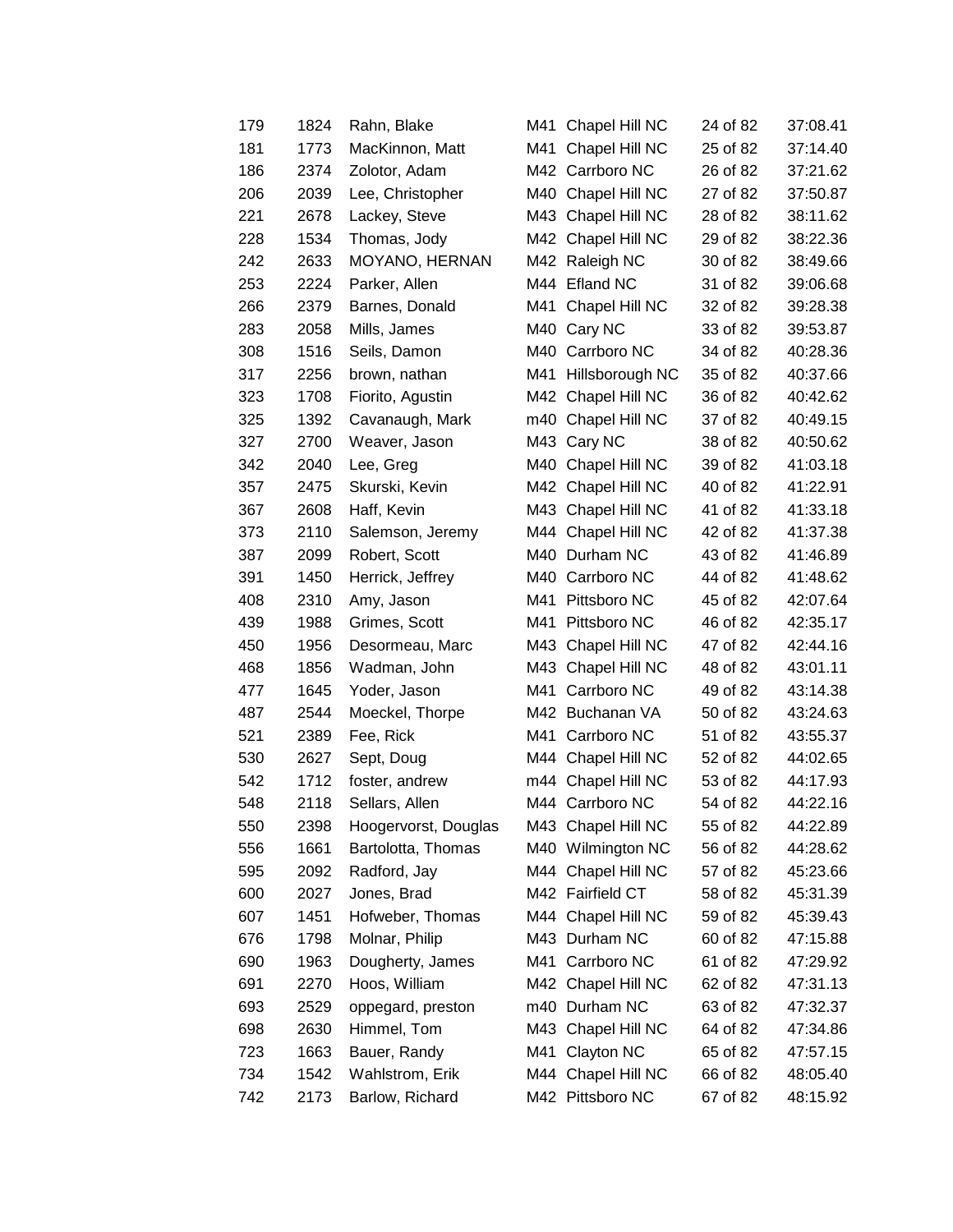| 758  | 2359 | Simmons, Chris         |      | M43 Chapel Hill NC    | 68 of 82 | 48:27.91    |
|------|------|------------------------|------|-----------------------|----------|-------------|
| 771  | 1896 | Berreth, Todd          |      | M44 Carrboro NC       | 69 of 82 | 48:50.93    |
| 820  | 2596 | Engle, Bryan           |      | M41 Chapel Hill NC    | 70 of 82 | 50:01.13    |
| 888  | 2133 | Steffens, Tyson        |      | M40 Durham NC         | 71 of 82 | 51:35.12    |
| 902  | 2698 | Willis, Monte          |      | M44 Chapel Hill NC    | 72 of 82 | 51:55.70    |
| 921  | 1721 | Gehrig, Thomas         |      | M44 Chapel Hill NC    | 73 of 82 | 52:28.93    |
| 963  | 2254 | Bowers, Bob            |      | M44 Carrboro NC       | 74 of 82 | 53:25.39    |
| 996  | 1977 | Fish, Eric             |      | M41 Chapel Hill NC    | 75 of 82 | 55:04.19    |
| 1002 | 1533 | Thomas, Jason          |      | M42 GRAHAM NC         | 76 of 82 | 55:20.13    |
| 1011 | 2324 | Gross, Darryl          |      | M43 Chapel Hill NC    | 77 of 82 | 55:39.38    |
| 1035 | 2536 | Sickles, Matt          |      | M42 Apex NC           | 78 of 82 | 56:53.14    |
| 1128 | 2432 | Wright, James          |      | M44 Chapel Hill NC    | 79 of 82 | 01:02:18.11 |
| 1170 | 2573 | Wolf, Brian            |      | M42 Chapel Hill NC    | 80 of 82 | 01:05:55.89 |
| 1233 | 2367 | Wagner, Tim            |      | M42 DURHAM NC         | 81 of 82 | 01:21:08.14 |
| 1237 | 1927 | Cardona, Alexandro     |      | M42 Chapel Hill NC    | 82 of 82 | 01:28:35.63 |
| 11   | 1621 | McGahan, Patrick       |      | M49 Chapel Hill NC    | 1 of 60  | 29:30.90    |
| 20   | 1566 | Bechard, Barton        |      | M49 Durham NC         | 2 of 60  | 30:17.64    |
| 40   | 2116 | Scribner, Andrew       |      | M45 DURHAM NC         | 3 of 60  | 31:58.39    |
| 42   | 2721 | Pedersen, Lars         |      | M45 Chapel Hill NC    | 4 of 60  | 31:59.39    |
| 92   | 2479 | Vanderford, Johnny     |      | M45 Whitsett NC       | 5 of 60  | 34:13.37    |
| 131  | 2603 | Shakib, Christopher    | M46. | Jacksonville FL       | 6 of 60  | 35:28.91    |
| 133  | 2186 | DeVries, David         |      | M45 Chapel Hill NC    | 7 of 60  | 35:31.88    |
| 160  | 2546 | Cobb, Michael          |      | M45 Hillsborough NC   | 8 of 60  | 36:32.15    |
| 187  | 1844 | Stiegler, Peter        |      | M46 DURHAM NC         | 9 of 60  | 37:22.40    |
| 200  | 2140 | Taylor, Curtis         |      | M49 Carrboro NC       | 10 of 60 | 37:41.67    |
| 202  | 1426 | Duronio, Bob           |      | M49 Chapel Hill NC    | 11 of 60 | 37:45.17    |
| 213  | 2556 | Smith, David           |      | M48 Chapel Hill NC    | 12 of 60 | 38:04.88    |
| 218  | 1728 | Greene, Andrew         | M47  | Chapel Hill NC        | 13 of 60 | 38:09.69    |
| 232  | 1506 | Riek, Jim              |      | M48 Carrboro NC       | 14 of 60 | 38:27.18    |
| 256  | 1829 | Ruiz, James            |      | M47 Highland Lakes N. | 15 of 60 | 39:12.90    |
| 258  | 2528 | boyle, martin          | M49  | Chapel Hill NC        | 16 of 60 | 39:14.63    |
| 261  | 2701 | Robinson, Nick         | M49  | Chapel Hill NC        | 17 of 60 | 39:22.18    |
| 274  | 1965 | eastwood, jim          | m47  | Chapel Hill NC        | 18 of 60 | 39:38.38    |
| 281  | 1460 | Kayye, Gary            |      | M48 Chapel Hill NC    | 19 of 60 | 39:52.62    |
| 291  | 2538 | Lara-Cinisomo, Vincent |      | M45 Chapel Hill NC    | 20 of 60 | 40:03.63    |
| 321  | 2328 | Holaday, Chris         |      | M46 Durham NC         | 21 of 60 | 40:40.15    |
| 326  | 2588 | Calhoun, William       |      | M45 Chapel Hill NC    | 22 of 60 | 40:49.37    |
| 337  | 1917 | Brown, Mike            | M47  | <b>GRAHAM NC</b>      | 23 of 60 | 41:00.43    |
| 343  | 2526 | hodgins, eric          |      | m48 Pittsboro NC      | 24 of 60 | 41:03.42    |
| 352  | 2279 | Lane, Scott            | M45  | Chapel Hill NC        | 25 of 60 | 41:17.88    |
| 389  | 1398 | Combs, Chris           |      | M46 Chapel Hill NC    | 26 of 60 | 41:47.87    |
| 396  | 2113 | Schaal, Michael        |      | M45 Durham NC         | 27 of 60 | 41:53.17    |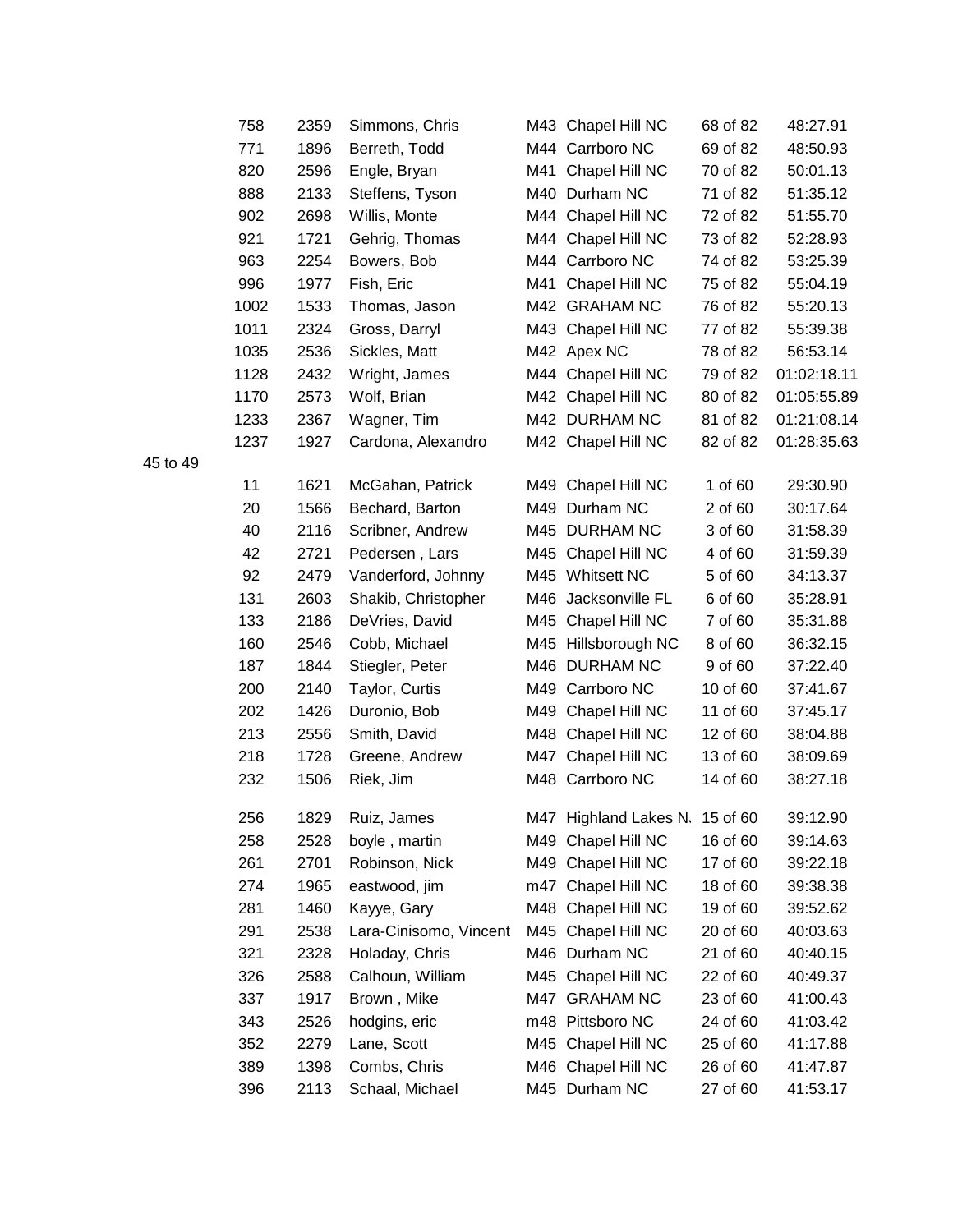| 419  | 1403 | Correia, Joao       | M46 | Durham NC                      | 28 of 60 | 42:15.38    |
|------|------|---------------------|-----|--------------------------------|----------|-------------|
| 421  | 1648 | Alexander, John     | M47 | Chapel Hill NC                 | 29 of 60 | 42:18.39    |
| 424  | 1877 | Agusta, Joe         |     | M48 Chapel Hill NC             | 30 of 60 | 42:19.42    |
| 426  | 2230 | Shareshian, Paul    | M46 | Chapel Hill NC                 | 31 of 60 | 42:20.62    |
| 438  | 2687 | Irizarry, Michael   | M47 | Chapel Hill NC                 | 32 of 60 | 42:34.65    |
| 445  | 2570 | Kieser, Dwight      | M45 | Suwanee GA                     | 33 of 60 | 42:38.44    |
| 484  | 2615 | Yates, Andy         |     | M48 Chapel Hill NC             | 34 of 60 | 43:22.17    |
| 498  | 1675 | Buxenbaum, Peter    |     | M47 Greensboro NC              | 35 of 60 | 43:35.11    |
| 515  | 2457 | Kapsaskis, Tony     | M48 | Cary NC                        | 36 of 60 | 43:53.19    |
| 559  | 2715 | Sharpless, Norman   |     | M47 Chapel Hill NC             | 37 of 60 | 44:30.18    |
| 563  | 2362 | Spagnardi, Joseph   |     | M49 Durham NC                  | 38 of 60 | 44:33.64    |
| 613  | 1804 | Morrison, Bill      |     | M46 Durham NC                  | 39 of 60 | 45:42.61    |
| 634  | 2491 | Buchman, Craig      | M49 | Chapel Hill NC                 | 40 of 60 | 46:11.60    |
| 653  | 1668 | Bruckner, Glen      | M48 | Rockwall TX                    | 41 of 60 | 46:43.39    |
| 657  | 1778 | Manns, John         | M45 | Chapel Hill NC                 | 42 of 60 | 46:50.62    |
| 677  | 2298 | Thomas, Scott       | M46 | Montpelier VA                  | 43 of 60 | 47:16.64    |
| 694  | 2176 | Blue, Christopher   |     | M45 Chapel Hill NC             | 44 of 60 | 47:32.38    |
| 707  | 1420 | DePeal, Thomas      |     | M46 Durham NC                  | 45 of 60 | 47:42.64    |
| 748  | 1846 | Stone, Pete         |     | M47 Carrboro NC                | 46 of 60 | 48:19.64    |
| 778  | 1993 | Gualtieri-Reed, Tom | M45 | Chapel Hill NC                 | 47 of 60 | 48:57.92    |
| 785  | 2125 | Smith, James        | M49 | Durham NC                      | 48 of 60 | 49:14.62    |
| 789  | 2025 | Jefferson, William  |     | M45 Charlotte NC               | 49 of 60 | 49:16.40    |
| 819  | 2161 | Young, David        | M45 | Chapel Hill NC                 | 50 of 60 | 49:59.91    |
| 825  | 2575 | Wolf, Bill          |     | M45 Ellicott City MD           | 51 of 60 | 50:07.64    |
| 857  | 2500 | Smith-Rakoff, Evan  |     | M45 New York NY                | 52 of 60 | 50:51.89    |
| 880  | 2640 | Shaffer, Gary       |     | M47 Topsham ME                 | 53 of 60 | 51:29.63    |
| 885  | 1659 | Balintfy, Joe       |     | M45 Carrboro NC                | 54 of 60 | 51:33.44    |
| 942  | 1888 | Baldauf, Rich       | M45 | Chapel Hill NC                 | 55 of 60 | 52:50.91    |
| 1070 | 2597 | Tilley, Steve       |     | M47 Durham NC                  | 56 of 60 | 57:43.16    |
| 1078 | 1748 | Hoerger, Steve      | M49 | Greenwood CO                   | 57 of 60 | 58:20.87    |
| 1137 | 2516 | asaro, andrew       |     | M46 Chapel Hill NC             | 58 of 60 | 01:03:03.89 |
| 1145 | 2709 | Kavanaugh, Patrick  |     | M45 Chapel Hill NC             | 59 of 60 | 01:03:31.40 |
| 1246 | 1584 | Davis, Mike         |     | M47 Signal Mountain T 60 of 60 |          | 01:29:44.87 |
| 16   | 2660 | Hinton, John        |     | m51 Chapel Hill NC             | 1 of 56  | 29:58.89    |
| 17   | 2669 | anderson, john      |     | m52 Pfafftown NC               | 2 of 56  | 30:02.61    |
| 21   | 2406 | Kelley, Mike        |     | m54 Chapel Hill NC             | 3 of 56  | 30:21.37    |
| 38   | 1770 | LaMay, Ted          |     | M53 Chapel Hill NC             | 4 of 56  | 31:46.15    |
| 44   | 2083 | Parker, michael     |     | M54 Austin TX                  | 5 of 56  | 32:12.88    |
| 70   | 2205 | Knight, Rodney      |     | M52 Chapel Hill NC             | 6 of 56  | 33:23.39    |
| 76   | 1819 | Peterson, Eric      | M51 | Chapel Hill NC                 | 7 of 56  | 33:36.15    |
| 98   | 1432 | Gilbert, Craig      |     | M54 DURHAM NC                  | 8 of 56  | 34:28.65    |
| 99   | 2156 | Whitney, David      |     | M50 Durham NC                  | 9 of 56  | 34:28.86    |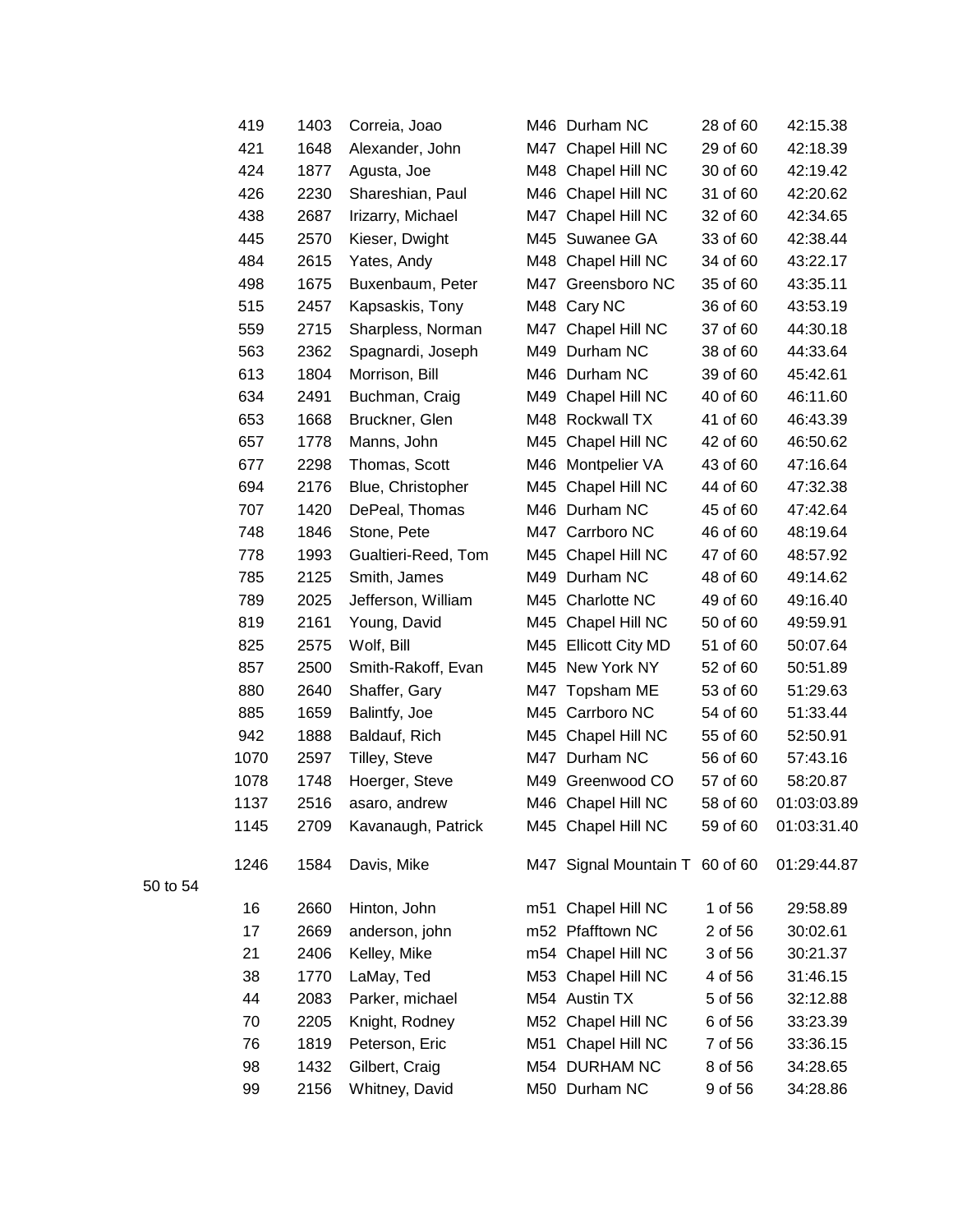| 122 | 2469 | Rees, John          | M54 | Chapel Hill NC      | 10 of 56 | 35:18.62 |
|-----|------|---------------------|-----|---------------------|----------|----------|
| 138 | 1836 | Shur, Jim           |     | M53 Pittsboro NC    | 11 of 56 | 35:43.61 |
| 143 | 1454 | Hussey, Jon         | M51 | Chapel Hill NC      | 12 of 56 | 35:49.87 |
| 151 | 2123 | Slater, Neil        | M50 | Chapel Hill NC      | 13 of 56 | 36:07.62 |
| 165 | 2074 | Noah, Terry         |     | M54 Carrboro NC     | 14 of 56 | 36:45.88 |
| 171 | 1750 | Hoerger, Tom        | M54 | Chapel Hill NC      | 15 of 56 | 36:49.94 |
| 239 | 2244 | Williams, Jeff      | M50 | Pleasanton CA       | 16 of 56 | 38:43.37 |
| 250 | 1500 | Prabucki, Bernie    |     | M52 Carrboro NC     | 17 of 56 | 39:03.90 |
| 252 | 1378 | Beatty, Brian       | M50 | Carrboro NC         | 18 of 56 | 39:06.67 |
| 265 | 1905 | Branton, Mike       |     | M53 Durham NC       | 19 of 56 | 39:27.91 |
| 277 | 1738 | Helms, Craig        | M53 | Chapel Hill NC      | 20 of 56 | 39:47.62 |
| 289 | 2141 | Taylor, Ken         | M50 | Chapel Hill NC      | 21 of 56 | 40:00.89 |
| 338 | 1488 | Neeley, Ned         |     | M53 DURHAM NC       | 22 of 56 | 41:01.90 |
| 345 | 2549 | Conoly, Phillip     |     | M52 Carrboro NC     | 23 of 56 | 41:07.13 |
| 350 | 2228 | Reed, Michael       | M50 | Chapel Hill NC      | 24 of 56 | 41:14.38 |
| 368 | 1421 | Dixon, Bob          | M54 | Chapel Hill NC      | 25 of 56 | 41:34.15 |
| 384 | 2282 | McGibbon, Andrew    |     | M50 Carrboro NC     | 26 of 56 | 41:43.89 |
| 402 | 5    | Cohn, Gerry         | M50 | Chapel Hill NC      | 27 of 56 | 41:58.63 |
| 405 | 1619 | Martin, Robert      |     | M52 Nashville TN    | 28 of 56 | 42:01.40 |
| 410 | 1596 | Frisk, Richard      |     | M52 CARY NC         | 29 of 56 | 42:10.62 |
| 411 | 2658 | Woodlief, Dan       | M51 | Durham NC           | 30 of 56 | 42:10.65 |
| 442 | 1695 | Dohlman, Henrik     | M53 | Chapel Hill NC      | 31 of 56 | 42:38.13 |
| 459 | 2400 | Hunter, lan         | M50 | Chapel Hill NC      | 32 of 56 | 42:54.42 |
| 485 | 1869 | Williams, Shawn     | M53 | Chapel Hill NC      | 33 of 56 | 43:23.41 |
| 497 | 1553 | Williams, Joel      |     | M52 Mebane NC       | 34 of 56 | 43:33.18 |
| 511 | 1470 | Lehman, Dan         | M51 | Chapel Hill NC      | 35 of 56 | 43:51.90 |
| 514 | 2446 | Gunter, Kevin       |     | M50 Pittsboro NC    | 36 of 56 | 43:53.18 |
| 531 | 1401 | Copeland, Bill      | M53 | Chapel Hill NC      | 37 of 56 | 44:03.63 |
| 534 | 2011 | Henriquez, Craig    |     | M54 Chapel Hill NC  | 38 of 56 | 44:09.92 |
| 537 | 2137 | Swartz, Troy        | M50 | Chapel Hill NC      | 39 of 56 | 44:13.40 |
| 620 | 1788 | Mcglohon jr, Donald | M51 | Greenville NC       | 40 of 56 | 45:54.61 |
| 626 | 2163 | Young, Steven       |     | M53 DURHAM NC       | 41 of 56 | 45:58.17 |
| 632 | 2348 | Porter, Greg        | M51 | Carrboro NC         | 42 of 56 | 46:06.88 |
| 682 | 2191 | Gilbert, William    |     | M50 Fayetteville NC | 43 of 56 | 47:22.63 |
| 703 | 2611 | Cohen, Andrew       | M50 | Carrboro NC         | 44 of 56 | 47:39.68 |
| 704 | 2624 | Flynn, Tim          | M54 | Chapel Hill NC      | 45 of 56 | 47:40.88 |
| 720 | 1624 | Monahan, Paul       | m50 | Chapel Hill NC      | 46 of 56 | 47:55.91 |
| 732 | 1653 | Arnel, Tom          | M50 | Carrboro NC         | 47 of 56 | 48:03.64 |
| 737 | 1582 | Davis, Greg         | M53 | Chapel Hill NC      | 48 of 56 | 48:09.88 |
| 753 | 2483 | White, Leonard      |     | M50 DURHAM NC       | 49 of 56 | 48:24.64 |
| 757 | 2307 | Williams, Rick      | M53 | Chapel Hill NC      | 50 of 56 | 48:27.89 |
| 817 | 1950 | Cunningham, Anthony | M51 | Hillsborough NC     | 51 of 56 | 49:59.18 |
| 843 | 2094 | Randolph, Greg      | M51 | Chapel Hill NC      | 52 of 56 | 50:31.37 |
| 879 | 1509 | Rotenberry, Mark    | M54 | Chapel Hill NC      | 53 of 56 | 51:28.88 |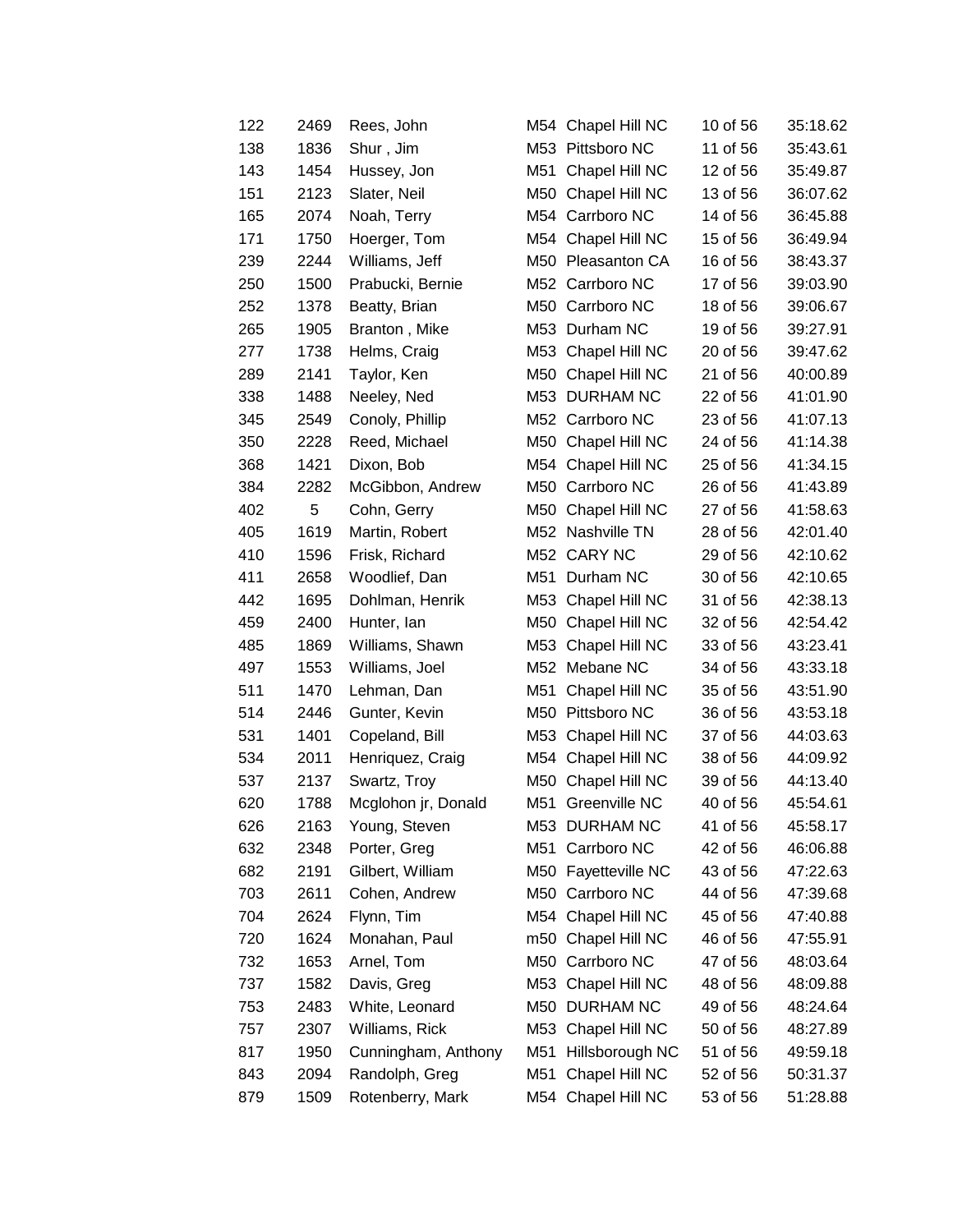|          | 1079 | 2018 | Hopkins, Todd        |     | M54 Cumming GA     | 54 of 56 | 58:43.34    |
|----------|------|------|----------------------|-----|--------------------|----------|-------------|
|          | 1158 | 1627 | Musso, Alan          | M51 | Chapel Hill NC     | 55 of 56 | 01:04:37.60 |
|          | 1178 | 2373 | Wolf, William        |     | M50 Durham NC      | 56 of 56 | 01:06:58.63 |
| 55 to 59 |      |      |                      |     |                    |          |             |
|          | 18   | 2071 | Nickodem, Kevin      | M57 | Chapel Hill NC     | 1 of 48  | 30:10.40    |
|          | 66   | 1405 | Couper, David        | M59 | Chapel Hill NC     | 2 of 48  | 33:12.89    |
|          | 94   | 2664 | Paul, Eric           | M56 | Carrboro NC        | 3 of 48  | 34:17.65    |
|          | 108  | 1376 | Astrachan, Owen      | M57 | Chapel Hill NC     | 4 of 48  | 34:51.13    |
|          | 132  | 2086 | Patz, Ned            | M55 | Chapel Hill NC     | 5 of 48  | 35:31.11    |
|          | 141  | 2541 | Thompson, Steve      | M58 | Chapel Hill NC     | 6 of 48  | 35:47.65    |
|          | 147  | 2032 | Kopec, Doug          |     | M56 Carrboro NC    | 7 of 48  | 35:57.91    |
|          | 173  | 2196 | Howard, Dave         |     | M56 Bad Axe MI     | 8 of 48  | 36:50.66    |
|          | 184  | 2158 | Will, Roch           | M57 | Mebane NC          | 9 of 48  | 37:15.89    |
|          | 204  | 2242 | Warner, Jeff         | M59 | wadsworth OH       | 10 of 48 | 37:48.19    |
|          | 214  | 2016 | Hirschfield, Greg    |     | M55 Durham NC      | 11 of 48 | 38:06.66    |
|          | 215  | 1458 | Kauftheil, Randy     | M55 | Chapel Hill NC     | 12 of 48 | 38:08.14    |
|          | 235  | 1834 | Shelton, Ken         | M57 | Chapel Hill NC     | 13 of 48 | 38:35.86    |
|          | 278  | 2513 | Cheetham, Howard     |     | M59 Chapel Hill NC | 14 of 48 | 39:48.39    |
|          | 353  | 2190 | Gilbert, David       | M56 | Chapel Hill NC     | 15 of 48 | 41:20.65    |
|          | 374  | 2381 | Bloom, Kerry         | M59 | Chapel Hill NC     | 16 of 48 | 41:37.90    |
|          | 392  | 1527 | Superak, Peter       | M57 | Carrboro NC        | 17 of 48 | 41:48.90    |
|          | 407  | 1793 | Miller, Charles      |     | M55 DURHAM NC      | 18 of 48 | 42:06.40    |
|          | 416  | 1544 | Wallace, Duncan      |     | M58 GRAHAM NC      | 19 of 48 | 42:14.39    |
|          | 427  | 1614 | Legere, Jeff         | M57 | <b>DURHAM NC</b>   | 20 of 48 | 42:21.15    |
|          | 434  | 2250 | Atchison, Gregory    | M57 | Chapel Hill NC     | 21 of 48 | 42:28.39    |
|          | 466  | 1568 | Bomba, Kevin         | M59 | Chapel Hill NC     | 22 of 48 | 42:59.14    |
|          | 506  | 2634 | Pottenger, David     |     | M55 Durham NC      | 23 of 48 | 43:46.18    |
|          | 513  | 1677 | Byerly, Wesley       | M56 | Chapel Hill NC     | 24 of 48 | 43:52.63    |
|          | 524  | 1538 | Valley, Robert       | M59 | Chapel Hill NC     | 25 of 48 | 43:56.61    |
|          | 555  | 1996 | Hadler, Wayne        | M59 | Carrboro NC        | 26 of 48 | 44:27.36    |
|          | 589  | 1475 | Madden, Michael      |     | M58 Chapel Hill NC | 27 of 48 | 45:09.63    |
|          | 590  | 1431 | Ghio, Andrew         |     | M58 Chapel Hill NC | 28 of 48 | 45:11.89    |
|          | 672  | 1404 | coulter, ronald      | M59 | Chapel Hill NC     | 29 of 48 | 47:11.16    |
|          | 687  | 1840 | Smith, Thomas        | M56 | Chapel Hill NC     | 30 of 48 | 47:28.59    |
|          | 754  | 1706 | Ervin, Michael       |     | M55 DURHAM NC      | 31 of 48 | 48:24.89    |
|          | 759  | 2602 | Williams, Tim        | M55 | Chapel Hill NC     | 32 of 48 | 48:28.12    |
|          | 772  | 2365 | Sztukowski, Buzz     | m58 | Chapel Hill NC     | 33 of 48 | 48:52.89    |
|          | 784  | 2518 | mcdonald, cary       | M55 | Chapel Hill NC     | 34 of 48 | 49:09.90    |
|          | 868  | 1786 | McCurdy Jr, Jack     | M55 | Chapel Hill FL     | 35 of 48 | 51:16.90    |
|          | 871  | 1915 | Broscious, Steven    | M56 | Chapel Hill NC     | 36 of 48 | 51:18.43    |
|          | 874  | 1517 | Shaffer, Donald      | M57 | Chapel Hill NC     | 37 of 48 | 51:22.36    |
|          | 904  | 2731 | O'Connor, Chris      | M56 | Chapel Hill NC     | 38 of 48 | 51:59.41    |
|          | 987  | 1682 | Cappelletti, Richard | M57 | Chapel Hill NC     | 39 of 48 | 54:26.89    |
|          | 1013 | 1385 | Brecher, Mark        | M57 | Chapel Hill NC     | 40 of 48 | 55:43.41    |
|          |      |      |                      |     |                    |          |             |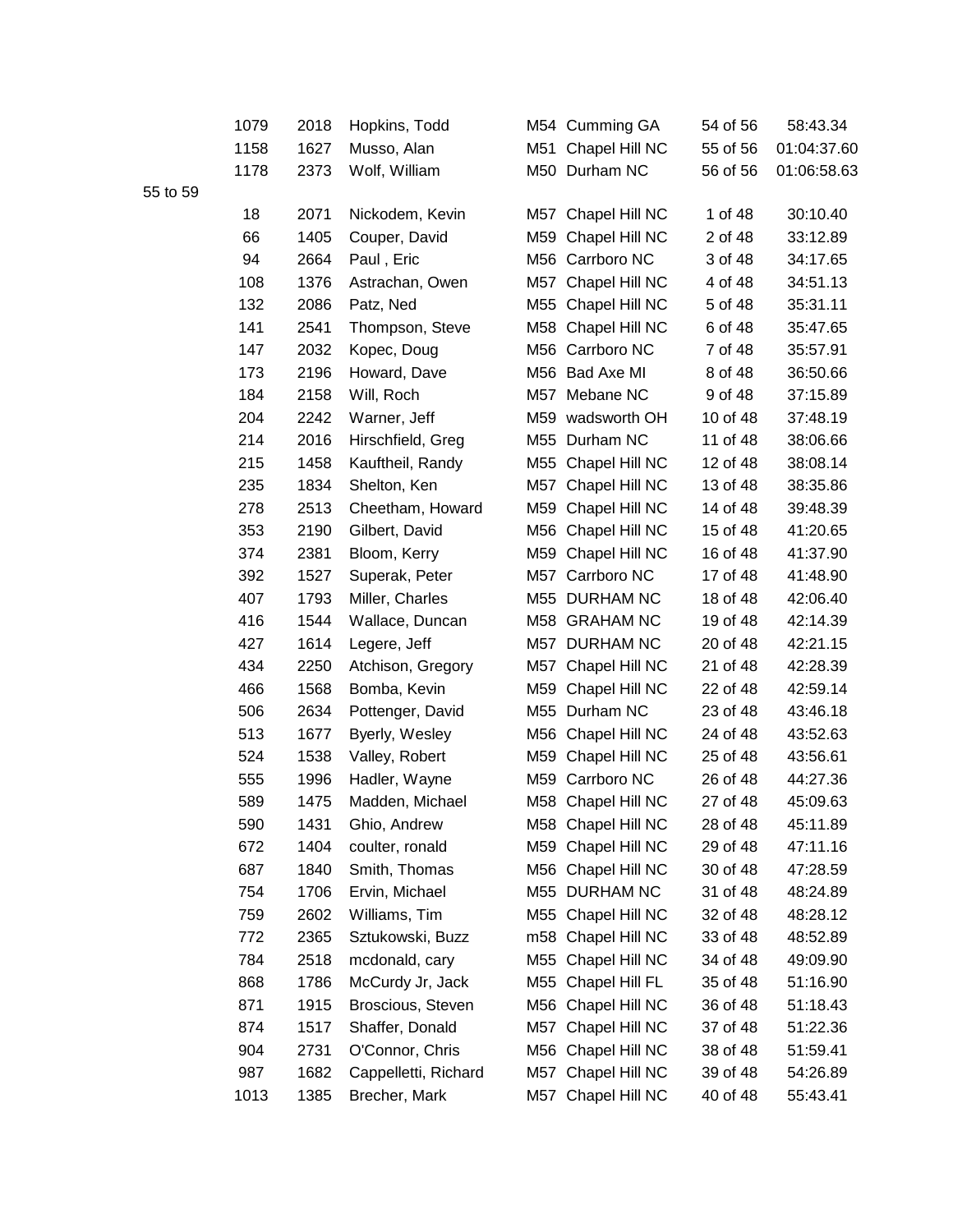|   | 1020 | 1960 | Dinola, Mike           |     | M58 Chapel Hill NC     | 41 of 48 | 56:20.64    |
|---|------|------|------------------------|-----|------------------------|----------|-------------|
|   | 1086 | 2427 | <b>WHALEN, CHARLES</b> |     | M56 Durham NC          | 42 of 48 | 59:16.37    |
|   | 1092 | 1558 | Anscher, Mitch         |     | M58 Richmond VA        | 43 of 48 | 59:35.16    |
|   | 1106 | 1701 | elander, mark          |     | M56 Durham NC          | 44 of 48 | 01:00:42.12 |
|   | 1129 | 2733 | peck, tim              |     | m58 Carrboro NC        | 45 of 48 | 01:02:19.87 |
|   | 1174 | 2292 | Silton, Andrew         |     | M59 Chapel Hill NC     | 46 of 48 | 01:06:41.61 |
|   | 1216 | 1564 | Baptiste, Perry        |     | M59 Chapel Hill NC     | 47 of 48 | 01:14:03.87 |
|   | 1222 | 2723 | Horn, Martin           | M56 |                        | 48 of 48 | 01:18:13.93 |
| 4 |      |      |                        |     |                        |          |             |
|   | 209  | 1481 | Mitchell, Roger        |     | M63 Carrboro NC        | 1 of 25  | 37:58.15    |
|   | 220  | 1811 | Northen, John          |     | M63 Chapel Hill NC     | 2 of 25  | 38:11.12    |
|   | 267  | 2015 | Hetherington, Seth     |     | m61 Chapel Hill NC     | 3 of 25  | 39:28.64    |
|   | 360  | 2209 | Lachiewicz, Paul       |     | M62 Chapel Hill NC     | 4 of 25  | 41:25.87    |
|   | 474  | 2583 | long, robert           |     | m62 Chapel Hill NC     | 5 of 25  | 43:05.63    |
|   | 541  | 2437 | Clark, Brian           |     | M60 Mebane NC          | 6 of 25  | 44:15.12    |
|   | 546  | 2662 | Ross, derek            | M61 | Chapel Hill NC         | 7 of 25  | 44:21.67    |
|   | 623  | 2371 | Whitney, Floyd         |     | M64 Chapel Hill NC     | 8 of 25  | 45:56.93    |
|   | 628  | 2682 | Hails, Dick            |     | M61 Greensboro NC      | 9 of 25  | 45:58.65    |
|   | 646  | 2108 | Rosen, Norm            |     | m60 Chapel Hill NC     | 10 of 25 | 46:31.38    |
|   | 650  | 1462 | Kleinhammes, Alfred    |     | M62 Chapel Hill NC     | 11 of 25 | 46:35.66    |
|   | 651  | 2134 | streck, john           |     | M63 Durham NC          | 12 of 25 | 46:43.12    |
|   | 658  | 2276 | Karpinos, Ralph        |     | M63 Chapel Hill NC     | 13 of 25 | 46:50.64    |
|   | 662  | 1408 | Crume, Richard         | M61 | Chapel Hill NC         | 14 of 25 | 46:56.18    |
|   | 721  | 2064 | Nelson, Bruce          |     | M63 Hillsborough NC    | 15 of 25 | 47:56.09    |
|   | 763  | 1886 | Baker, Steve           | M61 | Chapel Hill NC         | 16 of 25 | 48:30.88    |
|   | 983  | 1673 | Burrowes, Stoel        | M61 | Chapel Hill NC         | 17 of 25 | 54:14.94    |
|   | 1009 | 1789 | Meager, Pier           |     | M61 Chapel Hill NC     | 18 of 25 | 55:38.18    |
|   | 1057 | 2651 | cullen, john           |     | m64 Chapel Hill NC     | 19 of 25 | 57:23.40    |
|   | 1098 | 1447 | Hart, Robert           |     | M60 Chapel Hill NC     | 20 of 25 | 59:55.11    |
|   | 1107 | 2263 | Cocowitch, Vic         |     | M60 Chapel Hill NC     | 21 of 25 | 01:00:47.41 |
|   | 1112 | 2667 | Commander, Warren      |     | M63 Niceville FL       | 22 of 25 | 01:01:03.63 |
|   | 1159 | 2716 | wilson, Doug           |     | M62 Pittsboro NC       | 23 of 25 | 01:04:43.63 |
|   | 1191 | 2407 | Lieberum, Randolph     |     | M60 Pittsboro NC       | 24 of 25 | 01:09:23.38 |
|   | 1226 | 1741 | Hess, Michael          |     | M61 Chapel Hill NC     | 25 of 25 | 01:19:03.37 |
|   |      |      |                        |     |                        |          |             |
|   | 237  | 1893 | BELL, JIM              |     | M68 Charlottesville VA | 1 of 16  | 38:37.37    |
|   | 339  | 2031 | Kohrman, Richard       |     | M65 Mebane NC          | 2 of 16  | 41:02.37    |
|   | 346  | 1539 | Vann, William          |     | M65 Chapel Hill NC     | 3 of 16  | 41:08.40    |
|   | 349  | 1439 | Griffin, Tom           |     | M68 Cary NC            | 4 of 16  | 41:10.65    |
|   | 351  | 2317 | Craige, Ernest         |     | M66 Chapel Hill NC     | 5 of 16  | 41:17.86    |
|   | 478  | 1847 | sullivan, daniel       |     | m68 Chapel Hill NC     | 6 of 16  | 43:15.11    |
|   | 499  | 1400 | Cook, Philip           |     | M67 Chapel Hill NC     | 7 of 16  | 43:36.41    |
|   | 574  | 2384 | Davis, Edward          |     | M69 Chapel Hill NC     | 8 of 16  | 44:43.41    |
|   | 799  | 1774 | MacLean, Douglas       |     | m67 Chapel Hill NC     | 9 of 16  | 49:44.15    |